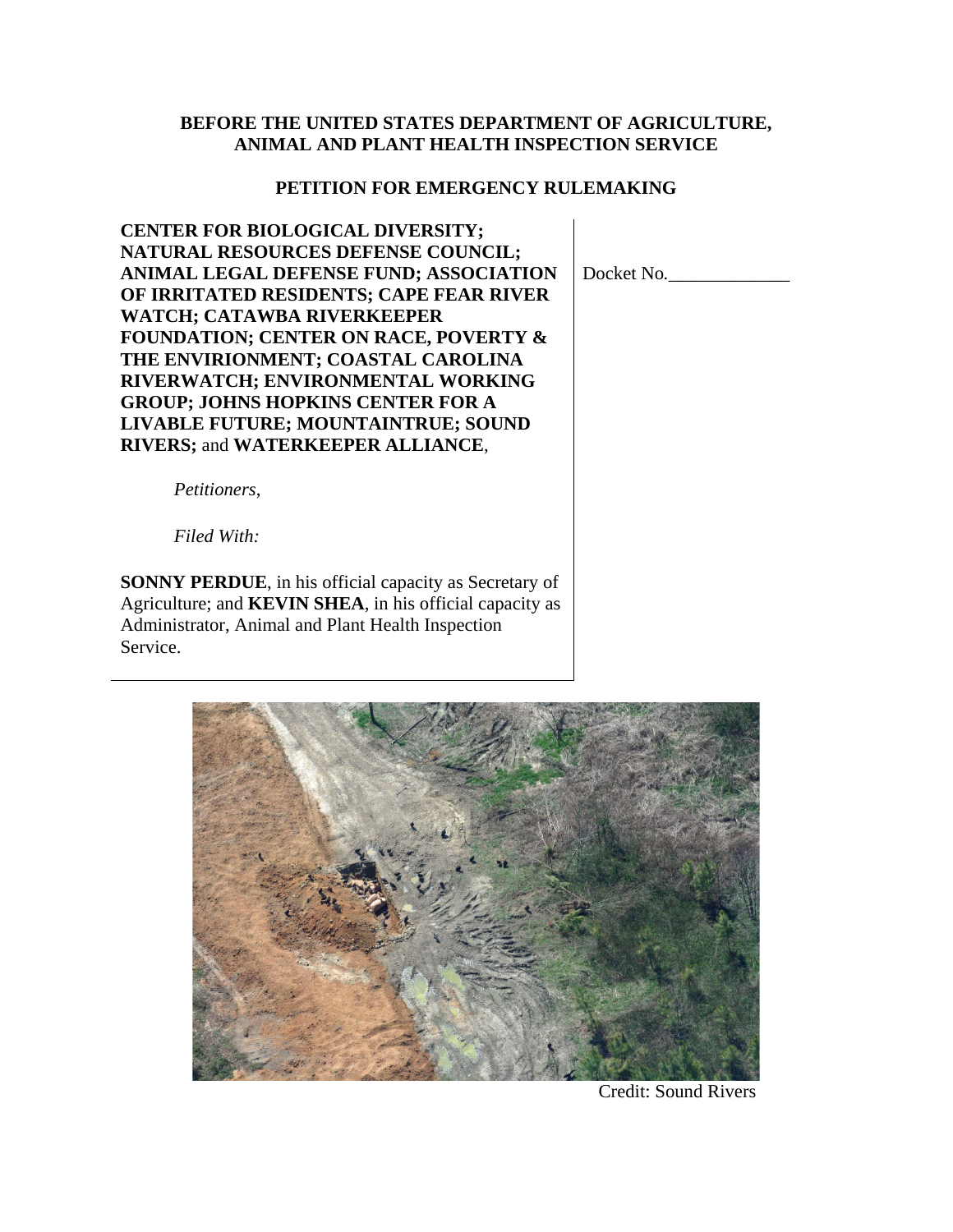#### **I. INTRODUCTION**

Pursuant to the right to petition the government provided in the First Amendment to the U.S. Constitution<sup>[1](#page-1-0)</sup> and the Administrative Procedure Act,<sup>[2](#page-1-1)</sup> the undersigned organizations (Petitioners) formally submit this petition to the Animal and Plant Health Inspection Service (APHIS or Agency) of the U.S. Department of Agriculture (USDA). Petitioners ask APHIS to take immediate action to protect people and the environment from dangerous pollution resulting from the mass killing and disposal of industrially-raised farm animals in connection with the COVID-19 pandemic. Specifically, as set forth below, Petitioners seek an interim final rule, effective until the resolution of the COVID-19 pandemic, prohibiting the two methods of carcass disposal that, APHIS admits, present the greatest risks to people and the environment: unlined burial and on-site incineration. In addition, Petitioners ask that APHIS create and publish an online database with information about federal assistance for carcass disposal.

Over the past several months, slaughterhouses have emerged as leading hot spots for the spread of COVID-19 infections. As thousands of workers have fallen ill, slaughterhouses have operated at reduced capacity or closed altogether, resulting in a backlog of millions of industrially-raised farm animals ready for slaughter. The meat industry has responded to this backlog by killing entire herds or flocks of animals through methods such as smothering, gassing, shooting, drug overdoses, blunt force trauma, and suffocation. Already, the poultry industry has killed an estimated 10 million hens,<sup>[3](#page-1-2)</sup> and the pork industry has warned that more than 10 million pigs could be killed by September.<sup>[4](#page-1-3)</sup> Collectively, the industry refers to this mass killing as "depopulation."[5](#page-1-4)

<span id="page-1-2"></span><sup>3</sup> *See* Sophie Kevany, *Millions of U.S. Farm Animals to be Culled by Suffocation, Drowning, and Shooting*, The Guardian (May 19, 2020), [https://www.theguardian.com/environment/2020/may/19/](https://www.theguardian.com/environment/2020/may/19/millions-of-us-farm-animals-to-be-culled-by-suffocation-drowning-and-shooting-coronavirus?fbclid=IwAR0l44gqUoLWzxVv-O5r1Uwm8sQAmWqQy8dFKaJTE1ikR8Y2vpgS0-VHhFc) [19/millions-of-us-farm-animals-to-be-culled-by-suffocation-drowning-and-shooting](https://www.aphis.usda.gov/aphis/newsroom/stakeholder-info/sa_by_date/sa-2020/sa-04/meat-processing-coordination-center)[coronavirus?fbclid=IwAR0l44gqUoLWzxVv-O5r1Uwm8sQAmWqQy8dFKaJTE1ikR8Y2vpgS0-](https://www.aphis.usda.gov/aphis/newsroom/stakeholder-info/sa_by_date/sa-2020/sa-04/meat-processing-coordination-center) [VHhFc.](https://www.aphis.usda.gov/aphis/newsroom/stakeholder-info/sa_by_date/sa-2020/sa-04/meat-processing-coordination-center)

<span id="page-1-0"></span> <sup>1</sup> *See* U.S. Const. Amend. I; *see also United Mine Workers v. Ill. State Bar Ass'n*, 389 U.S. 217, 222 (1967) (explaining that the right to "petition for a redress of grievances [is] among the most precious of the liberties safeguarded by the Bill of Rights").

<span id="page-1-1"></span><sup>2</sup> *See* 5 U.S.C. § 553(e).

<span id="page-1-3"></span><sup>4</sup> *See* Audrey Conklin, *Coronavirus May Force Hog Farmers to Kill 10M Pigs by September*, Fox Business (May 17, 2020), [https://www.foxbusiness.com/markets/farmers-euthanize-10-million-pigs](https://www.foxbusiness.com/markets/farmers-euthanize-10-million-pigs-coronavirus)[coronavirus;](https://www.foxbusiness.com/markets/farmers-euthanize-10-million-pigs-coronavirus) *see also* Letter from Nat'l Pork Producers Council, to Makan Delrahim, Assistant Att'y Gen. U.S. Dept. of Justice, Urgent COVID-19-Related Request for a Business Review Letter (May 8, 2020) [hereinafter "NPPC Letter"],<https://www.justice.gov/opa/press-release/file/1276966/download.>

<span id="page-1-4"></span><sup>5</sup> According to the American Veterinary Medical Association, "[t]he term depopulation refers to the rapid destruction of a population of animals in response to urgent circumstances with as much consideration given to the welfare of the animals as practicable." Am. Veterinary Med. Ass'n*, AVMA Guidelines for the Depopulation of Animals: 2019 Edition*, 4 (2019) [hereinafter "AVMA Guidelines"], [https://www.avma.org/sites/default/files/resources/AVMA-Guidelines-for-the-Depopulation-of-](https://www.avma.org/sites/default/files/resources/AVMA-Guidelines-for-the-Depopulation-of-Animals.pdf)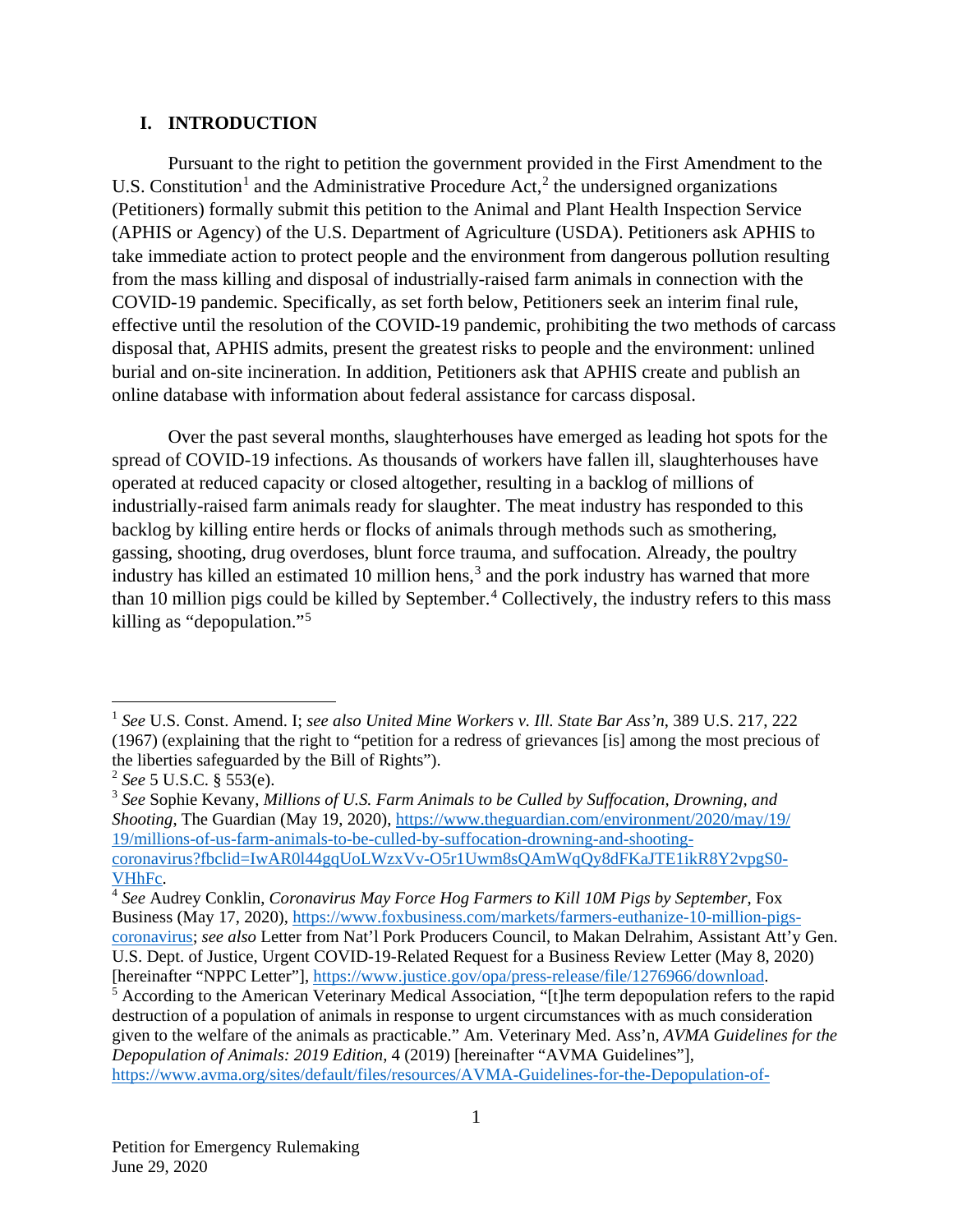Responsible management of farm animal carcasses is essential to protect people and the environment. APHIS has established a National Incident Coordination Center (NICC) to assist the meat industry with depopulation and disposal, including by providing federal funds and other direct support.<sup>[6](#page-2-0)</sup> However, APHIS currently allows the industry to engage in the very carcass disposal practices that the Agency "expect<sup>[s]</sup> to have the greatest impacts to the environment,"<sup>[7](#page-2-1)</sup> and APHIS is providing assistance to the industry without ensuring that surrounding communities have access to the information they need to stay safe.

Petitioners are deeply concerned that unrestricted, undisclosed mass carcass disposal poses imminent and substantial threats to people and the environment. That this disposal is taking place in the midst of a preexisting global pandemic only heightens Petitioners' concerns, as does the growing body of evidence establishing that communities of color are suffering disproportionately as a result of COVID-19. Some of the carcass disposal practices that APHIS currently allows, such as on-site incineration by pyre, risk exacerbating this suffering by increasing air pollution, a factor linked to higher COVID-19 death rates.

The threats posed by depopulation and disposal will continue at least until the meat industry stops killing farm animals in connection with the COVID-19 pandemic, even if that killing outlasts the pandemic itself. In addition, Petitioners are concerned that these threats will reemerge and increase over the coming months and years. For example, the impending hurricane season is expected to be unusually active, and severe storms could cause unlined burial pits to flood. Hurricanes and other natural disasters also could kill additional animals, the carcasses of which would require disposal in or near the locations where disposal currently is taking place.

Petitioners therefore request that APHIS promptly publish an interim final rule to prohibit the disposal of farm animal carcasses by unlined burial and on-site incineration until the resolution of the COVID-19 pandemic. Petitioners also request that APHIS provide the public with certain critical information about federal assistance for mass carcass management. Not only will the requested rules help to prevent catastrophic harm to people and the environment, they also will provide people living near mass carcass disposal sites with the information they need to protect themselves, including by minimizing their risk of exposure to pollution that could increase their susceptibility to COVID-19. We urge APHIS to act without delay.

 $\overline{a}$ 

[Animals.pdf.](https://www.avma.org/sites/default/files/resources/AVMA-Guidelines-for-the-Depopulation-of-Animals.pdf) Petitioners have adopted this term for clarity and convenience, but do not endorse it as sufficient to capture the gravity of the activity so described.

<span id="page-2-0"></span><sup>6</sup> *See* U.S. Dept. Agric., *USDA APHIS Establishing Coordination Center to Assist Producers Affected by Meat Processing Plant Closures* (Apr. 24, 2020) [hereinafter "APHIS NICC Press Release"], [https://www.aphis.usda.gov/aphis/newsroom/stakeholder-info/sa\\_by\\_date/sa-2020/sa-04/meat](https://www.aphis.usda.gov/aphis/newsroom/stakeholder-info/sa_by_date/sa-2020/sa-04/meat-processing-coordination-center)[processing-coordination-center.](https://www.aphis.usda.gov/aphis/newsroom/stakeholder-info/sa_by_date/sa-2020/sa-04/meat-processing-coordination-center)

<span id="page-2-1"></span><sup>7</sup> U.S. Dep't of Agric., *Carcass Management During a Mass Animal Health Emergency Final Programmatic Environmental Impact Statement—December 2015*, at vi (2015) [hereinafter "EIS"], [https://www.aphis.usda.gov/stakeholders/downloads/2015/eis\\_carcass\\_management.pdf.](https://www.aphis.usda.gov/stakeholders/downloads/2015/eis_carcass_management.pdf)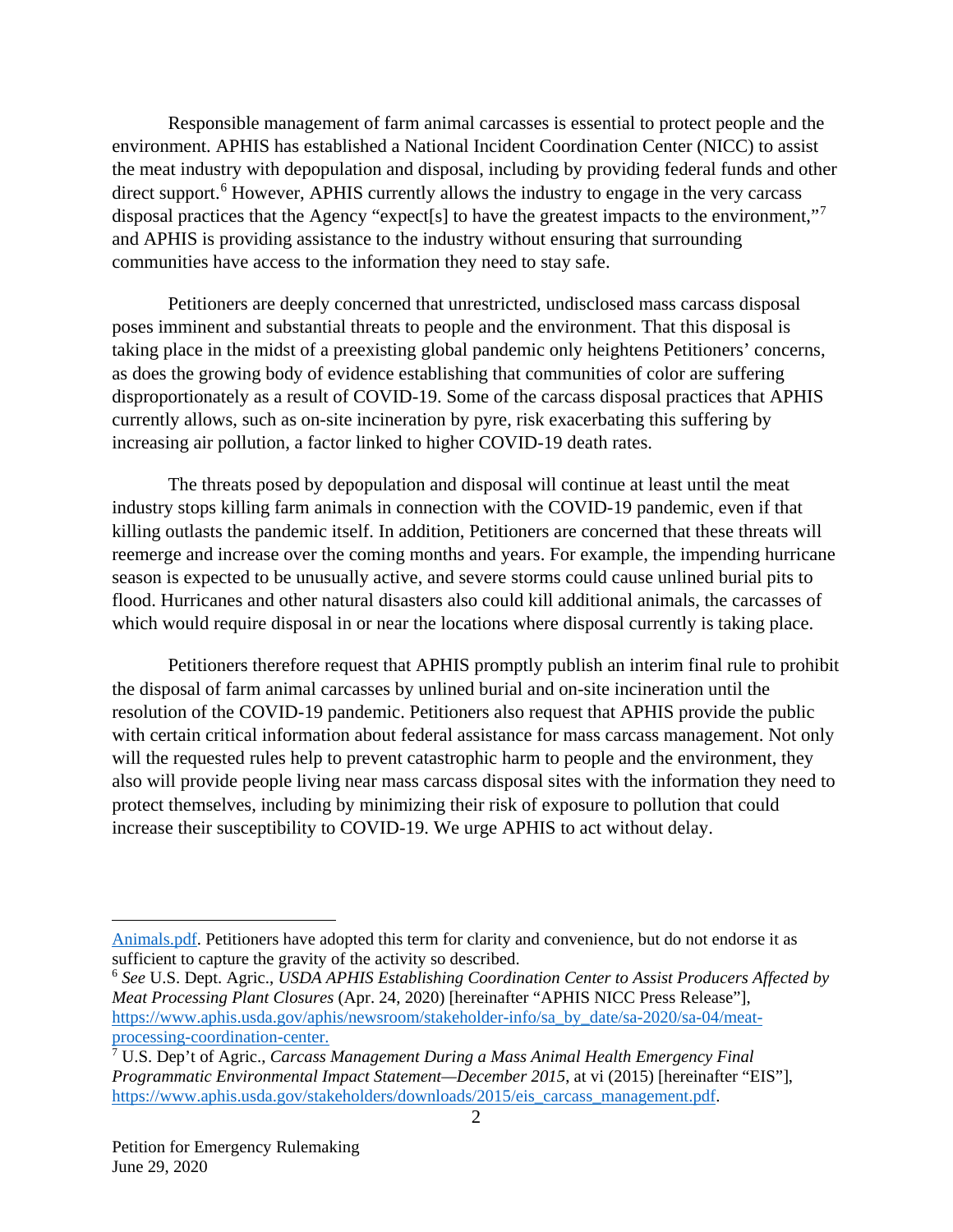#### **II. PETITIONERS**

The **Center for Biological Diversity** (Center) is a nonprofit environmental organization dedicated to the protection of native species and their habitats through science, policy, and environmental law. The Center has more than 1.7 million members and online activists committed to the protection and restoration of endangered species and wild places. For 26 years, the Center has worked to protect imperiled plants and wildlife, open space, air and water quality, and overall quality of life for people and animals from toxic threats such as industrial agriculture.

The **Natural Resources Defense Council** (NRDC) is a nonprofit environmental membership organization that works to protect public health and the environment. NRDC has more than 375,000 members and 2 million online activists. NRDC has been committed to public health and public disclosure of pollution risks for fifty years. NRDC engages in research, advocacy, media, and litigation related to protecting public health and the environment.

The **Animal Legal Defense Fund** (ALDF) is a national nonprofit membership organization based in California with over 200,000 members and supporters nationwide. ALDF's mission is to protect the lives and advance the interests of animals through the legal system. Advocating for effective oversight and regulation of the animal agriculture industry across the United States is one of ALDF's central goals, which it achieves by filing lawsuits, administrative comments, and rulemaking petitions to increase legal protections for animals; by supporting strong animal protection legislation; and by fighting against legislation, like state "Ag Gag" laws, that is harmful to animals and communities surrounding concentrated animal feeding operations (CAFOs). Through these efforts, ALDF seeks to ensure transparency in the CAFO system, which is paramount to its ability to protect farmed animals and ALDF members from CAFOs' immensely harmful effects.

The **Association of Irritated Residents** (AIR) is a nonprofit, public interest organization based in California with members in Kern, Tulare, Kings, Fresno, and Stanislaus Counties. AIR formed in 2001 to advocate for clean air and environmental justice in the San Joaquin Valley.

**Cape Fear River Watch** (CFRW) is a grassroots, environmental, 501(c)(3) nonprofit started over twenty-five years ago by a group of volunteers committed to protecting and improving North Carolina's largest and most diverse river basin for future generations. Today we carry that commitment forward with a dedicated staff of scientists, educators, advocates, and activists, and a large number of members and volunteers. CFRW is home to the **Cape Fear Riverkeeper**.

**The Catawba Riverkeeper Foundation** is a 501(c)(3) nonprofit organization dedicated to protecting the lakes, rivers, and streams of the Catawba River basin. Founded in 1997 and currently supported by over 500 members, **Catawba Riverkeeper** has acted as an independent watchdog for our waterways for more than 20 years. The Foundation is headquartered in Charlotte, but serves the more than two million people in the 26 counties in the Carolinas that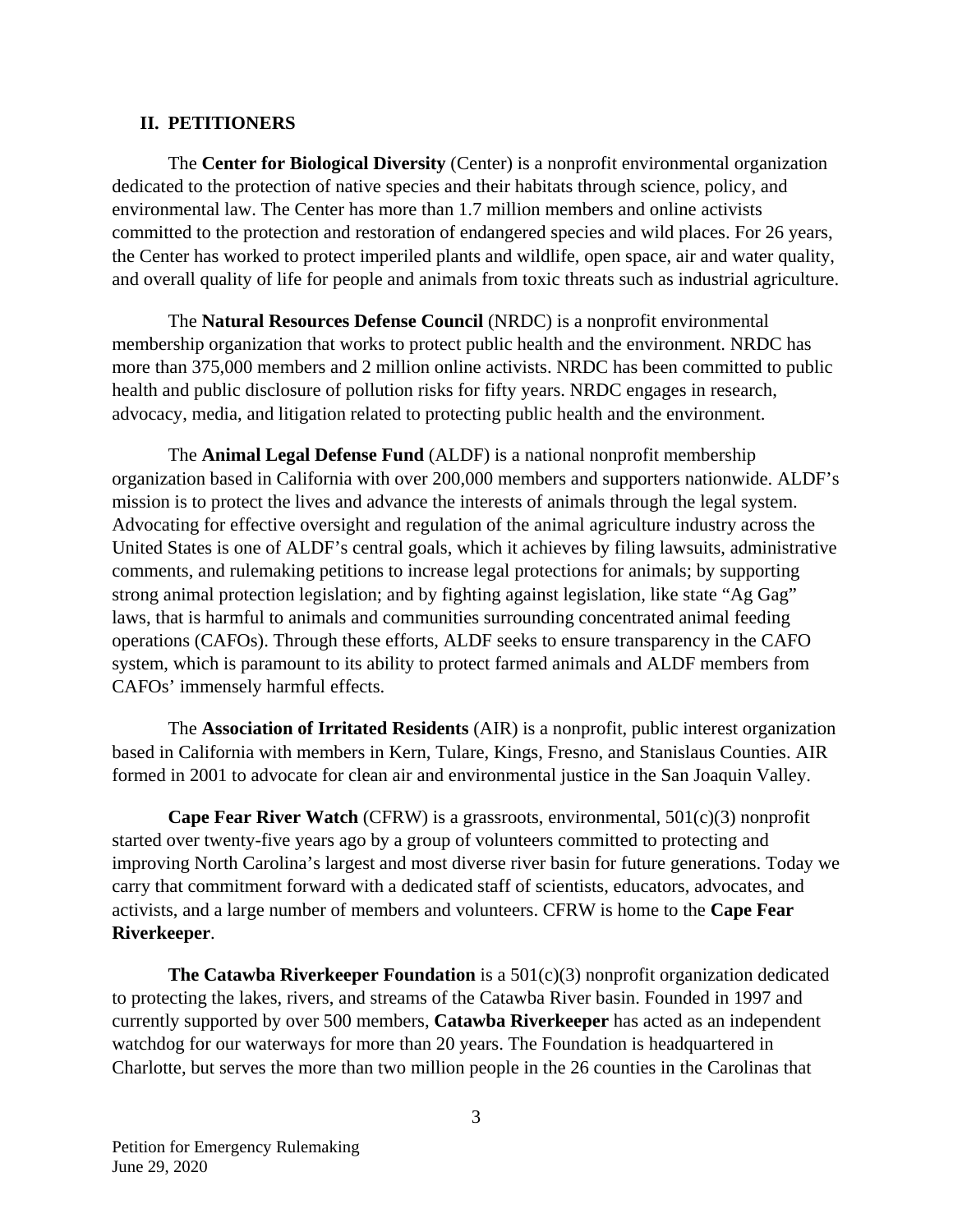make up the Catawba-Wateree watershed. Catawba Riverkeeper uses 3 main pillars—education, engagement, and protection—to work towards our vision of clean, plentiful water for all.

**The Center on Race, Poverty & the Environment** (CRPE) is a non-profit environmental justice organization. CRPE's mission is to achieve environmental justice and healthy sustainable communities through collective action and the law. Throughout our 30-year history, CRPE has worked with low income communities and communities of color to build community power, reduce pollution, and improve community health.

**Coastal Carolina Riverwatch** (CCRW) is a citizen-volunteer, grassroots organization dedicated to restoring and protecting the waters, land, and communities of eastern North Carolina. CCRW's mission is to accomplish this through strong advocacy, supporting enforcement of environmental laws, public education, and promotion of citizen ownership and responsibility. CCRW serves as an umbrella organization for Waterkeeper Alliance watersheds in the area, which currently include **Crystal Coast Waterkeeper** and **White Oak-New Riverkeeper Alliance**. CCRW holds Waterkeeper Alliance licenses for both of these organizations. CCRW advocates for clean water for all.

The **Environmental Working Group** (EWG) is a non-profit, non-partisan organization that works to empower people to live healthier lives in a healthier environment. For over twentyfive years, EWG's mission has been to educate and inspire people, businesses, and governments to make better decisions and to take action to protect public health and the environment. EWG has more than one million online activists dedicated to standing up for public health when government and industry will not.

The **Johns Hopkins Center for a Livable Future** (CLF) is based at the Bloomberg School of Public Health in Johns Hopkins University's Department of Environmental Health and Engineering. CLF does research, education and advocacy at the intersection of food production, public health and the environment. Since 1996, the Center has had a primary focus on the impact of large-scale animal operations on public health and the environment. A report, by the Pew Commission on Industrial Farm Animal Production, *Putting Meat on the Table: Industrial Farm Animal Production in the United States*, found that industrial food animal operations represent an unacceptable level of threat to public health and the environment and depress economic activity in the communities where those operations are located. CLF was the principal investigator for the Pew Commission, and growing concerns since the release of this report in 2008 motivated CLF to lead a moratorium resolution effort approved last year by the American Public Health Association to limit the expansion of existing operations or the establishment of new operations until public health concerns are addressed.

**MountainTrue** champions resilient forests, clean waters, and healthy communities. We are committed to keeping our mountain region a beautiful place to live, work, and play. MountainTrue has over 1,300 members and over 10,000 online activists. Our members protect our forests, clean up our rivers, plan vibrant and livable communities, and advocate for a sound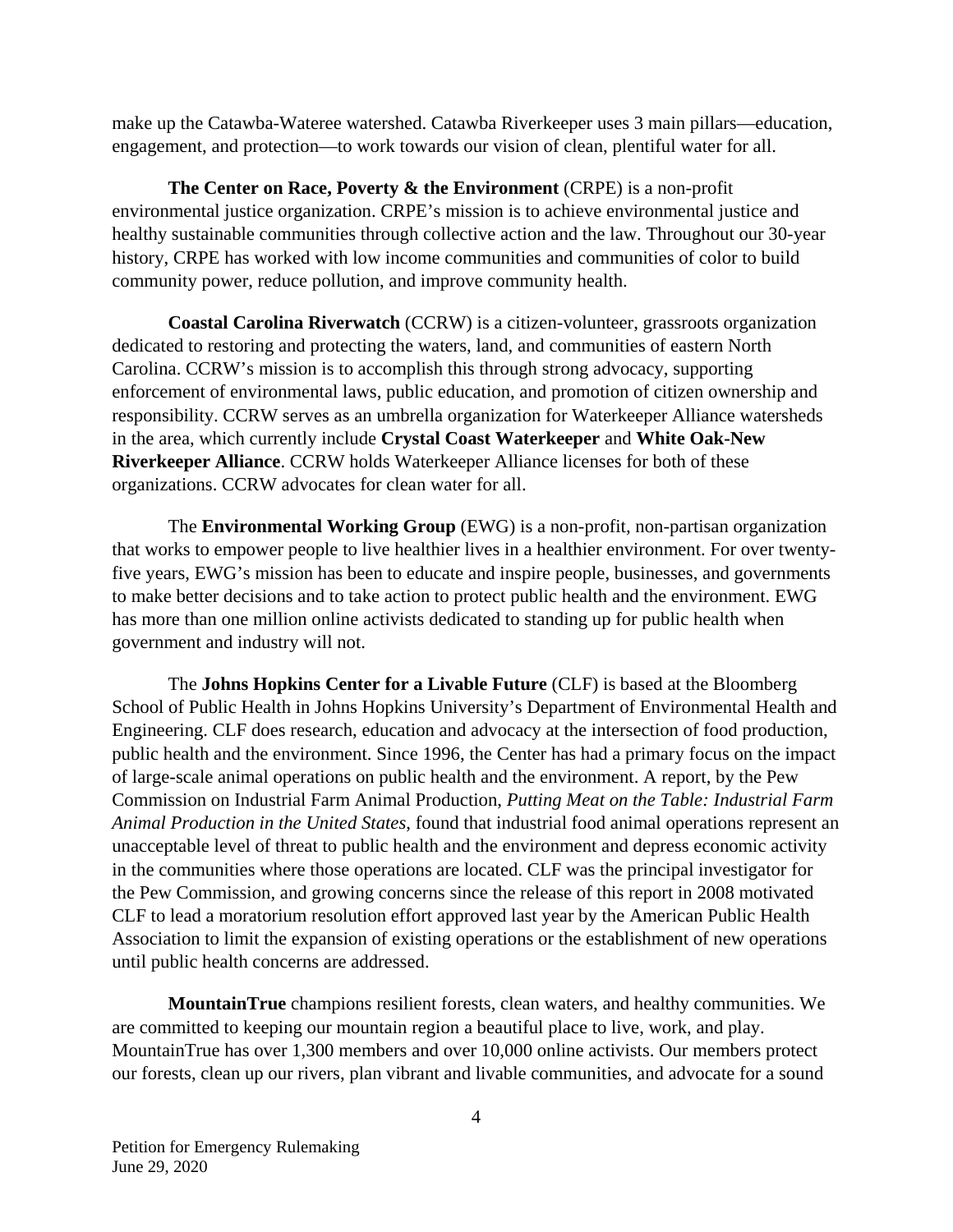and sustainable future for all. MountainTrue is active in the Broad, French Broad, Green, Hiwassee, Little Tennessee, New and Watauga watersheds, and is home to the **Broad Riverkeeper**, **French Broad Riverkeeper**, **Green Riverkeeper**, and **Watauga Riverkeeper**.

**Sound Rivers** is an environmental nonprofit organization with 2,500 members that seeks to protect the Tar-Pamlico and Neuse River basins. These two river basins combined covers 23% of the state of North Carolina's landmass and is home to over 2 million people. Sound Rivers' three Riverkeepers—Jill Howell, the **Tar-Pamlico Riverkeeper**; Katy Hunt, the **Lower Neuse Riverkeeper**; and Matthew Starr, the **Upper Neuse Riverkeeper**—monitor the region's waterways, serving as scientific experts and educational resources to the communities. Through research, advocacy, education, and public engagement, Sound Rivers works towards fishable, swimmable, drinkable water for all.

**Waterkeeper Alliance** is a nonprofit, member supported, international environmental organization based in New York City. Waterkeeper Alliance unites more than 300 Waterkeeper Organizations and Affiliates that are on the frontlines of the global water crisis, patrolling and protecting more than 2.5 million square miles of rivers, lakes, and coastal waterways on 6 continents. Waterkeeper groups defend our fundamental human right to drinkable, fishable, and swimmable waters, and combine firsthand knowledge of their waterways with an unwavering commitment to the rights of their communities. Waterkeeper Alliance's Pure Farms, Pure Waters campaign calls attention to the destructive pollution practices of industrialized meat production, ensures compliance with environmental laws, and supports the traditional family farms that industrial practices endanger.

## **III.SPECIFIC REQUEST FOR AGENCY ACTION**

- 1. Petitioners request that, within 7 business days from the date of submission of this petition (or by July 10, 2020), APHIS issue an emergency interim final rule, effective immediately, to:
	- A. Prohibit the use of the following mass carcass management practices until the resolution of the mass animal health emergency arising from the COVID-19 pandemic: unlined burial and incineration through on-farm pyres or air curtain incinerators.
		- i. "Mass carcass management practices" shall be understood to mean "[t]he discovery, collection, transportation, disposal and/or processing of 50 tons (100,000 pounds) or more of dead animals and body parts on a single premise (where livestock are housed or kept), as well as the subsequent cleanup and decontamination of affected sites."[8](#page-5-0) According to the U.S. Environmental Protection Agency, 50 tons of carcasses is approximately

<span id="page-5-0"></span> $8$  EIS at I-9.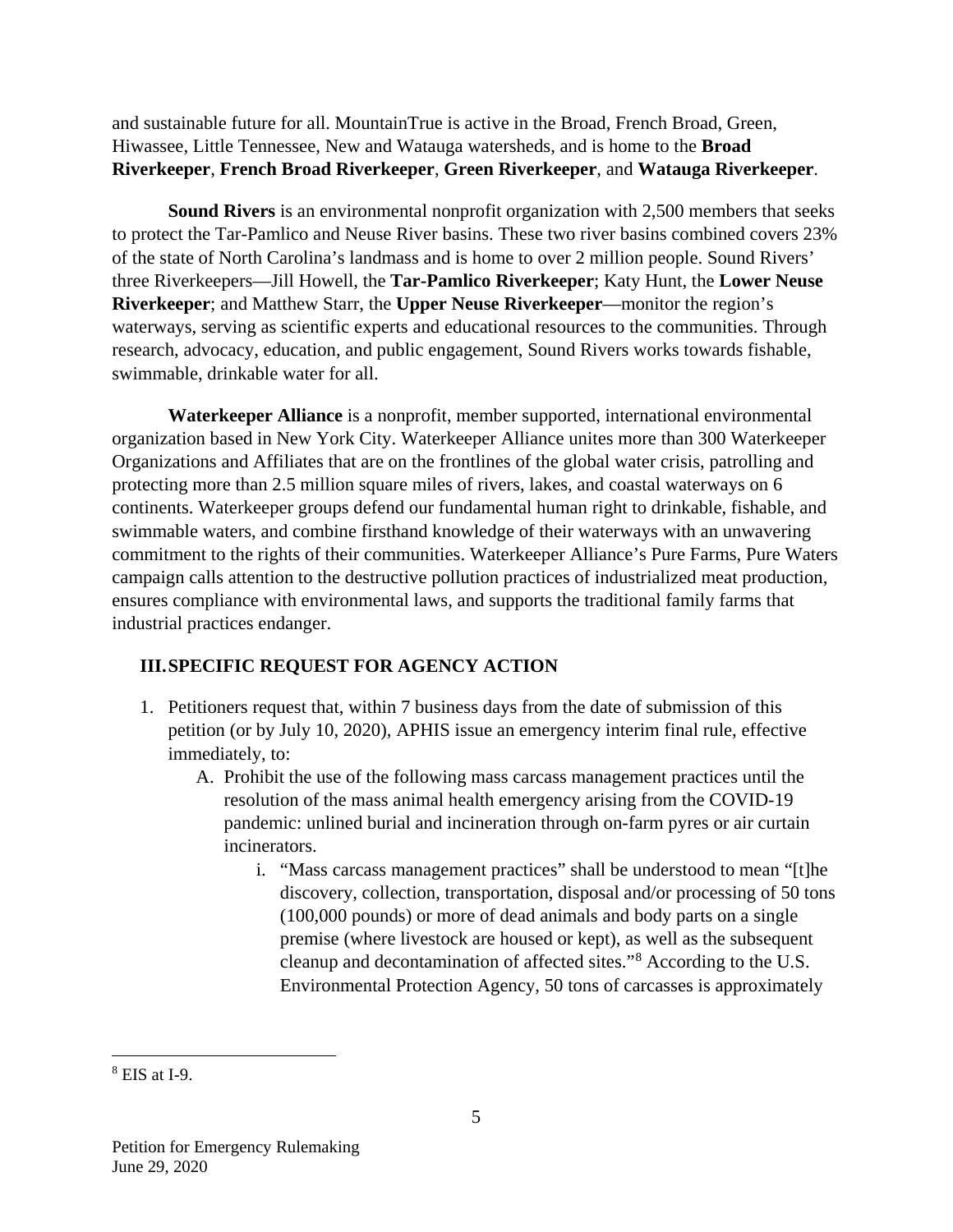equivalent to 100 dead cows, 565 dead pigs, 25,000 dead chickens, or 5,000 dead turkeys.<sup>[9](#page-6-0)</sup>

- ii. "Mass animal health emergency" shall be understood to mean "[a] natural disaster . . . generating 50 tons of carcasses or more."<sup>[10](#page-6-1)</sup>
- B. Require APHIS to create and publish online an electronically searchable and sortable database with information about any assistance pertaining to mass carcass management provided by APHIS, including through the NICC, from March 13, 2020 until the resolution of the mass animal health emergency arising from the COVID-19 pandemic. The rule shall mandate that the information be published as quickly as possible or within one business day of receipt, whichever is earlier. The information provided in such database for each grant of assistance shall include, but is not limited to:
	- i. The owner of the animals;
	- ii. The number and species of animals depopulated;
	- iii. The date(s) of depopulation and disposal (and, if disposal occurred on multiple days, the number of animals disposed on each day);
	- iv. The depopulation method utilized;
	- v. The disposal method utilized;
	- vi. The disposal location, including the location of any incineration ash residues and/or final composted materials;
	- vii. A summary of the federal support provided, including any indemnification payments, subsidies, assets of the National Veterinary Stockpile, and/or other emergency assistance provided;
	- viii. Any monitoring, testing, or sampling protocol put in place to monitor releases of environmental contaminants from the disposal location.
- 2. In addition, Petitioners request that, within 18 months, APHIS make the mass carcass management database permanent by initiating a rulemaking to:
	- A. Require APHIS to create and publish online an electronically searchable and sortable database with information about any assistance pertaining to mass carcass management provided by APHIS in connection with any mass animal health emergency. The rule shall mandate that the information be published as quickly as possible or within one business day of receipt, whichever is earlier. The information provided in such database for each grant of assistance shall include, but is not limited to:
		- i. The owner of the animals;
		- ii. The number and species of animals depopulated;

<span id="page-6-0"></span> <sup>9</sup> *See* EPA, *Exposure Assessment of Livestock Carcass Management Options During Natural Disasters*, at 7 (Feb. 2017) (Follow "URL/Downloads" hyperlink), [https://cfpub.epa.gov/si/si\\_public\\_record\\_rep](https://cfpub.epa.gov/si/si_public_record_report.cfm?Lab=NHSRC&TIMSType=&count=10000&dirEntryId=335655&searchAll=&showCriteria=2&simpleSearch=0) [ort.cfm?Lab=NHSRC&TIMSType=&count=10000&dirEntryId=335655&searchAll=&showCriteria=2&s](https://cfpub.epa.gov/si/si_public_record_report.cfm?Lab=NHSRC&TIMSType=&count=10000&dirEntryId=335655&searchAll=&showCriteria=2&simpleSearch=0) [impleSearch=0.](https://cfpub.epa.gov/si/si_public_record_report.cfm?Lab=NHSRC&TIMSType=&count=10000&dirEntryId=335655&searchAll=&showCriteria=2&simpleSearch=0)

<span id="page-6-1"></span> $10$  EIS at I-9.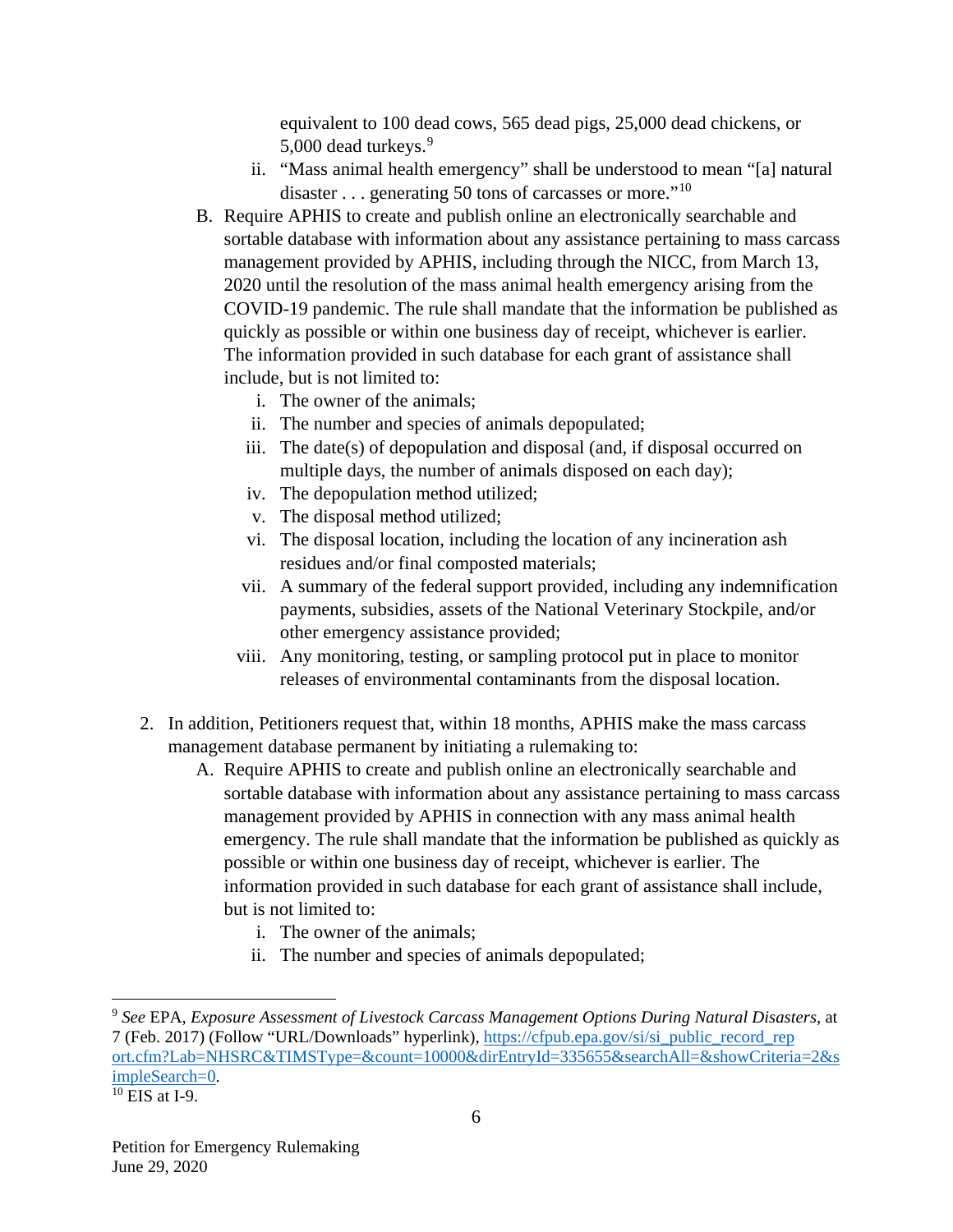- iii. The date(s) of depopulation and disposal (and, if disposal occurred on multiple days, the number of animals disposed on each day);
- iv. The depopulation method utilized;
- v. The disposal method utilized;
- vi. The disposal location, including the location of any incineration ash residues and/or final composted materials;
- vii. A summary of the federal support provided, including any indemnification payments, subsidies, assets of the National Veterinary Stockpile, and/or other emergency assistance provided;
- viii. Any monitoring, testing, or sampling protocol put in place to monitor releases of environmental contaminants from the disposal location.

### **IV.FACTUAL BACKGROUND**

### **A. Slaughterhouses Have Become Coronavirus Hot Spots, Leading to a Backlog of Industrially-Raised Farm Animals.**

Since early 2020, the COVID-19 pandemic has swept the globe. As of June 26, almost 9.5 million cases of COVID-19 had been confirmed worldwide, including 484,249 deaths.<sup>[11](#page-7-0)</sup> In the United States, nearly 2.4 million people have been diagnosed with the virus, and more than 121,809 people have died.[12](#page-7-1) COVID-19 remains a highly infectious disease with no known cure. Although the spread of coronavirus infections slowed in some places in late May, the crisis is not yet over. Infections recently spiked sharply across the South and West,<sup>[13](#page-7-2)</sup> and the World Health Organization (WHO) has warned that the world is entering a "new and dangerous phase" of the COVID-19 pandemic. [14](#page-7-3)

Slaughterhouses across the country have become coronavirus hot spots, and slaughterhouse workers are suffering disproportionately. As of June 26, at least 253 slaughterhouses had confirmed cases of COVID-19.[15](#page-7-4) At least 28,303 slaughterhouse workers have tested positive for COVID-19, and 102 workers have died.<sup>[16](#page-7-5)</sup> And these numbers are

<span id="page-7-0"></span> <sup>11</sup> *See Coronavirus Dashboard*, WHO, [https://covid19.who.int](https://covid19.who.int/) (last visited June 26, 2020).

<span id="page-7-1"></span><sup>&</sup>lt;sup>12</sup> See Cases of Coronavirus Disease (COVID-19) in the U.S., Ctrs. for Disease Control & Prevention, <https://www.cdc.gov/coronavirus/2019-ncov/cases-updates/cases-in-us.html> (last visited June 26, 2020).

<span id="page-7-2"></span><sup>&</sup>lt;sup>13</sup> Nathaniel Weixel, *Fauci Gives Congress COVID-19 Warning*, The Hill (June 23, 2020),<br>https://thehill.com/policy/healthcare/504197-fauci-gives-congress-covid-19-warning?userid=436652.

<span id="page-7-3"></span><sup>&</sup>lt;sup>[14](https://thehill.com/policy/healthcare/504197-fauci-gives-congress-covid-19-warning?userid=436652)</sup> See Julie Bosman, *W.H.O. Warns of 'Dangerous Phase' of Pandemic as Outbreaks Widen*, N.Y. Times (June 19, 2020), [https://www.nytimes.com/2020/06/19/us/coronavirus-new-dangerous-phase.html?](https://www.nytimes.com/2020/06/19/us/coronavirus-new-dangerous-phase.html?action=click&module=Top%20Stories&pgtype=Homepage)  [action=click&module =Top%20Stories&pgtype=Homepage.](https://www.nytimes.com/2020/06/19/us/coronavirus-new-dangerous-phase.html?action=click&module=Top%20Stories&pgtype=Homepage)

<span id="page-7-4"></span><sup>&</sup>lt;sup>15</sup> See Leah Douglas, *Mapping Covid-19 Outbreaks in the Food System*, Food & Env't Reporting Network (Apr. 22, 2020, updated June 19, 2020), [https://thefern.org/2020/04/mapping-covid-19-in-meat](https://thefern.org/2020/04/mapping-covid-19-in-meat-and-food-processing-plants/)[and-food-processing-plants/.](https://thefern.org/2020/04/mapping-covid-19-in-meat-and-food-processing-plants/)

<span id="page-7-5"></span> $\overline{^{16}$  *Id*.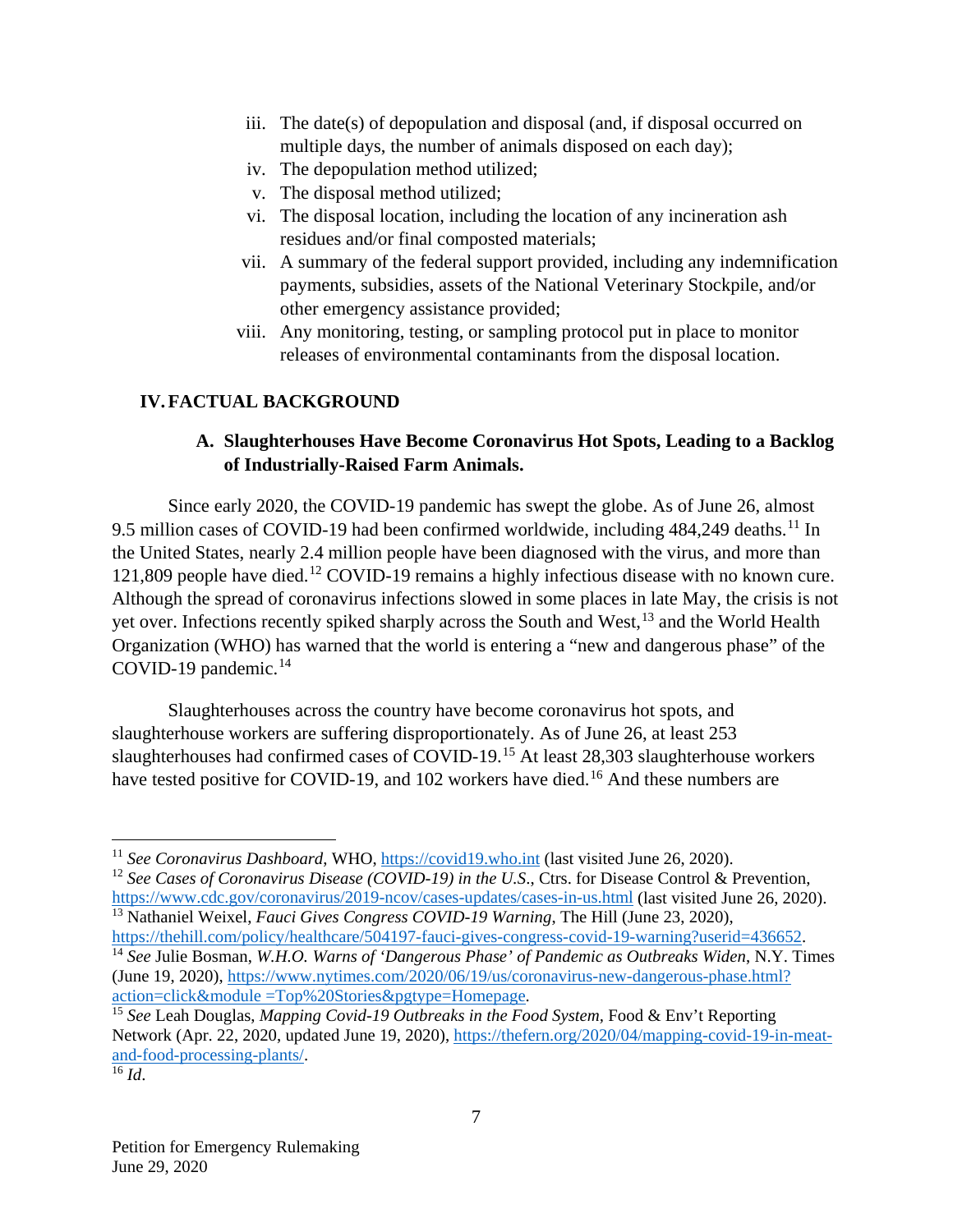continuing to climb.[17](#page-8-0) According to Tyson Foods, one of the only large U.S. meat producers that is voluntary disclosing information about coronavirus infections, 18% of the company's employees in Northwest Arkansas—nearly 700 people—had tested positive for the virus as of June 19.<sup>[18](#page-8-1)</sup> More than one-third of the workers have tested positive at each of two Tyson slaughterhouses in Iowa and Indiana.<sup>[19](#page-8-2)</sup> On June 21, China's General Administration of Customs announced that it was halting imports from a Tyson slaughterhouse in Arkansas following an outbreak of coronavirus cases at the facility. [20](#page-8-3)

Federal slaughterhouse inspectors with USDA's Food Safety and Inspection Service (FSIS) also have become ill and died of COVID-19, as a result of exposure in slaughterhouses, shortages of personal protective equipment, and FSIS's early prohibitions against inspectors' use of face masks inside slaughterhouses.<sup>[21](#page-8-4)</sup> (The prohibitions appear to have been in conflict with an FSIS directive requiring that FSIS "provid[e] employees with proper personal protective equipment . . . and remov[e] employees . . . from unsafe conditions as necessary for protection."[22\)](#page-8-5) As of May 5, 197 FSIS field employees were absent from work due to COVID-19

<span id="page-8-0"></span> <sup>17</sup> *See* Rachel Axon et al., *Coronavirus Outbreaks Climb at U.S. Meatpacking Plants Despite Protections, Trump Order*, USA Today (June 6, 2020), [https://www.usatoday.com/story/news/](https://www.usatoday.com/story/news/investigations/2020/06/06/meatpacking-plants-cant-shake-covid-19-cases-despite-trump-order/3137400001/) [investigations/2020/06/06/meatpacking-plants-cantshake-covid-19-cases-despite-trump](https://www.usatoday.com/story/news/investigations/2020/06/06/meatpacking-plants-cant-shake-covid-19-cases-despite-trump-order/3137400001/)[order/3137400001/](https://www.usatoday.com/story/news/investigations/2020/06/06/meatpacking-plants-cant-shake-covid-19-cases-despite-trump-order/3137400001/).

<span id="page-8-1"></span><sup>&</sup>lt;sup>18</sup> See Tyson Foods, Inc. Releases Covid-19 Test Results at Northwest Arkansas Facilities, Tyson Foods, Inc. (June 19, 2020), [https://www.tysonfoods.com/news/news-releases/2020/6/tyson-foods-inc-releases](https://www.tysonfoods.com/news/news-releases/2020/6/tyson-foods-inc-releases-covid-19-test-results-northwest-arkansas)[covid-19-test-results-northwest-arkansas.](https://www.tysonfoods.com/news/news-releases/2020/6/tyson-foods-inc-releases-covid-19-test-results-northwest-arkansas)

<span id="page-8-2"></span><sup>19</sup> *See* Eric Schlosser, *America's Slaughterhouses Aren't Just Killing Animals*, The Atlantic (May 12, 2020), [https://www.theatlantic.com/ideas/archive/2020/05/essentials-meatpeacking-coronavirus/611437/.](https://www.theatlantic.com/ideas/archive/2020/05/essentials-meatpeacking-coronavirus/611437/)

<span id="page-8-3"></span><sup>20</sup> *See* Jason Slotkin, *China Suspends Poultry Imports from Tyson Foods Plant in Arkansas*, NPR (June 21, 2020), [https://www.npr.org/sections/coronavirus-live-updates/2020/06/21/881408578/china-suspends](https://www.npr.org/sections/coronavirus-live-updates/2020/06/21/881408578/china-suspends-poultry-imports-from-tyson-foods-plant-in-arkansas)[poultry-imports-from-tyson-foods-plant-in-arkansas.](https://www.npr.org/sections/coronavirus-live-updates/2020/06/21/881408578/china-suspends-poultry-imports-from-tyson-foods-plant-in-arkansas)

<span id="page-8-4"></span><sup>21</sup> *See* Schlosser, *supra* note 19 (explaining that, "in the early days of the pandemic, [FSIS] not only failed to give protective equipment to its inspectors, but also prohibited them from wearing masks inside meatpacking plants—concerned that the wrong message might be sent about the risk of COVID-19. On April 9, the agency said that inspectors could wear masks on the job, if the meatpacking company that owned the plant gave them permission to do so. Inspectors were encouraged to find their own masks and promised a \$50 reimbursement for 'the purchase of face coverings or materials to make face coverings.' One month later, after meatpacking plants had been widely criticized as hot spots for spreading COVID-19, the USDA finally began to provide masks to its inspectors").

<span id="page-8-5"></span><sup>22</sup> U.S. Dep't Agric., *FSIS Directive Basic Occupational Safety and Health Program* (2016), [https://www.fsis.usda.gov/wps/wcm/connect/cfa047f5-f01c-49f2-80c7-63ee08dd914d/4791.1.pdf](https://www.fsis.usda.gov/wps/wcm/connect/cfa047f5-f01c-49f2-80c7-63ee08dd914d/4791.1.pdf?MOD=AJPERES) [?MOD=AJPERES.](https://www.fsis.usda.gov/wps/wcm/connect/cfa047f5-f01c-49f2-80c7-63ee08dd914d/4791.1.pdf?MOD=AJPERES)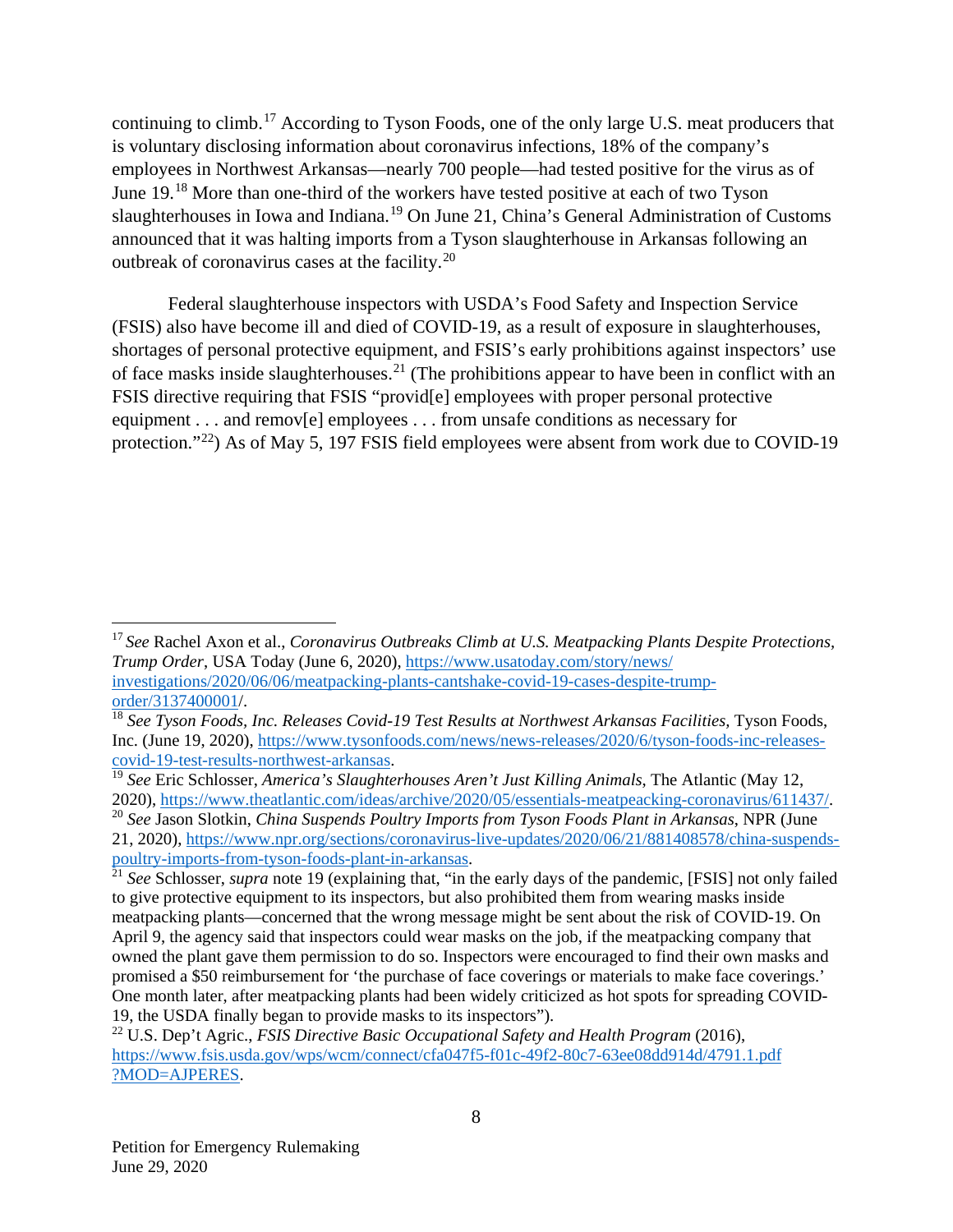diagnoses, and another 120 were under self-quarantine due to exposure.<sup>[23](#page-9-0)</sup> At least four inspectors infected with the virus have died. $^{24}$  $^{24}$  $^{24}$ 

As slaughterhouse inspectors and workers have fallen ill, slaughterhouses have operated at reduced capacity or closed altogether, resulting in a backlog of millions of industrially-raised animals ready for slaughter.<sup>[25](#page-9-2)</sup> This backlog is especially concerning because industrial farm animal production follows a "just-in-time" system,  $^{26}$  $^{26}$  $^{26}$  under which slaughterhouses can process only animals of a certain target size. Once the animals grow larger than that target size, they no longer "fit within [the] equipment used on processing plant production lines" and cannot be processed in those plants.<sup>[27](#page-9-4)</sup>

According to the Economic Research Service, as of mid-May, pork processing had decreased by at least 11%, beef by 21%, chicken by 2%, and turkey by 8.3%, as compared to production rates from the same period in 2019.[28](#page-9-5) In fact, these decreases in processing volumes likely are more dramatic than they appear. Over the past few years, FSIS and the meat industry have implemented certain "efficiency" initiatives to speed up processing times—thereby increasing capacity—at pig and chicken slaughterhouses.<sup>[29](#page-9-6)</sup> As a result of these efficiency

<span id="page-9-0"></span> <sup>23</sup> *See* Greg Cima, *Slaughter Delays Lead to Depopulation*, J. Am. Veterinary Med. Ass'n (June 15, 2020), [https://www.avma.org/javma-news/2020-06-15/slaughter-delays-lead-depopulation;](https://www.avma.org/javma-news/2020-06-15/slaughter-delays-lead-depopulation) *see also* Mike Dorning, *Fourth USDA Inspector Dies From Virus Amid Meat Plant Outbreaks*, Bloomberg News (May 13, 2020), [https://www.b](https://www.bloomberg.com/news/articles/2020-05-14/fourth-usda-inspector-dies-from-virus-amid-meat-plant-outbreaks)

[loomberg.com/news/articles/2020-05-14/fourth-usda-inspector-dies-from-virus-amid-meat-plant](https://www.bloomberg.com/news/articles/2020-05-14/fourth-usda-inspector-dies-from-virus-amid-meat-plant-outbreaks)[outbreaks.](https://www.bloomberg.com/news/articles/2020-05-14/fourth-usda-inspector-dies-from-virus-amid-meat-plant-outbreaks)

<span id="page-9-1"></span><sup>24</sup> *See* Mike Dorning, *Fourth USDA Inspector Dies From Virus Amid Meat Plant Outbreaks*, Bloomberg News (May 13, 2020), [https://www.bloomberg.com/news/articles/2020-05-14/fourth-usda-inspector-dies](https://www.bloomberg.com/news/articles/2020-05-14/fourth-usda-inspector-dies-from-virus-amid-meat-plant-outbreaks)[from-virus-amid-meat-plant-outbreaks.](https://www.bloomberg.com/news/articles/2020-05-14/fourth-usda-inspector-dies-from-virus-amid-meat-plant-outbreaks)

<span id="page-9-2"></span><sup>25</sup> *See, e.g., Pandemic Disrupts Processing Capacity, Drives Slaughter Numbers Down,* Am. Farm Bureau Fed'n (Apr. 28, 2020), [https://www.fb.org/market-intel/pandemic-disrupts-processing-capacity-drives](https://www.fb.org/market-intel/pandemic-disrupts-processing-capacity-drives-slaughter-numbers-down)[slaughter-numbers-down](https://www.fb.org/market-intel/pandemic-disrupts-processing-capacity-drives-slaughter-numbers-down) (identifying reporting that "at least 18 plants have been closed down due to issues with COVID-19 over the previous two months" and "estimate[ing] that at times over the previous few weeks, pork processing capacity has been reduced by as much as 20% and beef processing capacity has been reduced by as much as 10%"); Greg Cima, *Slaughter Delays Lead to Depopulation*, J. Am. Veterinary Med. Ass'n (June 15, 2020), [https://www.avma.org/javma-news/2020-06-15/slaughter-delays](https://www.avma.org/javma-news/2020-06-15/slaughter-delays-lead-depopulation)[lead-depopulation](https://www.avma.org/javma-news/2020-06-15/slaughter-delays-lead-depopulation) (identifying reporting that, "[b]y May 8, at least 30 slaughter and processing plants had closed at some point because of COVID-19 outbreaks, affecting 45,000 workers and reducing pork slaughter capacity 40% and beef slaughter capacity 25%").

<span id="page-9-3"></span><sup>26</sup> *See* Letter from Kim Reynolds, Governor of Iowa, et al., to Vice President & Members of the Coronavirus Task Force (Apr. 27, 2020) [https://www.grassley.senate.gov/sites/default/files/Iowa](https://earthjustice-my.sharepoint.com/personal/aandiman_earthjustice_org/Documents/Alexis%20@%20Earthjustice/See%20Letter%20from%20Kim%20Reynolds,%20Governor%20of%20Iowa,%20et%20al.,%20to%20Vice%20President%20&%20Members%20of%20the%20Coronavirus%20Task%20Force%20https:/www.grassley.senate.gov/sites/default/files/Iowa%20group-2020-covid-pork-letter-1.pdf;%20see%20also%20NPPC%20Letter%20at%204.) [%20group-2020-covid-pork-letter-1.pdf;](https://earthjustice-my.sharepoint.com/personal/aandiman_earthjustice_org/Documents/Alexis%20@%20Earthjustice/See%20Letter%20from%20Kim%20Reynolds,%20Governor%20of%20Iowa,%20et%20al.,%20to%20Vice%20President%20&%20Members%20of%20the%20Coronavirus%20Task%20Force%20https:/www.grassley.senate.gov/sites/default/files/Iowa%20group-2020-covid-pork-letter-1.pdf;%20see%20also%20NPPC%20Letter%20at%204.) *see also* NPPC Letter at 4.

<span id="page-9-4"></span> $\frac{27}{27}$  NPPC Letter at 4.

<span id="page-9-5"></span><sup>28</sup> *See* Greg Cima, *Slaughter Delays Lead to Depopulation*, J. Am. Veterinary Med. Ass'n (June 15, 2020),<https://www.avma.org/javma-news/2020-06-15/slaughter-delays-lead-depopulation>

<span id="page-9-6"></span><sup>&</sup>lt;sup>29</sup> See Modernization of Swine Slaughter Inspection; 84 Fed. Reg. 52,300 (Oct. 1, 2019),

[https://www.federalregister.gov/documents/2019/10/01/2019-20245/modernization-of-swine-slaughter](https://www.federalregister.gov/documents/2019/10/01/2019-20245/modernization-of-swine-slaughter-inspection)[inspection;](https://www.federalregister.gov/documents/2019/10/01/2019-20245/modernization-of-swine-slaughter-inspection) *see also* FSIS, *Criteria for Consideration of Waiver Requests from Young Chicken Slaughter*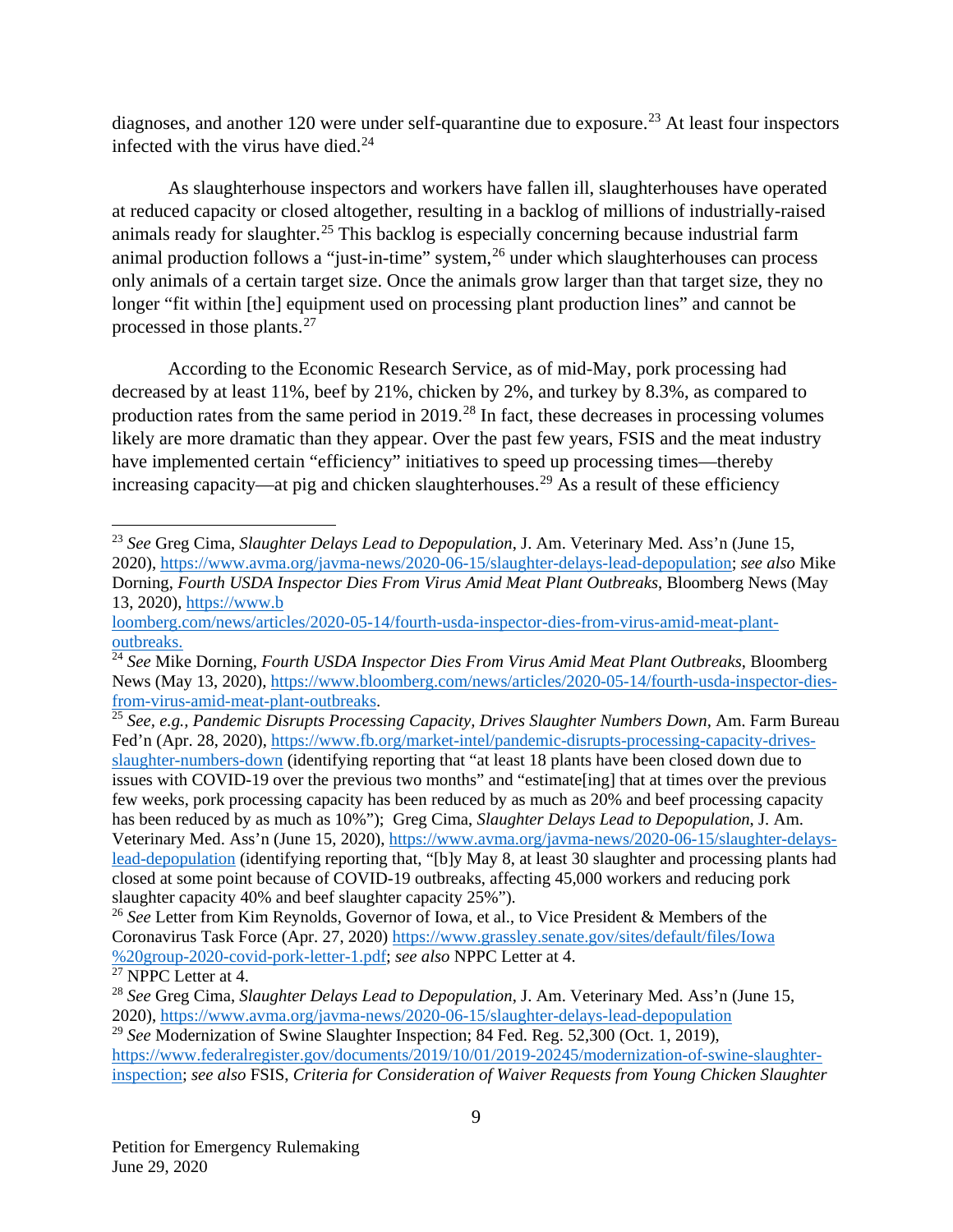initiatives, processing capacity in 2020 would have been expected to *exceed* processing capacity in 2019, and thus the present shortfalls likely are especially severe. Without more information about the disposal of farm animal carcasses, however, it is impossible to know how many animals have been killed as a result of these shortfalls.

The recent efficiency initiatives also contribute to a greater likelihood of additional slaughterhouse shutdowns. This is because increases in line-speeds, together with a reduction in the number of federal inspectors,<sup>[30](#page-10-0)</sup> require workers to process animals in a shorter amount of time, making it more difficult to socially distance. Indeed, according to the Centers for Disease Control and Prevention (CDC), "[c]hanges in production practices (*e.g.,* line speed *reductions*) may be necessary to maintain appropriate distancing among employees." [31](#page-10-1)

In April alone, FSIS approved 15 line-speed waiver requests from large poultry plants, allowing those plants to accelerate their processing lines by  $25$  percent.<sup>[32](#page-10-2)</sup> More than half of those 15 plants have experienced COVID-19 outbreaks, with one plant reporting a COVID-19-related worker fatality and another closing shortly after receiving its waiver due to the rampant spread of the virus.<sup>[33](#page-10-3)</sup> Coinciding with these changes, reports indicate that poultry plants with line-speed waivers are at least 10 times more likely than the industry as a whole to have COVID-19 cases among workers.[34](#page-10-4)

In addition, FSIS continues to roll out its new inspection system for pig slaughterhouses, which—among other things—entirely removes line-speed caps and shifts some responsibilities from federal inspectors to plant employees. Petitioners would like to see USDA discontinue its

 $\overline{a}$ *Establishments to Operate at Line Speeds Up to 175 Birds Per Minute*, FSIS Constituent Update (Feb. 23, 2018), [https://www.fsis.usda.gov/wps/portal/fsis/newsroom/meetings/newsletters/constituent](https://www.fsis.usda.gov/wps/portal/fsis/newsroom/meetings/newsletters/constituent-updates/archive/2018/ConstUpdate022318)[updates/archive/2018/ConstUpdate022318;](https://www.fsis.usda.gov/wps/portal/fsis/newsroom/meetings/newsletters/constituent-updates/archive/2018/ConstUpdate022318) Petition To Permit Waivers of Maximum Line Speeds for

Young Chicken Establishments Operating Under the New Poultry Inspection System; Criteria for Consideration of Waiver Requests for Young Chicken Establishments To Operate at Line Speeds of Up to 175 Birds per Minute, 83 Fed. Reg. 49,048 (Sept. 28, 2018), [https://www.federalregister.gov/documents/](https://www.federalregister.gov/documents/2018/09/28/2018-21143/petition-to-permit-waivers-of-maximum-line-speeds-for-young-chicken-establishments-operating-under)  [2018/09/28/2018-21143/petition-to-permit-waivers-of-maximum-line-speeds-for-young-chicken](https://www.federalregister.gov/documents/2018/09/28/2018-21143/petition-to-permit-waivers-of-maximum-line-speeds-for-young-chicken-establishments-operating-under)[establishments-operating-under.](https://www.federalregister.gov/documents/2018/09/28/2018-21143/petition-to-permit-waivers-of-maximum-line-speeds-for-young-chicken-establishments-operating-under)

<span id="page-10-0"></span> $\overline{30}$  *Id.* 

<span id="page-10-1"></span><sup>&</sup>lt;sup>31</sup> Memorandum from Michael Grant, CDC Nat'l Ins. for Occupational Safety & Health, et al., to Joshua Clayton, South Dakota Department of Health 7 (Apr. 22, 2020), [https://covid.sd.gov/docs/smithfield\\_](https://covid.sd.gov/docs/smithfield_recs.pdf)  [recs.pdf](https://covid.sd.gov/docs/smithfield_recs.pdf) (emphasis added).

<span id="page-10-2"></span><sup>32</sup> *See* Nat'l Employment Law Project, *USDA Allows Poultry Plants to Raise Line Speeds, Exacerbating Risk of COVID-19 Outbreak and Injury*, 1 (2020), [https://s27147.pcdn.co/wp-content/uploads/Policy-](https://s27147.pcdn.co/wp-content/uploads/Policy-Brief-USDA-Poultry-Line-Speed-Increases-Exacerbate-COVID-19-Risk.pdf)[Brief-USDA-Poultry-Line-Speed-Increases-Exacerbate-COVID-19-Risk.pdf.](https://s27147.pcdn.co/wp-content/uploads/Policy-Brief-USDA-Poultry-Line-Speed-Increases-Exacerbate-COVID-19-Risk.pdf)  $\overline{^{33}Id.}$ 

<span id="page-10-4"></span><span id="page-10-3"></span><sup>34</sup> *See* Sky Chadde & Kyle Bagenstose, *USDA let Poultry Plants put Workers Close Together Even as They Got Sick From Coronavirus*, USA Today (Apr, 24, 2020), [https://www.usatoday.com/sto](https://www.usatoday.com/story/news/2020/04/24/usda-let-poultry-plants-move-faster-crowd-lines-covid-coronavirus-spread-meat-packing-workers/3013615001/) [ry/news/2020/04/24/usda-let-poultry-plants-move-fastercrowd-lines-covid-coronavirus-spread-meat](https://www.usatoday.com/story/news/2020/04/24/usda-let-poultry-plants-move-faster-crowd-lines-covid-coronavirus-spread-meat-packing-workers/3013615001/)[packing-workers/3013615001/.](https://www.usatoday.com/story/news/2020/04/24/usda-let-poultry-plants-move-faster-crowd-lines-covid-coronavirus-spread-meat-packing-workers/3013615001/)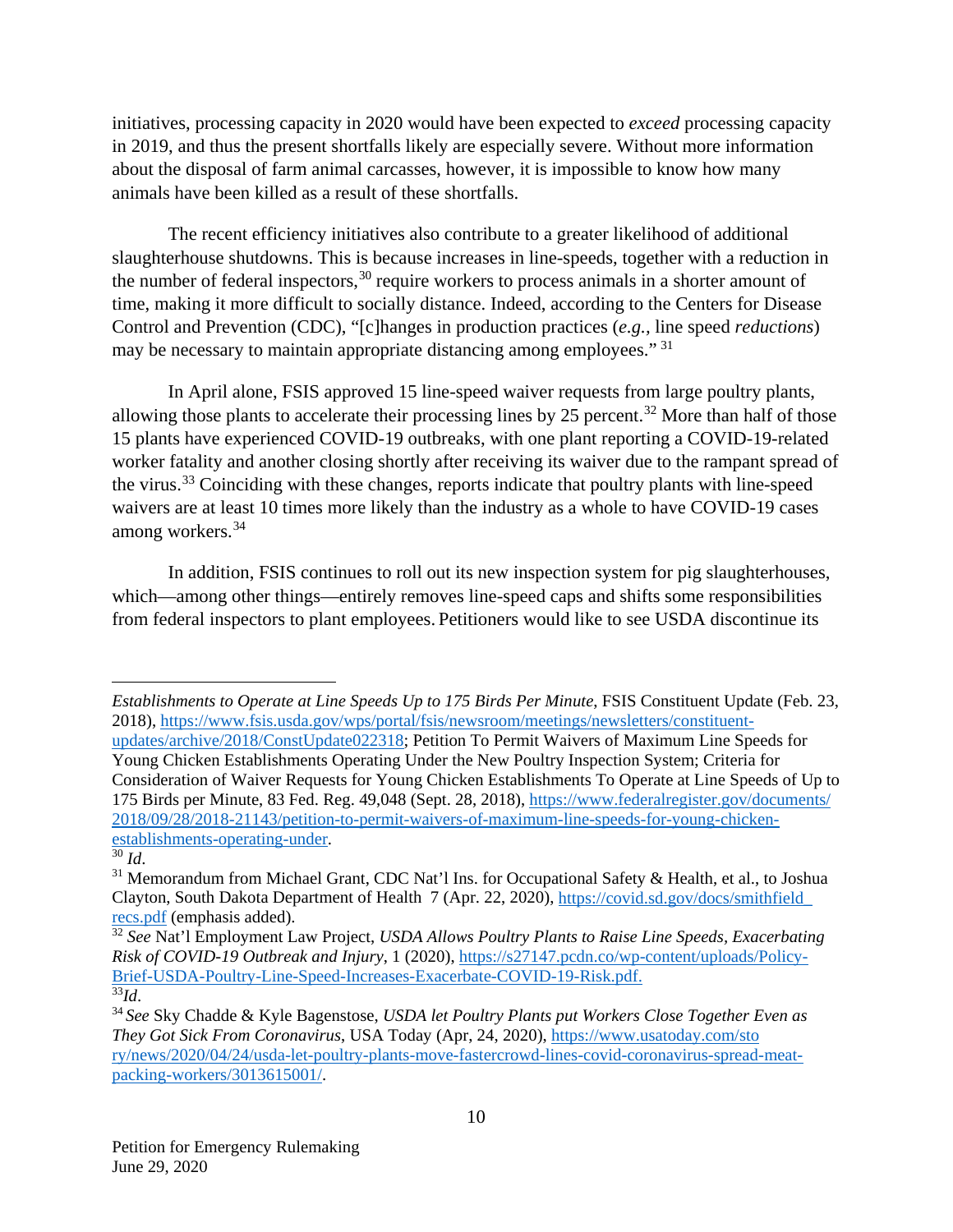practice of increasing line-speeds and approving line-speed waiver requests,<sup>[35](#page-11-0)</sup> but USDA has yet to do so. Especially when combined with ongoing worker illnesses resulting from the COVID-19 pandemic, increased line-speeds and line-speed waivers create a perfect storm, increasing the likelihood of additional shutdowns and delays.

Also increasing the likelihood of additional shutdowns and delays are the incentives and threats that the meat industry has employed to keep slaughterhouse workers on the job, despite risks of contracting and spreading coronavirus.<sup>[36](#page-11-1)</sup> For instance, in early June, Tyson Foods reverted to its pre-coronavirus worker attendance policy,<sup>[37](#page-11-2)</sup> under which workers can be penalized and even fired for missing work due to illness.<sup>[38](#page-11-3)</sup> Incentives and threats that prevent sick workers from staying home can lead to additional outbreaks and slow-downs, putting workers and communities at greater risk.

[https://www.wvpublic.org/post/coronavirus-concerns-rise-ohio-valley-meatpacking-workers-fall-](https://www.wvpublic.org/post/coronavirus-concerns-rise-ohio-valley-meatpacking-workers-fall-sick#stream/0)

<span id="page-11-0"></span> <sup>35</sup> *See* Letter from A Better Balance, et al., to Nancy Pelosi, et al., Speaker, U.S. H.R. (May 4, 2020), https://www.foodandwaterwatch.org/sites/default/files/20.05.04\_21\_groups\_urge\_congress [to\\_direct\\_usda\\_to\\_stop\\_higher-speed\\_slaughter.pdf](https://www.foodandwaterwatch.org/sites/default/files/20.05.04_21_groups_urge_congress_to_direct_usda_to_stop_higher-speed_slaughter.pdf) (requesting that Congress implement a moratorium on the higher line-speed slaughter and processing of poultry, swine, and cattle).

<span id="page-11-1"></span><sup>36</sup> *See* Jonathan Dyal, et al., *COVID-19 Among Workers in Meat and Poultry Processing Facilities – 19 States, April 2020*, 69 Morbidity & Mortality Weekly Report 557, 557 (May 8, 2020), [https://www.cdc.gov/mmwr/volumes/69/ wr/mm6918e3.htm](https://www.cdc.gov/mmwr/volumes/69/wr/mm6918e3.htm) ("Among workers, socioeconomic challenges might contribute to working while feeling ill, particularly if there are management practices such as bonuses that incentivize attendance."); *see also* Liam Niemeyer*, Coronavirus Concerns Rise as Ohio Valley Meatpacking Workers Fall Sick*, WV Public Broadcasting (Apr. 10, 2020),

[sick#stream/0](https://www.wvpublic.org/post/coronavirus-concerns-rise-ohio-valley-meatpacking-workers-fall-sick#stream/0) (reporting that some meat companies have offered bonuses tied to worker attendance); Polly Mosendz et al., *U.S. Meat Plants are Deadly as Ever, With No Incentive to Change*, Bloomberg Businessweek (June 18, 2020), [https://www.bloomberg.com/news/features/2020-06-18/how-meat-plants](https://www.bloomberg.com/news/features/2020-06-18/how-meat-plants-were-allowed-to-become-coronavirus-hot-spots)[were-allowed-to-become-coronavirus-hot-spots](https://www.bloomberg.com/news/features/2020-06-18/how-meat-plants-were-allowed-to-become-coronavirus-hot-spots) (describing a COVID-19 outbreak at a JBS meatpacking plant in Cactus, Texas and reporting that "the CDC warned JBS on April 20 to stop offering inducements for workers to come in, but JBS ultimately didn't follow the agency's advice").

<span id="page-11-2"></span><sup>37</sup> *See* Deena Shanker & Jen Skerritt, *Tyson Reinstates Policy that Penalizes Absentee Workers*, Bloomberg (June 2, 2020), [https://www.bloomberg.com/news/articles/2020-06-03/tyson-reinstates](https://www.bloomberg.com/news/articles/2020-06-03/tyson-reinstates-policy-that-penalizes-absentee-workers)[policy-that-penalizes-absentee-workers;](https://www.bloomberg.com/news/articles/2020-06-03/tyson-reinstates-policy-that-penalizes-absentee-workers) *see also* Jerald Brooks & Lakesha Bailey, *We're Feeding America, but We're Sacrificing Ourselves*, N.Y. Times (June 15, 2020), [https://www.nytimes.com](https://www.nytimes.com/2020/06/15/opinion/coronavirus-tyson-poultry.html?action=click&module=Opinion&pgtype=Homepage.) [/2020/06/15/opinion/coronavirus-tyson-poultry.html?action=click&module=Opinion&pgtype=](https://www.nytimes.com/2020/06/15/opinion/coronavirus-tyson-poultry.html?action=click&module=Opinion&pgtype=Homepage.) [Homepage.](https://www.nytimes.com/2020/06/15/opinion/coronavirus-tyson-poultry.html?action=click&module=Opinion&pgtype=Homepage.)

<span id="page-11-3"></span><sup>38</sup> *See* Polly Mosendz et al., *U.S. Meat Plants are Deadly as Ever, With No Incentive to Change*, Bloomberg Businessweek (June 18, 2020), [https://www.bloomberg.com/news/features/2020-06-18/how](https://www.bloomberg.com/news/features/2020-06-18/how-meat-plants-were-allowed-to-become-coronavirus-hot-spots)[meat-plants-were-allowed-to-become-coronavirus-hot-spots](https://www.bloomberg.com/news/features/2020-06-18/how-meat-plants-were-allowed-to-become-coronavirus-hot-spots) (describing that "The nation may now be experiencing a second wave of the virus outbreak, with case counts mounting in Texas, Arizona, and other red states where meatpacking is more common. On June 5, JBS's Cactus location sent workers home with 10-pound boxes of chicken tenders. The state had 1,693 new COVID-19 cases that day").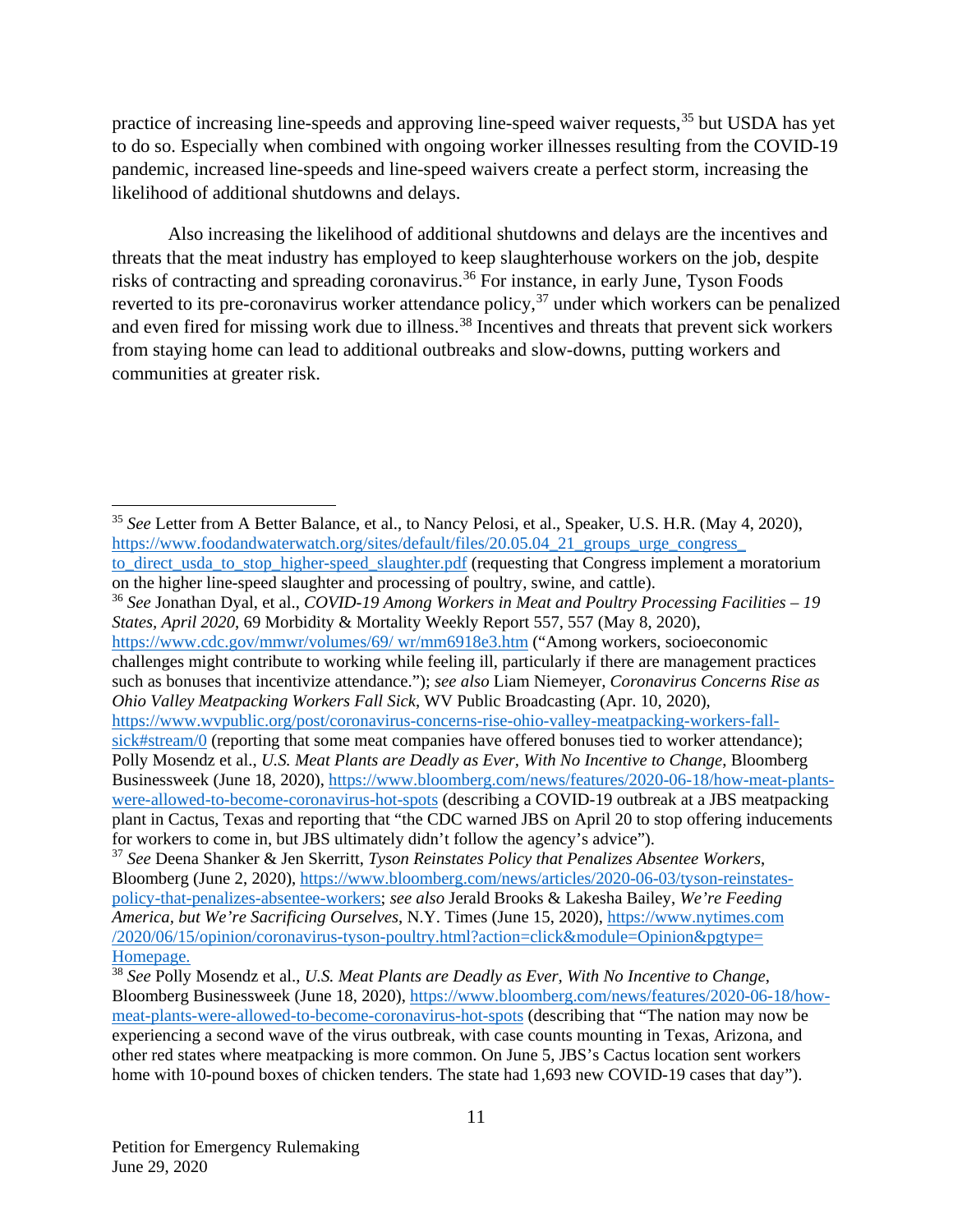### **B. The Meat Industry Has Responded to Problems at Slaughterhouses by Killing Millions of Farm Animals.**

The animal agricultural industry is highly consolidated and vertically integrated. Currently, just four corporations control 85% of beef processing, three corporations control 63% of pig processing, and half of all chicken growers report they have just one or two buyers for their birds.[39](#page-12-0) In addition to maintaining control over processing, major meat companies often own animals during all stages of production, and contract with livestock growers to raise those animals prior to slaughter.

Without prompt access to slaughterhouses, meat companies and livestock growers have found themselves faced with three choices: (1) hold animals on the industrial livestock operations where they are raised indefinitely, (2) identify alternate channels for slaughter, or (3) kill animals and dispose of their carcasses, even if they cannot be processed into food. The meat industry has explained that the first choice is unsatisfactory because animals may outgrow slaughter equipment and, in any case, the "just-in-time" system operates such that a new generation of farm animals is already waiting to take the existing generation's place.<sup>[40](#page-12-1)</sup> According to the National Pork Producers Council (NPPC), the second choice, identifying alternate channels for slaughter, "isn't a solution to the supply bottleneck challenge faced by pork producers," in part because "local butchers and other alternative channels simply cannot absorb the number of hogs backed up."[41](#page-12-2) Thus, meat companies and growers apparently have concluded that the majority of animals must be killed—or, in industry parlance, depopulated—even if they cannot be used for food. $42$ 

Meatpackers began raising alarm bells about the growing animal backlog as early as April.<sup>[43](#page-12-4)</sup> On April 26, John Tyson, the chairman of Tyson Foods, took out full page ads in major

<span id="page-12-0"></span> <sup>39</sup> *See* U.S. Dept. of Agric., *Grain Inspection, Packers and Stockyards Administration, 2016 Annual Report: Packers and Stockyards Program* (2016), [https://www.gipsa.usda.gov/psp/publication/ar/2016](https://www.gipsa.usda.gov/psp/publication/ar/2016_psp_annual_report.pdf) [\\_psp\\_annual\\_report.pdf;](https://www.gipsa.usda.gov/psp/publication/ar/2016_psp_annual_report.pdf) *see also* Philip H. Howard, *Corporate Concentration in Global Meat Processing: The Role of Feed and Finance Subsidies*, in *Global Meat: Social and Environmental Consequences of the Expanding Meat Industry*, at 31 (2019); James M. MacDonald, *Technology, Organization, and Financial Performance in U.S. Broiler Production*, U.S. Dept. of Agric., (June 2014), [https://www.ers.usda.gov/publications/pub-details/?pubid=43872.](https://www.ers.usda.gov/publications/pub-details/?pubid=43872)

<span id="page-12-1"></span><sup>40</sup> *See* Letter from Kim Reynolds, Governor of Iowa, et al., to Vice President & Members of the Coronavirus Task Force (Apr. 27, 2020) [https://www.grassley.senate.gov/sites/default/files/Iowa](https://earthjustice-my.sharepoint.com/personal/aandiman_earthjustice_org/Documents/Alexis%20@%20Earthjustice/See%20Letter%20from%20Kim%20Reynolds,%20Governor%20of%20Iowa,%20et%20al.,%20to%20Vice%20President%20&%20Members%20of%20the%20Coronavirus%20Task%20Force%20https:/www.grassley.senate.gov/sites/default/files/Iowa%20group-2020-covid-pork-letter-1.pdf;%20see%20also%20NPPC%20Letter%20at%204.) [%20group-2020-covid-pork-letter-1.pdf;](https://earthjustice-my.sharepoint.com/personal/aandiman_earthjustice_org/Documents/Alexis%20@%20Earthjustice/See%20Letter%20from%20Kim%20Reynolds,%20Governor%20of%20Iowa,%20et%20al.,%20to%20Vice%20President%20&%20Members%20of%20the%20Coronavirus%20Task%20Force%20https:/www.grassley.senate.gov/sites/default/files/Iowa%20group-2020-covid-pork-letter-1.pdf;%20see%20also%20NPPC%20Letter%20at%204.) *see also* NPPC Letter at 4.

<span id="page-12-2"></span><sup>&</sup>lt;sup>41</sup> Lisa Held, *Struggling Farmers Are Selling Midwest Hogs Ad Hoc and Online*, Civil Eats (June 8, 2020), [https://civileats.com/2020/06/08/struggling-farmers-are-selling-midwest-hogs-ad-hoc-and-online/.](https://civileats.com/2020/06/08/struggling-farmers-are-selling-midwest-hogs-ad-hoc-and-online/)

<span id="page-12-3"></span><sup>42</sup> *See* Michael Corkery & David Yaffe-Bellany, *Meat Plant Closures Mean Pigs Are Gassed or Shot Instead*, N.Y. Times (May 14, 2020), [https://www.nytimes.com/2020/05/14/business/coronavirus](https://www.nytimes.com/2020/05/14/business/coronavirus-farmers-killing-pigs.html)[farmers-killing-pigs.html.](https://www.nytimes.com/2020/05/14/business/coronavirus-farmers-killing-pigs.html)

<span id="page-12-4"></span><sup>43</sup> *See* Tom Polansek & P.J. Huffstutter*, Piglets Aborted, Chickens Gassed as Pandemic Slams Meat Sector*, Reuters (April 27, 2020) [https://www.reuters.com/article/us-health-coronavirus-livestock](https://www.reuters.com/article/us-health-coronavirus-livestock-insight/piglets-aborted-chickens-gassed-as-pandemic-slams-meat-sector-idUSKCN2292YS)[insight/piglets-aborted-chickens-gassed-as-pandemic-slams-meat-sector-idUSKCN2292YS](https://www.reuters.com/article/us-health-coronavirus-livestock-insight/piglets-aborted-chickens-gassed-as-pandemic-slams-meat-sector-idUSKCN2292YS) (Anecdotally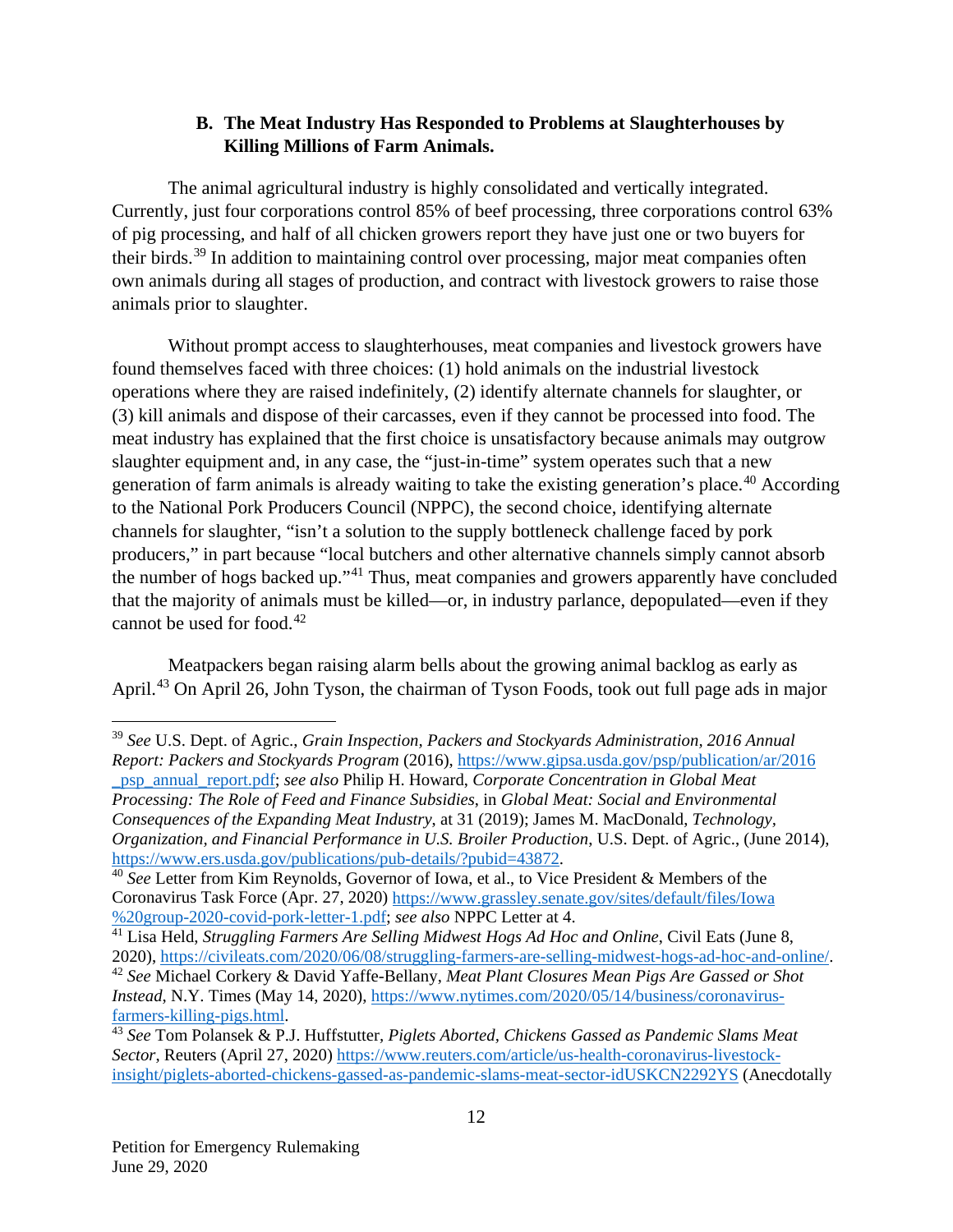newspapers including the New York Times, Washington Post, and Arkansas Democrat-Gazette, warning that "millions of animals – chickens, pigs and cattle – will be depopulated because of the closure of our processing facilities."[44](#page-13-0) By late June, depopulation efforts were ongoing in leading agricultural states across the country, including Minnesota, <sup>[45](#page-13-1)</sup> North Carolina, Iowa, and Colorado.<sup>[46](#page-13-2)</sup> Poultry producers have already euthanized more than 10 million hens.<sup>[47](#page-13-3)</sup> The pork industry has warned that it could euthanize more than 10 million pigs by September.<sup>[48](#page-13-4)</sup> And, as explained above, coronavirus infections recently spiked across the South and West, indicating that the crisis is far from over.

## **C. APHIS Is Assisting the Meat Industry as it Depopulates Industrial Animal Feeding Operations and Disposes of Farm Animal Carcasses.**

In April, APHIS established the NICC to "provide direct support to producers whose animals cannot move to market as a result of processing plant closures due to COVID-19."[49](#page-13-5) Among other activities, the NICC is "advis[ing] and assist[ing] on depopulation and disposal methods" and "[d]eploy[ing] assets of [APHIS's] National Veterinary Stockpile (including captive bolt guns and cartridges, chutes and trailers, and personal protective equipment)."[50](#page-13-6)

 $\overline{a}$ 

explaining that even before closures were widespread, "packers are backed up every day, more and more").

<span id="page-13-0"></span><sup>44</sup> Nathan Borney, *Tyson Chairman Warns of 'Meat Shortages' as Industry Faces Scrutiny for Worker*  Safety During Coronavirus, USA Today (Apr. 27, 2020), [https://www.usatoday.com/story/money/2020](https://www.usatoday.com/story/money/2020/04/27/tyson-meat-shortages-coronavirus-covid-19/3034748001/)<br>/04/27/tyson-meat-shortages-coronavirus-covid-19/3034748001/.

<span id="page-13-1"></span><sup>&</sup>lt;sup>45</sup> See Liz Crampton, *Farmers Still Plagued by Hog Backlog*, Politico (June 19, 2020), [https://www.politico.com/newsletters/morning-agriculture/2020/06/19/farmers-still-plagued-by-hog](https://www.politico.com/newsletters/morning-agriculture/2020/06/19/farmers-still-plagued-by-hog-backlog-788665)[backlog-788665.](https://www.politico.com/newsletters/morning-agriculture/2020/06/19/farmers-still-plagued-by-hog-backlog-788665)

<span id="page-13-2"></span><sup>46</sup> *See, e.g.,* Tammy Grubb, *Coronavirus Outbreaks at Processors Force NC Farmers to Start killing 1.5M Chickens,* The News & Observer (May 23, 2020, last updated May 28, 2020) (North Carolina) [https://www.newsobserver.com/news/business/article242944156.html;](https://www.newsobserver.com/news/business/article242944156.html) CNN Newsource, *2 Million Chickens Being Killed Because Processing Plants are Short-staffed*, The Denver Channel (Apr. 27, 2020) (Colorado), [https://www.thedenverchannel.com/news/national/coronavirus/2-million-chickens-being](https://www.thedenverchannel.com/news/national/coronavirus/2-million-chickens-being-killed-because-processing-plants-are-short-staffed)[killed-because-processing-plants-are-short-staffed;](https://www.thedenverchannel.com/news/national/coronavirus/2-million-chickens-being-killed-because-processing-plants-are-short-staffed) Matthew Scully, *The Human Cost of 'Culling' Livestock and 'Depopulating' Farms*, Nat'l Rev. (May 7, 2020) (Iowa), [https://www.nation](https://www.nationalreview.com/2020/05/coronavirus-pandemic-human-cost-of-culling-livestock-depopulating-farms/) [/2020/05/coronavirus-pandemic-human-cost-of-culling-livestock-depopulating-farms/.](https://www.nationalreview.com/2020/05/coronavirus-pandemic-human-cost-of-culling-livestock-depopulating-farms/)

<span id="page-13-3"></span><sup>47</sup> *See* Sophie Kevany, *Millions of U.S. Farm Animals to be Culled by Suffocation, Drowning, and Shooting*, The Guardian (May 19, 2020), [https://www.theguardian.com/environment/2020/may/19/](https://www.theguardian.com/environment/2020/may/19/millions-of-us-farm-animals-to-be-culled-by-suffocation-drowning-and-shooting-coronavirus?fbclid=IwAR0l44gqUoLWzxVv-O5r1Uwm8sQAmWqQy8dFKaJTE1ikR8Y2vpgS0-VHhFc) [19/millions-of-us-farm-animals-to-be-culled-by-suffocation-drowning-and-shooting-](https://www.aphis.usda.gov/aphis/newsroom/stakeholder-info/sa_by_date/sa-2020/sa-04/meat-processing-coordination-center)

<span id="page-13-4"></span>[coronavirus?fbclid=IwAR0l44gqUoLWzxVv-O5r1Uwm8sQAmWqQy8dFKaJTE1ikR8Y2vpgS0-VHhFc](https://www.aphis.usda.gov/aphis/newsroom/stakeholder-info/sa_by_date/sa-2020/sa-04/meat-processing-coordination-center) <sup>48</sup> *See* Audrey Conklin, *Coronavirus May Force Hog Farmers to Kill 10M Pigs by September*, Fox Business (May 17, 2020), [https://www.foxbusiness.com/markets/farmers-euthanize-10-million-pigs](https://www.foxbusiness.com/markets/farmers-euthanize-10-million-pigs-coronavirus)[coronavirus;](https://www.foxbusiness.com/markets/farmers-euthanize-10-million-pigs-coronavirus) *see also* NPPC Letter at 3.

<span id="page-13-5"></span><sup>49</sup> APHIS NICC Press Release.

<span id="page-13-6"></span><sup>50</sup> *Id*.; *see also APHIS Livestock Coordination Center*, U.S. Dep't of Agric.[, https://www.aphis.usda.gov](https://www.aphis.usda.gov/aphis/ourfocus/animalhealth/livestock-coordination-center/livestock-coordination-center) [/aphis/ourfocus/animalhealth/livestock-coordination-center/livestock-coordination-center](https://www.aphis.usda.gov/aphis/ourfocus/animalhealth/livestock-coordination-center/livestock-coordination-center) (last visited June 10, 2020).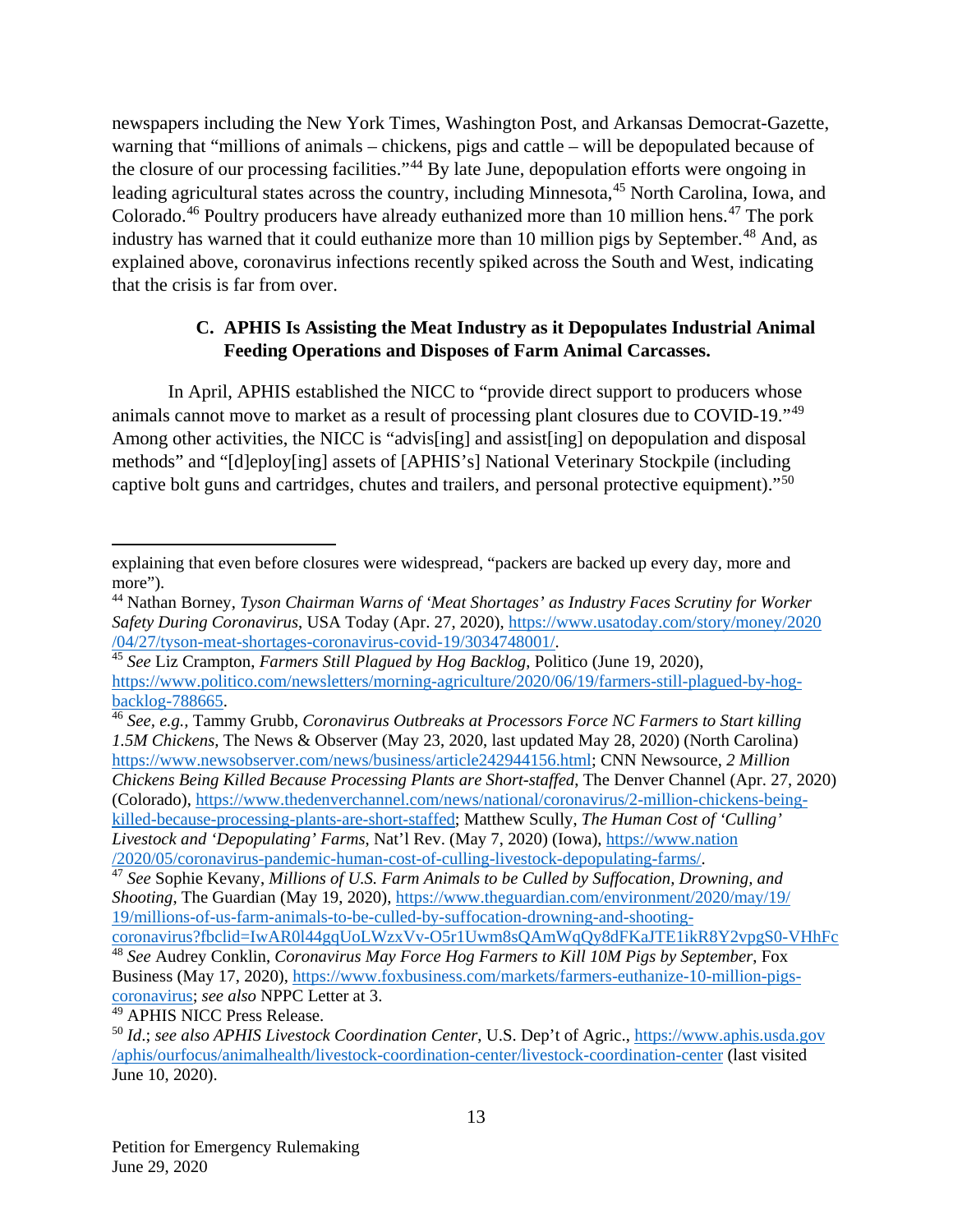On May 8, NPPC wrote to the U.S. Department of Justice (DOJ) requesting a "Business Review Letter" to confirm that industry coordination in euthanizing and disposing of an estimated 700,000 hogs per week would not violate antitrust laws.<sup>[51](#page-14-0)</sup> According to NPPC, approximately 44% of pork-production capacity was offline as of April 29.<sup>[52](#page-14-1)</sup> NPPC determined that "a coordinated industry and governmental response is necessary to ethically and efficiently euthanize as few hogs as possible," in part because "hog farmers generally lack the knowledge, equipment, and facilities needed to humanely euthanize large numbers of animals, and then dispose of them in a manner that mitigates the environmental impact."[53](#page-14-2) Thus, NPPC argued, "to ensure that animals are disposed of in an environmentally responsible manner, the NPPC, working *under the direction and supervision of the USDA* and state and local officials, must be prepared to provide clear and consistent guidance with regard to how producers should dispose of these animals."[54](#page-14-3) 

On May 15, DOJ responded to NPPC's request and indicated that DOJ does not currently intend to pursue antitrust enforcement actions against hog producers who are "'acting at [the NICC's] direction in the context of a clearly defined federal program' and in furtherance of that program."[55](#page-14-4) DOJ indicated that the response was consistent with its general policy against "challeng[ing] conduct aimed at addressing COVID-19 if it is (i) 'compelled by an agreement with a federal agency or a clearly defined federal government policy' and (ii) 'supervised by a federal agency.'"[56](#page-14-5) In applying this general policy to NPPC, DOJ relied on NPPC's representations that "most of [NPPC's planned] conduct will occur at the direction and under the supervision and coordination of the USDA—a government agency."<sup>[57](#page-14-6)</sup>

#### **D. Some Methods for Depopulation and Disposal Raise Serious Concerns for Animal Welfare, Public Health, and the Environment.**

Meat industry representatives consider the depopulation and disposal of millions of animals nationwide to be "a grim necessity."[58](#page-14-7) As APHIS has acknowledged, "[p]sychological

<span id="page-14-0"></span> <sup>51</sup> NPPC Letter at 1,3.

<span id="page-14-1"></span><sup>52</sup> *Id*. at 3–4.

<span id="page-14-2"></span><sup>53</sup> *Id*. at 3, 4.

<span id="page-14-3"></span><sup>54</sup> *Id*. at 5 (emphasis added).

<span id="page-14-4"></span><sup>&</sup>lt;sup>55</sup> Letter from the Honorable Makan Delrahim, Assistant Att'y General for Antitrust, U.S. Dep't of Justice, to Martin M. Toto, Att'y, White & Case LLP, at 4 (May 15, 2020),

<span id="page-14-5"></span><https://www.justice.gov/opa/press-release/file/1276971/download> (citations omitted). <sup>56</sup> *Id.* (citing Letter from the Honorable Makan Delrahim, Assistant Att'y General for Antitrust, U.S. Dep't of Justice, to Lori A. Schechter, McKesson Corp., et al., at 8 (Apr. 4, 2020),

[https://www.justice.gov/atr/page/file/1266511/download;](https://www.justice.gov/atr/page/file/1266511/download) Letter from the Honorable Makan Delrahim, Assistant Att'y General for Antitrust, U.S. Dep't of Justice, to John G. Chou, Exec. Vice President, AmerisourceBergen, at 8 (Apr. 20, 2020), [https://www.justice.gov/atr/page/file/1269911/download.](https://www.justice.gov/atr/page/file/1269911/download) <sup>57</sup> *Id*. at 1.

<span id="page-14-7"></span><span id="page-14-6"></span><sup>58</sup> Matthew Scully, *The Human Cost of 'Culling' Livestock and 'Depopulating' Farms*, Nat'l Rev. (May 7, 2020), [https://www.nationalreview.com/2020/05/coronavirus-pandemic-human-cost-of-culling](https://www.nationalreview.com/2020/05/coronavirus-pandemic-human-cost-of-culling-livestock-depopulating-farms/)[livestock-depopulating-farms/.](https://www.nationalreview.com/2020/05/coronavirus-pandemic-human-cost-of-culling-livestock-depopulating-farms/)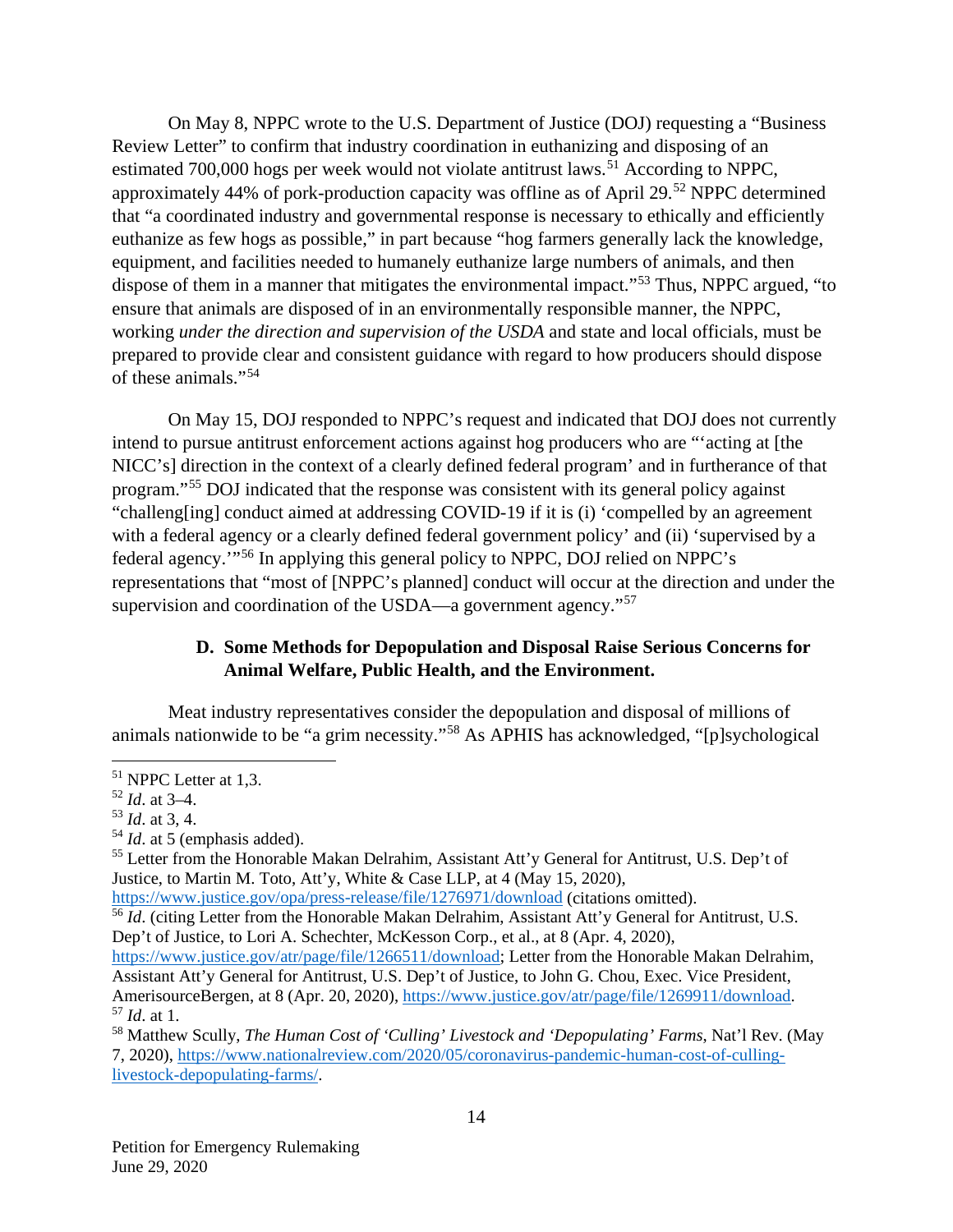hazards arise from the emotional reaction evoked by massive volumes of carcasses," among industry actors and neighbors alike.<sup>[59](#page-15-0)</sup> In addition to these psychological risks—and the financial hardship that can result from the purposeless extermination of farm animals—depopulation and disposal can raise serious concerns for animal welfare, public health, and the environment. The risks associated with depopulation and disposal illustrate the importance of additional federal oversight and transparency.

Numerous methods for depopulation and disposal currently are available to the meat industry, and different methods have different implications for animal welfare, public health, and the environment.<sup>[60](#page-15-1)</sup> As the National Pork Board explained during a presentation in April, the American Veterinary Medical Association's Guidelines for the Depopulation of Animals  $(AVMA\,Guidelines)^{61}$  $(AVMA\,Guidelines)^{61}$  $(AVMA\,Guidelines)^{61}$  allow depopulation by gunshot, nonpenetrating captive bolt, penetrating captive bolt, electrocution, manual blunt force trauma, carbon dioxide, anesthetic overdose, ventilator shutdown, sodium nitrite, or use of injectable euthanasia agents.<sup>[62](#page-15-3)</sup> Although some of these depopulation techniques are "preferred," while others are merely "permitted," the Guidelines do not designate *any* techniques as "not recommended" for hog depopulation.<sup>[63](#page-15-4)</sup>

<span id="page-15-0"></span> <sup>59</sup> EIS at 97.

<span id="page-15-1"></span> $60$  The AVMA Guidelines concede that "the emergency destruction of animals through depopulation techniques may not guarantee that the deaths the animals face are painless and distress free." AVMA Guidelines at 4.

<span id="page-15-2"></span><sup>61</sup> Both APHIS and the meat industry rely on the AVMA Guidelines. *See* USDA, "For Affected Producers," *APHIS Livestock Coordination Center*, U.S. Dep't of Agric., [https://www.aphis.usda.gov](https://www.aphis.usda.gov/aphis/ourfocus/animalhealth/livestock-coordination-center/livestock-coordination-center) [/aphis/ourfocus/animalhealth/livestock-coordination-center/livestock-coordination-center](https://www.aphis.usda.gov/aphis/ourfocus/animalhealth/livestock-coordination-center/livestock-coordination-center) (last visited

June 10, 2020) (directing livestock producers to the AVMA Guidelines, among other resources); *see also, e.g.*, *Pork Producer Webinar: Planning for Emergency Depopulation and Disposal,* Nat'l Pork Bd., (Apr. 26, 2020), https://www.pork.org/public-health/what-you-need-to-know-about-covid-19/pork-industry-<br>covid-19-webinars/(incorporating information from the AVMA Guidelines).

<span id="page-15-3"></span><sup>&</sup>lt;sup>[62](https://www.pork.org/public-health/what-you-need-to-know-about-covid-19/pork-industry-covid-19-webinars/)</sup> See Pork Producer Webinar: Planning for Emergency Depopulation and Disposal, Nat'l Pork Bd., (Apr. 26, 2020), [https://www.pork.org/public-health/what-you-need-to-know-about-covid-19/pork](https://www.pork.org/public-health/what-you-need-to-know-about-covid-19/pork-industry-covid-19-webinars/)[industry-covid-19-webinars/.](https://www.pork.org/public-health/what-you-need-to-know-about-covid-19/pork-industry-covid-19-webinars/)

<span id="page-15-4"></span><sup>63</sup> *Id.; see also* AVMA Guidelines at 45.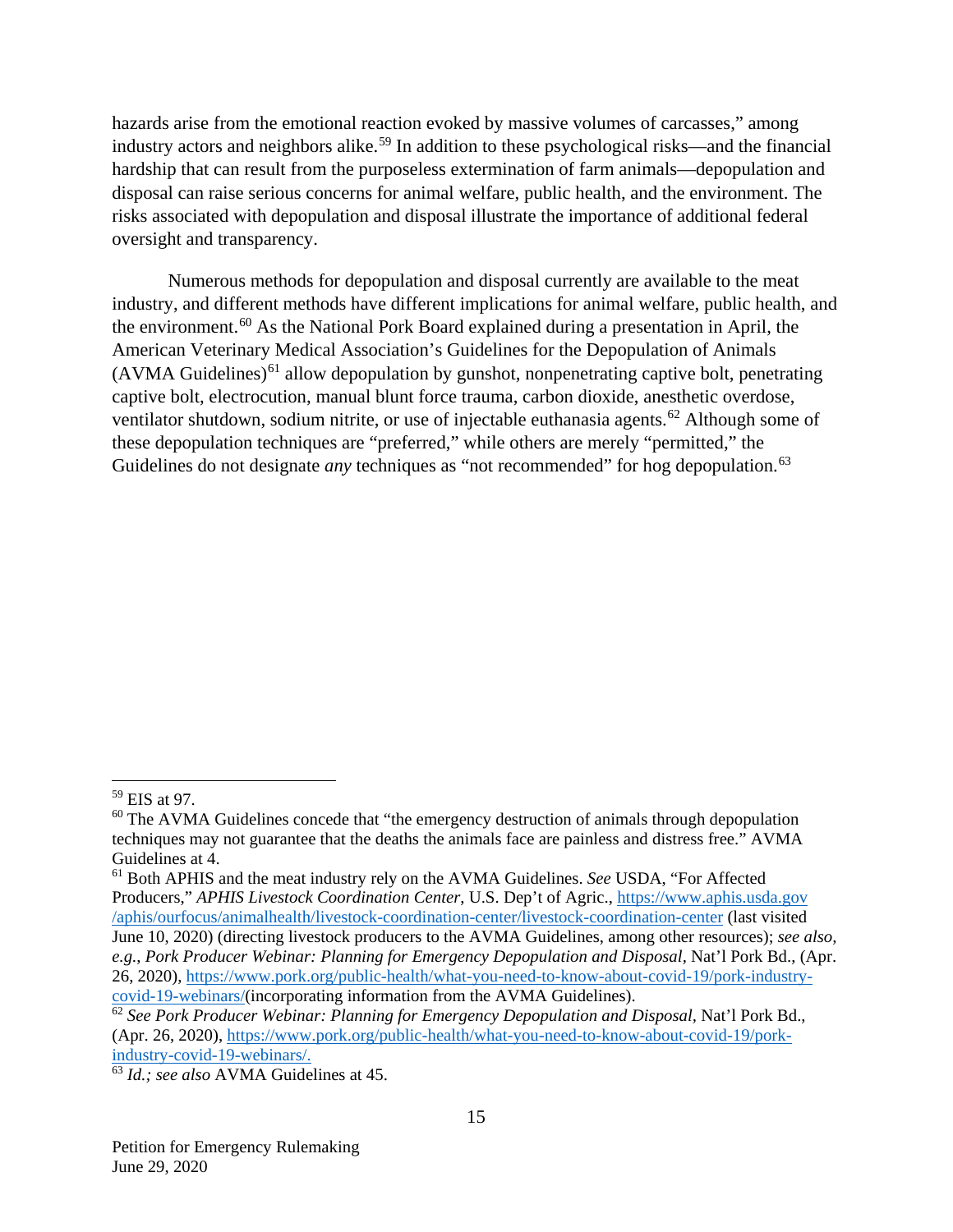|                             |                                                                                       | <b>Not Recommended</b> |
|-----------------------------|---------------------------------------------------------------------------------------|------------------------|
| Gunshot                     | Ventilation shutdown plus                                                             | None listed            |
| Nonpenetrating captive bolt | Sodium nitrite                                                                        |                        |
| Penetrating captive bolt    | Compounded or nonpharmaceutical-grade injectable<br>anesthetics and euthanasia agents |                        |
| Electrocution               |                                                                                       |                        |
| Manual blunt force trauma   |                                                                                       |                        |
| Movement to slaughter       |                                                                                       |                        |
| Carbon dioxide              |                                                                                       |                        |
| Anesthetic overdose         |                                                                                       |                        |

Pork Producer Webinar: Planning for Emergency Depopulation and Disposal

Indeed, the AVMA Guidelines designate only a handful of depopulation techniques as not recommended for any category of industrial livestock,<sup>[64](#page-16-0)</sup> and some techniques that the AVMA Guidelines designate as *preferred*—such as smothering hens with water-based foam—have been condemned as inhumane by other authorities.<sup>[65](#page-16-1)</sup> The AVMA Guidelines do not forbid any depopulation techniques.

Once animals have been euthanized, the meat industry currently has a variety of options for carcass disposal. As the National Pork Board explained during its April presentation, these options include burial and on-site incineration.<sup>[66](#page-16-2)</sup>

<span id="page-16-1"></span><sup>65</sup> *See* Sophie Kevany, *Millions of U.S. Farm Animals to be Culled by Suffocation, Drowning, and Shooting*, The Guardian (May 19, 2020), [https://www.theguardian.com/environment/2020/may/19/](https://www.theguardian.com/environment/2020/may/19/millions-of-us-farm-animals-to-be-culled-by-suffocation-drowning-and-shooting-coronavirus?fbclid=IwAR0l44gqUoLWzxVv-O5r1Uwm8sQAmWqQy8dFKaJTE1ikR8Y2vpgS0-VHhFc) [19/millions-of-us.-farm-animals-to-be-culled-by-suffocation-drowning-and-shooting](https://www.aphis.usda.gov/aphis/newsroom/stakeholder-info/sa_by_date/sa-2020/sa-04/meat-processing-coordination-center)[coronavirus?fbclid=IwAR0l44gqUoLWzxVv-O5r1Uwm8sQAmWqQy8dFKaJTE1ikR8Y2vpgS0-VHhFc](https://www.aphis.usda.gov/aphis/newsroom/stakeholder-info/sa_by_date/sa-2020/sa-04/meat-processing-coordination-center) (explaining that, although "[w]ater-based foaming is categorised as the 'preferred method [for depopulating some birds] by the AVMA, . . . "[a] 2019 European Food Safety Authority journal report said it did not find water-based or firefighting foam acceptable because 'death due to drowning in fluids or suffocation by occlusion of the airways' is not seen as 'a humane method for killing animals, including poultry"").

<span id="page-16-0"></span> <sup>64</sup> *See* AVMA Guidelines at 36, 53, 54. Horses, aquatic animals, animals given outdoor access, or animals classified as "companion, lifestyle, or high-value" are not included in Petitioners' summary.

<span id="page-16-2"></span><sup>66</sup> *See Pork Producer Webinar: Planning for Emergency Depopulation and Disposal,* Nat'l Pork Bd., (Apr. 26, 2020), [https://www.pork.org/public-health/what-you-need-to-know-about-covid-19/pork](https://www.pork.org/public-health/what-you-need-to-know-about-covid-19/pork-industry-covid-19-webinars/)[industry-covid-19-webinars/.](https://www.pork.org/public-health/what-you-need-to-know-about-covid-19/pork-industry-covid-19-webinars/)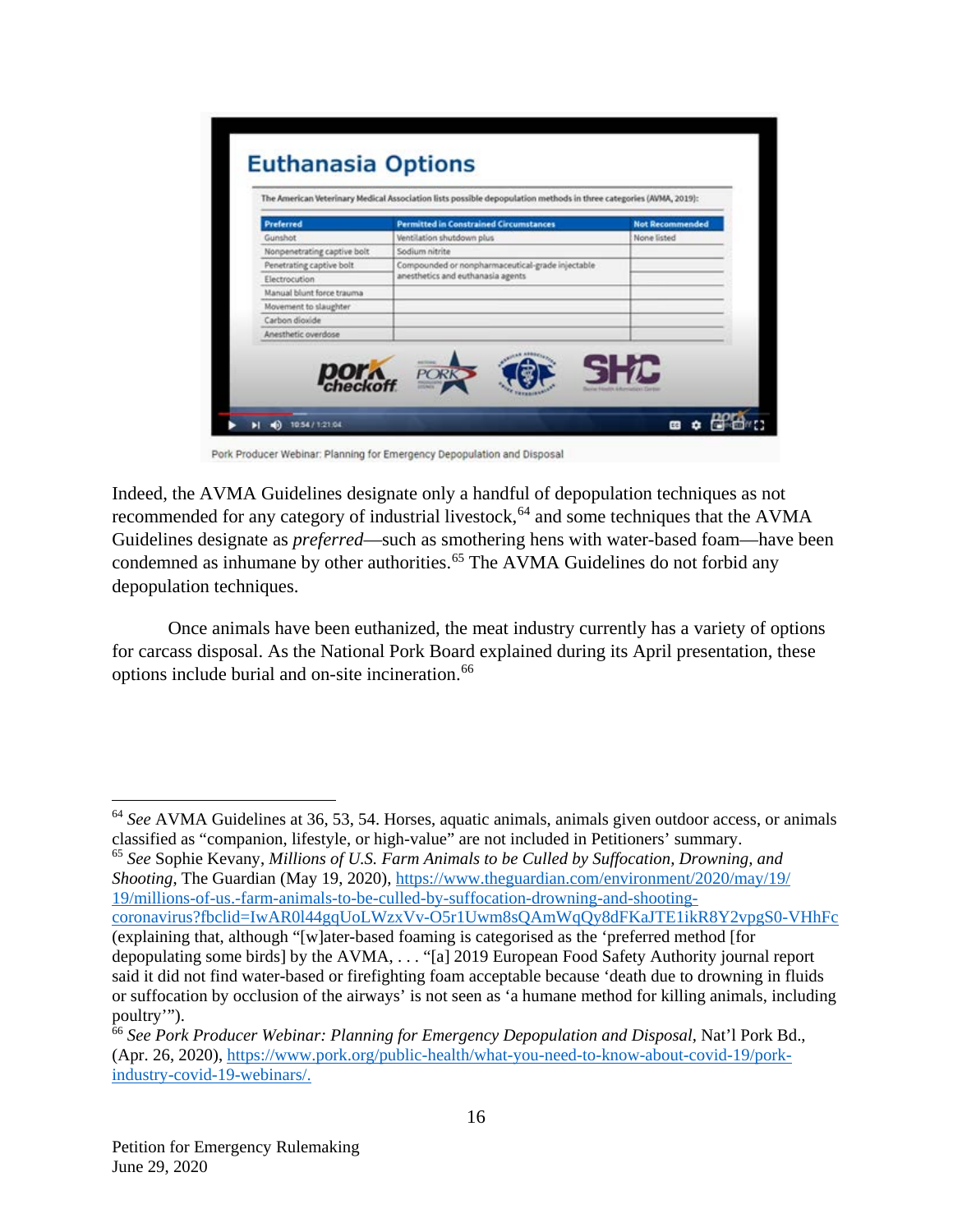

According to APHIS, burial and on-site incineration "have the greatest impacts to the environment" and, thus, "must only be used after carefully weighing risk factors."<sup>[67](#page-17-0)</sup> For instance, APHIS has acknowledged that "[t]he burial of carcasses may impact the quality of surface and ground water resources," including drinking water, by leaching contaminants that migrate into water through the surrounding soil.<sup>[68](#page-17-1)</sup> In addition, open-air burning releases "potentially high levels of air pollution, large amounts of potentially contaminated ash (dioxins, heavy metals), leachate, and unwanted heat."[69](#page-17-2) Despite these risks, APHIS currently allows the industry to use unlined burial and on-site incineration for carcass disposal.

Not only do depopulation and disposal methods raise serious concerns for animal welfare, public health, and the environment *individually*, certain depopulation and disposal techniques pose additional risks when used *in combination*. For example, if animals are shot with lead bullets and then buried in unlined pits, lead can migrate into the soil and contaminate nearby water and plants, putting people and wildlife at risk.<sup>[70](#page-17-3)</sup> Experts agree that there is no safe level of exposure to lead.<sup>[71](#page-17-4)</sup>

<span id="page-17-0"></span> <sup>67</sup> EIS at vii.

<span id="page-17-1"></span><sup>68</sup> *Id.* at 5, 81.

<span id="page-17-2"></span><sup>69</sup> *Id.* at 44.

<span id="page-17-3"></span><sup>70</sup> *See, e.g.*, Ctr. for Biological Diversity, et al., *Petition to the Environmental Protection Agency to Ban Lead Shot, Bullets, and Fishing Sinkers Under the Toxic Substances Control Act*, at 8 (2010), [https://www.biologicaldiversity.org/campaigns/get\\_the\\_lead\\_out/pdfs/Final\\_TSCA\\_lead\\_ban\\_petition\\_8-](https://www.biologicaldiversity.org/campaigns/get_the_lead_out/pdfs/Final_TSCA_lead_ban_petition_8-3-10.pdf)  $3-10.pdf$ .

<span id="page-17-4"></span><sup>71</sup> *See, e.g.*, American Academy of Pediatrics, *Lead Exposure in Children* (2016)[, https://www.aap.org/en](https://www.aap.org/en-us/advocacy-and-policy/aap-health-initiatives/lead-exposure/Pages/Lead-Exposure-in-Children.aspx#:%7E:text=There%20is%20no%20safe%20level,Prevention%20recommends%20evaluation%20and%20intervention.)[us/advocacy-and-policy/aap-health-initiatives/lead-exposure/Pages/Lead-Exposure-in-Children.aspx#](https://www.aap.org/en-us/advocacy-and-policy/aap-health-initiatives/lead-exposure/Pages/Lead-Exposure-in-Children.aspx#:%7E:text=There%20is%20no%20safe%20level,Prevention%20recommends%20evaluation%20and%20intervention.)  [:~:text=There%20is%20no%20safe%20level,Prevention%20recommends%20evaluation%20and%20inter](https://www.aap.org/en-us/advocacy-and-policy/aap-health-initiatives/lead-exposure/Pages/Lead-Exposure-in-Children.aspx#:%7E:text=There%20is%20no%20safe%20level,Prevention%20recommends%20evaluation%20and%20intervention.) [vention.](https://www.aap.org/en-us/advocacy-and-policy/aap-health-initiatives/lead-exposure/Pages/Lead-Exposure-in-Children.aspx#:%7E:text=There%20is%20no%20safe%20level,Prevention%20recommends%20evaluation%20and%20intervention.)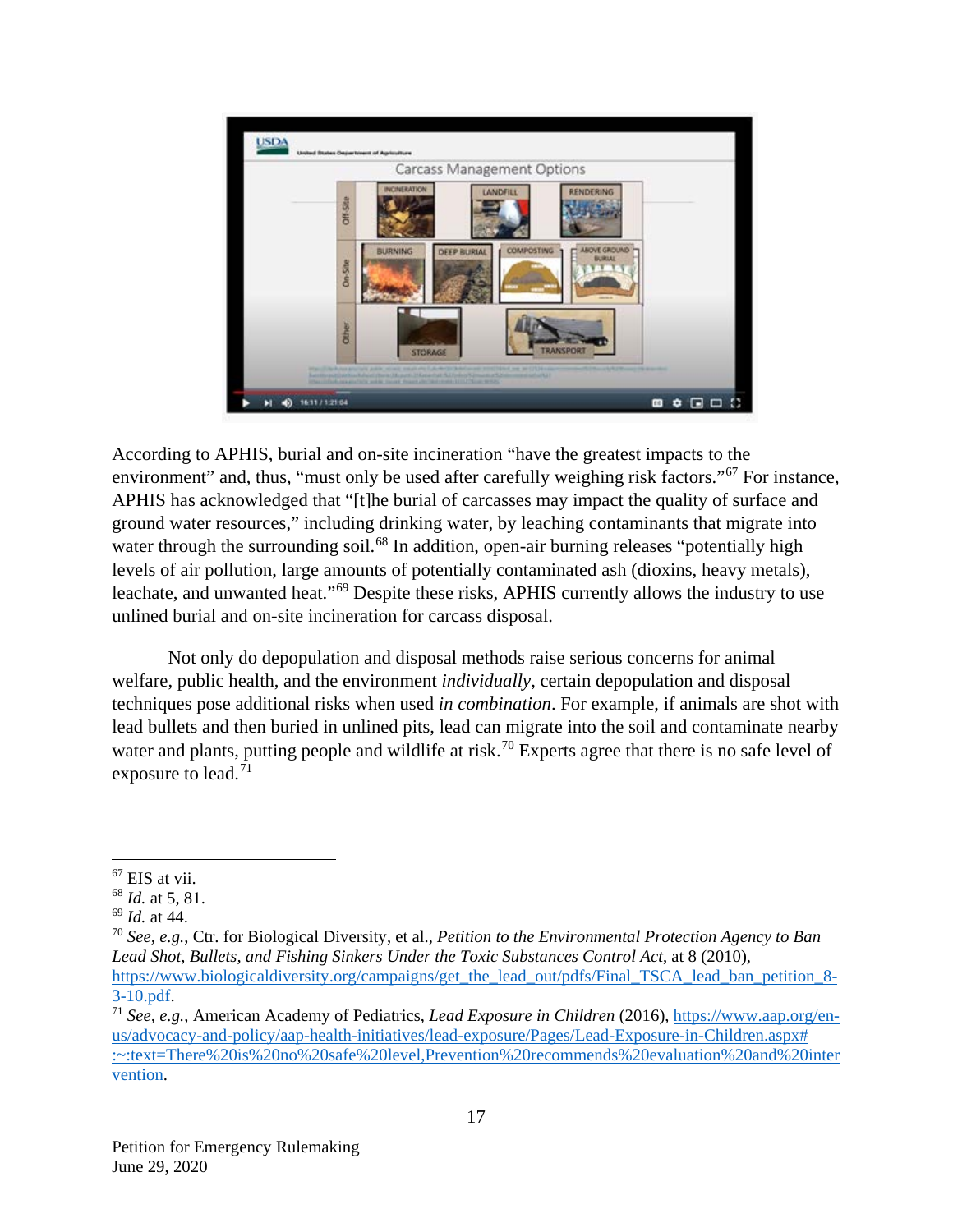Similarly, depopulation through suffocation by foam poses serious threats to people and the environment, especially if the resulting animal carcasses are buried in unlined pits. Foam is a mixture of air, detergent or surfactant, and water.<sup>[72](#page-18-0)</sup> Over time, foam breaks down, and its components can flow from farm animal depopulation sites into nearby water<sup>[73](#page-18-1)</sup> and soil.<sup>[74](#page-18-2)</sup> This contamination is especially troubling because some commonly used foams contain dangerous chemicals known as per- and polyfluoroalkyl substances (PFAS). [75](#page-18-3) Once in the environment, PFAS spread quickly, resist degradation, and bioaccumulate in plants, animals, and humans.<sup>[76](#page-18-4)</sup> Exposure to PFAS has been linked to cancer, elevated cholesterol, obesity, immune suppression, pre-eclampsia, impaired liver and kidney function, and endocrine disruption.<sup>[77](#page-18-5)</sup> PFAS can be highly toxic even in small doses.<sup>[78](#page-18-6)</sup> Senior CDC officials have warned that the presence and concentrations of PFAS chemicals in U.S. drinking water is "one of the most seminal public health challenges for the next decades."<sup>[79](#page-18-7)</sup> But APHIS currently allows the meat industry to bury animals suffocated with foam in unlined pits, providing a direct pathway to the contamination of groundwater and, potentially, well water.

### **E. Extreme Weather Events Can Exacerbate the Harms of Irresponsible Carcass Disposal, while also Causing Additional Mortalities.**

Like depopulation methods, extreme weather events can increase the risks associated with mass carcass disposal. And extreme weather events are becoming increasingly frequent and severe due to climate change.<sup>[80](#page-18-8)</sup> Indeed, experts anticipate that the 2020 Atlantic hurricane

<span id="page-18-1"></span><sup>73</sup> *See* Ctr. for Food Sec. & Pub. Health at Iowa State Uni., *Water Based-Foam Depopulation: For Poultry During Animal Health Emergencies* (2016), [http://www.cfsph.iastate.edu/Emergency-](http://www.cfsph.iastate.edu/Emergency-Response/Just-in-Time/15-Euthanasia_Water-based-Foam-For-Poultry-Depopulation_HANDOUT.pdf)[Response/Just-in-Time/15-Euthanasia\\_Water-based-Foam-For-Poultry-Depopulation\\_HANDOUT.pdf.](http://www.cfsph.iastate.edu/Emergency-Response/Just-in-Time/15-Euthanasia_Water-based-Foam-For-Poultry-Depopulation_HANDOUT.pdf) <sup>74</sup> *See, i.e., Aqueous Film Forming Foam (AFFF),* State of Alaska, Dep't of Envtl. Conservation, [https://dec.alaska.gov/spar/csp/pfas/firefighting-foam/.](https://dec.alaska.gov/spar/csp/pfas/firefighting-foam/)

[http://nca2018.globalchange.gov/downloads/NCA4\\_2018\\_FullReport.pdf;](http://nca2018.globalchange.gov/downloads/NCA4_2018_FullReport.pdf) *see also* Gabriele Villarini & Gabriel Vecchi, *Projected Increases in North Atlantic Tropical Cyclone Intensity from CMIP5 Models*, 26

<span id="page-18-0"></span> <sup>72</sup> *See* Shailesh Gurung et al., *Depopulation of Caged Layer Hens with a Compressed Air Foam System*, 8 Animals 11 (2018).

<span id="page-18-3"></span><span id="page-18-2"></span> $\overline{75}$   $\overline{l}d$ .

<span id="page-18-4"></span><sup>76</sup> *See* Hearing on "Examining the Federal Response to the Risks Associated with Per- and Polyfluoroalkyl Substances (PFAS)" Before the S. Comm. on Env't & Pub. Works, 1 (2019) (Testimony of Linda S. Birnbaum, Director, Nat'l Inst. Envtl. Health Sci. & Nat'l Toxicology Program Nat'l Insts. Health), [https://www.niehs.nih.gov/about/assets/docs/hearing\\_on\\_examining\\_the\\_federal\\_response](https://www.niehs.nih.gov/about/assets/docs/hearing_on_examining_the_federal_response_to_the_risks_associated_with_per_and_polyfluoroalkyl_substances_pfas_508.pdf) to the risks associated\_with\_per\_and\_polyfluoroalkyl\_substances\_pfas\_508.pdf.

<span id="page-18-5"></span><sup>77</sup> *See* U.S. Dep't of Health & Human Servs., Agency for Toxic Substances & Disease Registry, *Toxicological Profile for Perfluoroalkyls, Draft for Public Comment* (2018), <https://www.atsdr.cdc.gov/toxprofiles/tp200.pdf>

<span id="page-18-6"></span> $\overline{78}$   $\overline{Id}$ .

<span id="page-18-7"></span><sup>79</sup> Pat Rizzuto et al., *CDC Sounds Alarm on Chemical Contamination in Drinking Water*, Bloomberg Law (Oct. 17, 2017), [https://news.bloombergenvironment.com/environment-and-energy/cdc-sounds-alarm-on](https://news.bloombergenvironment.com/environment-and-energy/cdc-sounds-alarm-on-chemical-contamination-in-drinking-water)[chemical-contamination-in-drinking-water.](https://news.bloombergenvironment.com/environment-and-energy/cdc-sounds-alarm-on-chemical-contamination-in-drinking-water)

<span id="page-18-8"></span><sup>80</sup> *See* U.S. Global Change Research Program, *Fourth National Climate Assessment: Impacts, Risks, and Adaptation in the United States, Volume II* (2018),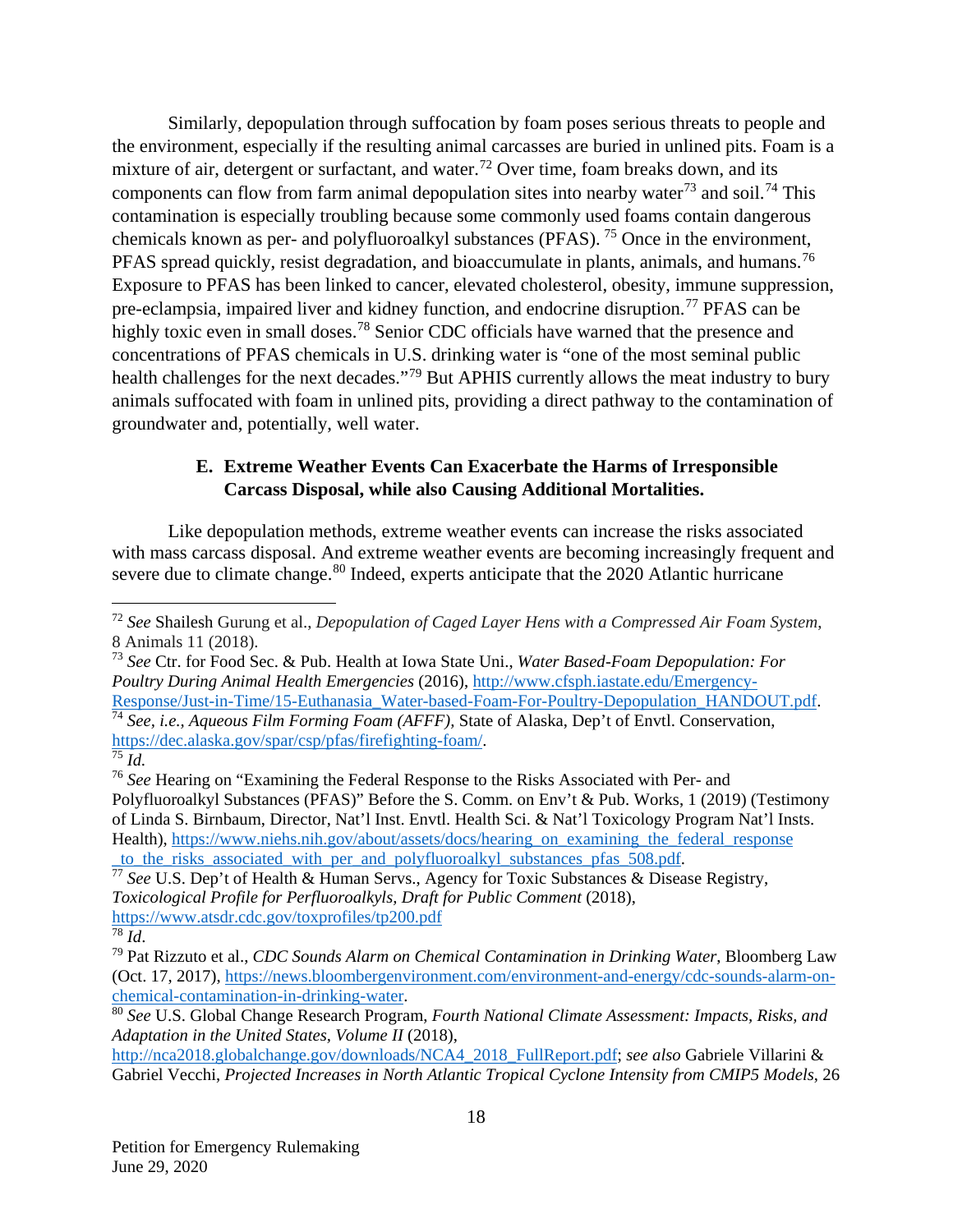season, which extends from June 1 to November 30, will be unusually active, producing as many as 10 hurricanes, including 6 "major" hurricanes (category 3, 4, or 5)—that is, about twice as many extreme storms as the average season. $81$  As hurricane season reaches its peak in the midst of the COVID-19 crisis, severe storms could flood areas in which recently depopulated animals have been buried, posing additional risks to people and the environment, while also killing and triggering the depopulation of additional animals whose carcasses will require disposal. Thus, the potential for extreme weather must be considered in determining appropriate methods for the disposal of farm animal carcasses.

During the past twenty years, North Carolina has endured at least four hurricanes that caused significant flooding and led to the deaths of many farm animals: Hurricane Floyd in 1999,<sup>[82](#page-19-1)</sup> Hurricane Irene in 2011,<sup>[83](#page-19-2)</sup> Hurricane Matthew in 2015,<sup>[84](#page-19-3)</sup> and Hurricane Florence in 2018.[85](#page-19-4) These storms have been catastrophic for neighboring communities and the environment. For instance, Hurricanes Florence and Matthew impaired water quality directly by flooding and breaching manure lagoons at animal feeding operations.<sup>[86](#page-19-5)</sup> Hurricane Floyd "killed approximately 3 million poultry, 800 cattle, and 30,000 hogs in North Carolina."[87](#page-19-6) Although APHIS has acknowledged that "[u]nlined burial and open-air burning of carcasses during a mass animal health emergency are expected to have the greatest impacts to the environment,"<sup>[88](#page-19-7)</sup> the Agency also recognizes that "many people decide[] to bury the carcasses [resulting from hurricanes and

<span id="page-19-6"></span> $87$  EIS at 34.

 $\overline{a}$ 

J. Climate 3231 (2013); Enrico Scoccimarro et al., *Intense Precipitation Events Associated with Landfalling Tropical Cyclones in Response to a Warmer Climate and Increased CO2*, 27 J. Climate 4642 (2014); Donald Wuebbles et al., *CMIP5 Climate Model Analyses: Climate Extremes in the United States*, 95 Am. Meterological Soc'y J. 571 (2014); Brian A. Colle et al., *Historical Evaluation and Future Prediction of Eastern North American and Western Atlantic Extratropical Cyclones in the CMIP5 Models During the Cool Season*, 26 J. Climate 6882 (2013).

<span id="page-19-0"></span><sup>81</sup> Nat'l Oceanic and Atmospheric Admin., *Busy Atlantic Hurricane Season Predicted for 2020: Multiple Climate Factors Indicate Above-Normal Activity is Most Likely* (May 21, 2020), [https://www.noaa.gov/](https://www.noaa.gov/%20media-release/busy-atlantic-hurricane-season-predicted-for-2020)  [media-release/busy-atlantic-hurricane-season-predicted-for-2020.](https://www.noaa.gov/%20media-release/busy-atlantic-hurricane-season-predicted-for-2020)

<span id="page-19-1"></span><sup>82</sup> *See Event Overview, Hurricane Floyd Storm Summary*, Nat'l Weather Serv., Nat'l Oceanic & Atmospheric Admin.,<https://www.weather.gov/mhx/Sep161999EventReview> (last visited February 22, 2019).

<span id="page-19-2"></span><sup>83</sup> *See Event Overview, Hurricane Irene August 26-27, 2011,* Nat'l Weather Serv., Nat'l Oceanic & Atmospheric Admin.,<https://www.weather.gov/mhx/Aug272011EventReview> (last visited February 22, 2019).

<span id="page-19-3"></span><sup>84</sup> *See Hurricane Matthew, October 8-9, 2016 Summary*, Nat'l Weather Serv., Nat'l Oceanic & Atmospheric Admin, [https://www.weather.gov/mhx/MatthewSummary\(](https://www.weather.gov/mhx/MatthewSummary)last visited February 22, 2019).

<span id="page-19-4"></span><sup>85</sup> *See* Stacy R. Stewart & Robbie Berg, *National Hurricane Center Tropical Cyclone Report Hurricane Florence*, Nat'l Weather Serv., Nat'l Oceanic & Atmospheric Admin (2018), https://www.nhc.noaa.gov/data/tcr/AL062018\_Florence.pdf.

<span id="page-19-5"></span><sup>&</sup>lt;sup>86</sup> See Kendra Pierre-Louis, *Lagoons of Pig Waste Are Overflowing After Florence. Yes, That's as Nasty as It Sounds*, N.Y. Times (Sept. 19, 2018), [https://www.nytimes.com/2018/09/19/climate/florence-hog](https://www.nytimes.com/2018/09/19/climate/florence-hog-farms.html)[farms.html.](https://www.nytimes.com/2018/09/19/climate/florence-hog-farms.html)

<span id="page-19-7"></span><sup>88</sup> *Id*. at vi.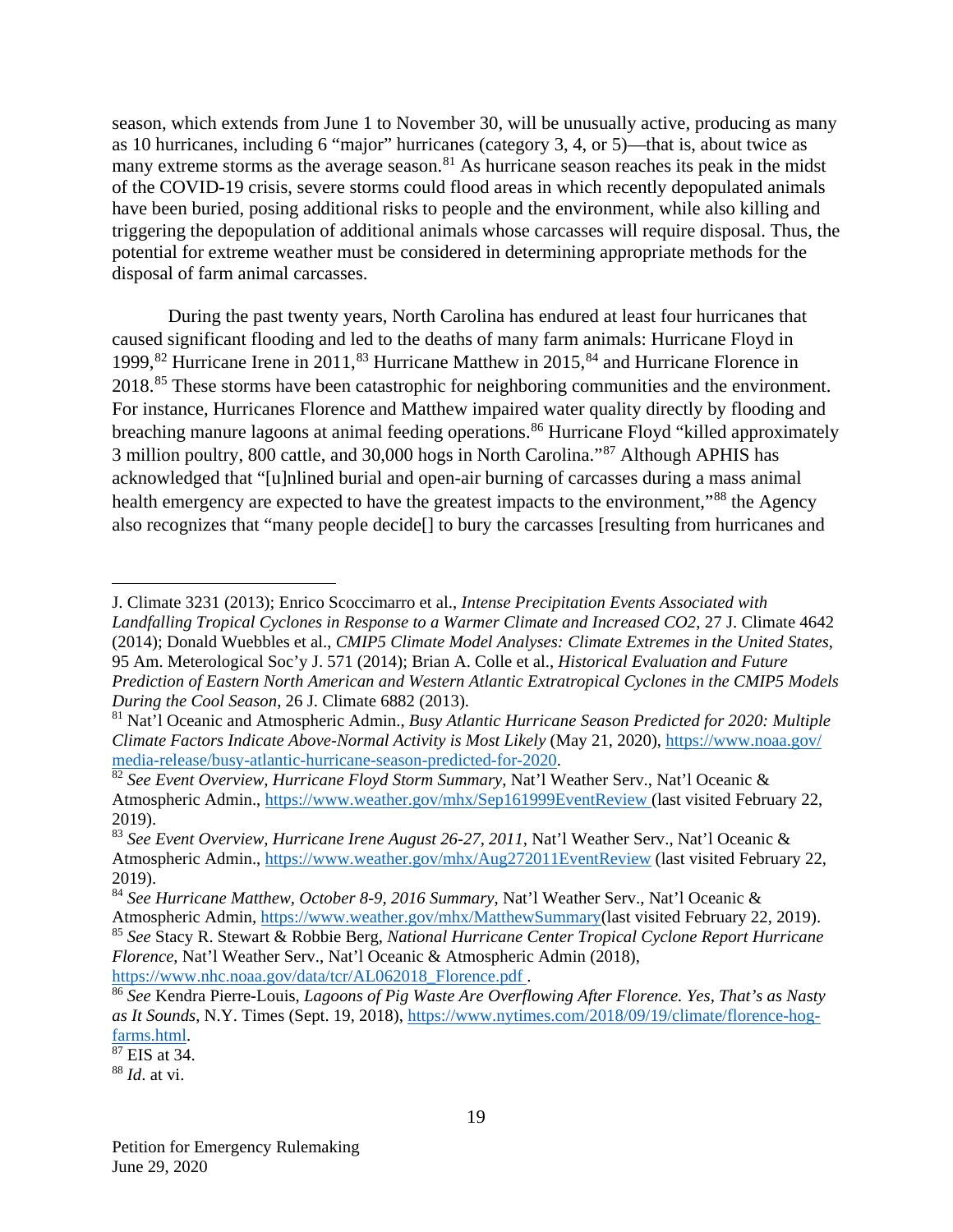other natural disasters] in unlined pits or trenches."[89](#page-20-0) Without additional oversight, there is no reason to suppose that the meat industry will behave differently this year, amidst the COVID-19 pandemic.

Like hurricanes, wildfires and droughts can compound the harms of inappropriate carcass disposal, while also causing additional mortalities. During wildfire events, farm animals can be killed by fire, smoke inhalation, burn infections, and heat stress; in addition, animals seriously injured by fires often are euthanized.<sup>[90](#page-20-1)</sup> Previous wildfire seasons have led to significant farm animal losses: in 2017, devastating fires across the Great Plains killed about 2,500 cattle and 1,900 hogs in Texas, and injured or killed up to 80% of herds at ranches in Kansas.<sup>[91](#page-20-2)</sup> In April 2018, wildfires in Oklahoma killed more than  $1,600$  cattle.<sup>[92](#page-20-3)</sup> Fast-moving blazes caused by strong winds, which have characterized recent wildfire seasons, pose especially high risks for animal operations.<sup>[93](#page-20-4)</sup> Travel restrictions related to the COVID-19 pandemic may limit emergency evacuation options, increasing the risk that wildfires will cause significant livestock mortalities. And experts already are predicting "above normal significant large fire potential[s]" until August of this year.<sup>[94](#page-20-5)</sup> It is imperative that the meat industry prepare for the possibility that significant numbers of animals will die as a result of wildfires into account as it disposes of animal killed in connection with the COVID-19 pandemic.

#### **V. ARGUMENTS IN SUPPORT OF REQUESTED ACTION**

#### **A. APHIS Has Authority to Adopt the Requested Rule.**

Congress established USDA, in part, "to acquire and to diffuse among the people of the United States useful information on subjects connected with agriculture."[95](#page-20-6) As an agency within USDA, APHIS works "to provide leadership in ensuring the health and care of animals and plants, improve agricultural productivity and competitiveness, and contribute to the national

<span id="page-20-0"></span> <sup>89</sup> *Id*. at 5.

<span id="page-20-1"></span><sup>90</sup> *See, i.e.*, Kay Ledbetter, *Wildfire Damage to Cattle may be More Than the Eye can See*, AgriLife Today (Apr. 19, 2011), [https://texashelp.tamu.edu/wp-content/uploads/2016/02/Wildfire](https://texashelp.tamu.edu/wp-content/uploads/2016/02/Wildfire_damage_to_cattle_may_be_more_than_the_eye_can_see.pdf) damage to cattle may be more than the eye can see.pdf.

<span id="page-20-2"></span><sup>91</sup> *See* Greg Cima, *Wildfires Kill Cattle, Pigs: Thousands of Animals Dead, Ranches Devastated,* J. Am. Veterinary Med. Ass'n (Apr. 12, 2017), [https://www.avma.org/javma-news/2017-05-01/wildfires-kill](https://www.avma.org/javma-news/2017-05-01/wildfires-kill-cattle-pigs)[cattle-pigs;](https://www.avma.org/javma-news/2017-05-01/wildfires-kill-cattle-pigs) *see also* Jack Healy, *Burying Their Cattle, Ranchers Call Wildfires 'Our Hurricane Katrina*', N.Y. Times (Mar. 20, 2017), [https://www.nytimes.com/2017/03/20/us/burying-their-cattle-ranchers-call](https://www.nytimes.com/2017/03/20/us/burying-their-cattle-ranchers-call-wildfires-our-hurricane-katrina.html)[wildfires-our-hurricane-katrina.html.](https://www.nytimes.com/2017/03/20/us/burying-their-cattle-ranchers-call-wildfires-our-hurricane-katrina.html)

<span id="page-20-3"></span><sup>&</sup>lt;sup>92</sup> See Donald Stotts, *Cattle Operation Losses from Wildfires Exceed \$26 million*, FarmProgress (May 8, 2018), [https://www.farmprogress.com/livestock/cattle-operation-losses-wildfires-exceed-26-million.](https://www.farmprogress.com/livestock/cattle-operation-losses-wildfires-exceed-26-million)

<span id="page-20-4"></span><sup>93</sup> *See, i.e.,* Emma Bowman, *As California Wildfire Neared, A Family Raced to Save its Animals*, NPR (Nov.1, 2019), [https://www.npr.org/2019/11/01/774773257/before-california-wildfire-devastates-farm](https://www.npr.org/2019/11/01/774773257/before-california-wildfire-devastates-farm-family-races-to-save-animals)[family-races-to-save-animals.](https://www.npr.org/2019/11/01/774773257/before-california-wildfire-devastates-farm-family-races-to-save-animals)

<span id="page-20-5"></span><sup>94</sup> *See* Nat'l Interagency Fire Ctr., *National Significant Wildland Fire Potential Outlook* (2020), [https://www.predictiveservices.nifc.gov/outlooks/monthly\\_seasonal\\_outlook.pdf.](https://www.predictiveservices.nifc.gov/outlooks/monthly_seasonal_outlook.pdf)  $\frac{95}{7}$  U.S.C. § 2201.

<span id="page-20-6"></span>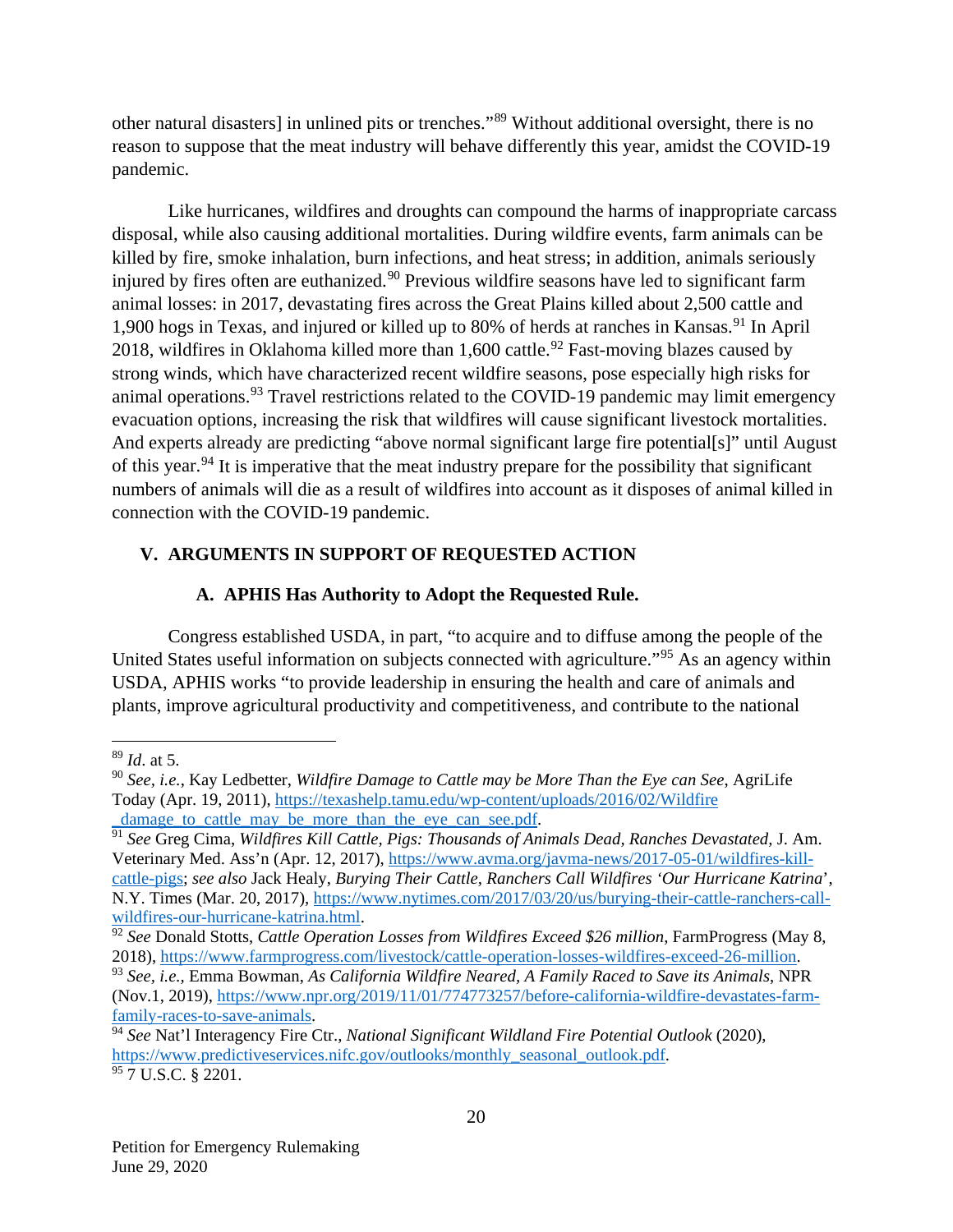economy and the public health."[96](#page-21-0) In pursuing this mission, APHIS "is committed . . . to promot[ing] and protect[ing] the integrity of the environment."[97](#page-21-1)

The Animal Health Protection Act (AHPA) authorizes the Secretary of Agriculture (Secretary) to take remedial actions, including providing destruction and disposal services and compensation, with respect to any animal entering the country or moving through interstate commerce that "may carry, may have carried, or may have been affected with or exposed to any pest or disease of livestock."[98](#page-21-2) The Secretary has delegated this authority under the AHPA to APHIS.<sup>[99](#page-21-3)</sup> In carrying out its responsibilities under the APHA, APHIS may cooperate with other federal agencies, states, and Tribal nations.<sup>[100](#page-21-4)</sup>

Under the AHPA, APHIS's authority is especially broad during "extraordinary emergenc[ies]."<sup>[101](#page-21-5)</sup> APHIS has interpreted its authority to encompass carcass management related to *any* mass animal health emergency, including one arising from a natural disaster.<sup>[102](#page-21-6)</sup> In December 2015, APHIS published a Final Programmatic Environmental Impact Statement (EIS) "analyz[ing] the environmental effects associated with various carcass management alternatives that could be implemented during a mass animal health emergency."<sup>[103](#page-21-7)</sup> The purpose of this EIS was "to enhance emergency preparedness, and to allow for greater use of *improved* carcass management options in addition to the traditional methods of unlined burial and open-air burning during mass animal health emergencies."<sup>[104](#page-21-8)</sup> In publishing this EIS, APHIS relied on its authority under the APHA.<sup>[105](#page-21-9)</sup>

APHIS's existing regulations prescribe methods of livestock depopulation and disposal, and mandate record-keeping in a variety of circumstances. For instance, APHIS requires that certain diseased pigs "be disposed of by burial, incineration, or other disposal means authorized by state law . . . in the presence of an APHIS representative."[106](#page-21-10) APHIS also requires that the

<span id="page-21-0"></span><sup>&</sup>lt;sup>96</sup> Notice of Request for Extension of Approval of an Information Collection; Environmental Monitoring, 85 Fed. Reg. 31,135 (May 22, 2020).

<span id="page-21-1"></span><sup>97</sup> *Id*.

<span id="page-21-2"></span><sup>98</sup> 7 U.S.C. § 8306(a)(1)(B); *see id.* § 8306(d).

<span id="page-21-3"></span> $99$  7 C.F.R. § 2.80(a)(37).

<span id="page-21-4"></span> $100$  7 U.S.C. § 8310(a).

<span id="page-21-5"></span><sup>101</sup> *Id*. § 8306(b)(1).

<span id="page-21-6"></span><sup>&</sup>lt;sup>102</sup> *See* EIS at 4; *see also id.* at 9 (asserting "APHIS'[s] authority to manage carcasses during a mass animal health emergency")

<span id="page-21-7"></span><sup>103</sup> *Id.* at v.

<span id="page-21-8"></span><sup>104</sup> *Id.* (emphasis added).

<span id="page-21-9"></span><sup>105</sup> *See id*. at 8.

<span id="page-21-10"></span><sup>106</sup> 9 C.F.R. § 51.6; *see also id*. § 56.5 (explaining that APHIS and its state-agency counterpart will determine appropriate methods of disposal for poultry killed in connection with efforts to control avian influenza, and appropriate methods of disposal may include "[b]urial, incineration, composting, or rendering").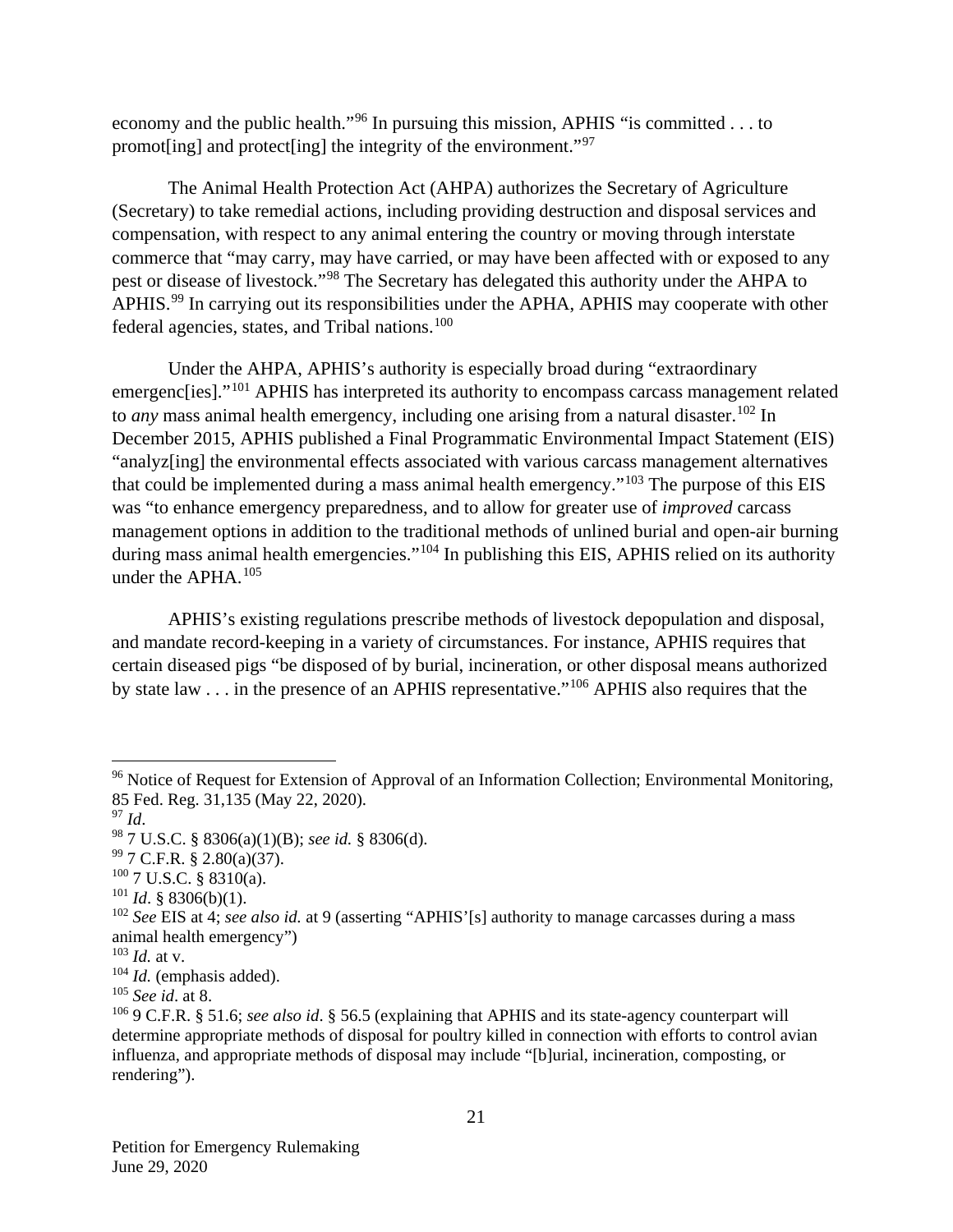disposal of certain diseased cattle be documented by a report or affidavit "that identifies the animals and describes their disposition  $\dots$  for information purposes only."<sup>[107](#page-22-0)</sup>

On April 28, President Trump issued an Executive Order that directed USDA "to determine the proper . . . allocation of all the materials, services, and facilities necessary to ensure the continued supply of meat."[108](#page-22-1) Around the same time, as explained above, APHIS established the NICC to "advise and assist on [farm animal] depopulation and disposal methods."[109](#page-22-2) According to the Department of Justice, the "NICC will work with farmers and packers to facilitate hog depopulation," including by "tell[ing] those producers where they should take . . . hogs to be depopulated."<sup>110</sup>

APHIS's authority encompasses the requested rulemaking. A decision to restrict the most environmentally harmful carcass disposal practices is consistent with APHIS's commitment to promote and protect the integrity of the environment, its authority to manage animal health emergencies under the AHPA, its existing regulations prescribing certain disposal practices, and its stated intent to advise and assist with animal depopulation and disposal in the present instance. Similarly, a decision to provide the public with prompt notice about disposal is consistent with USDA's information-sharing mission and APHIS's existing regulations requiring record-keeping for information purposes.

Not only does APHIS have authority to enact the requested rules, the rules are consistent with the minimum federal supervision DOJ has identified as *necessary* to reduce the possibility that the meat industry's coordinated depopulation and disposal efforts will violate antitrust laws. (Of course, the requested rules would not and could not insulate the industry from antitrust liability for anticompetitive activities.) As explained above, a handful of powerful corporations dominate meat production worldwide. The consolidation of power in the industry has long raised concerns, including in the context of the COVID-19 pandemic.<sup>[111](#page-22-4)</sup> DOJ has indicated that it does not *currently* intend to challenge certain actions related to hog depopulation and disposal because producers "will be acting at [the] direction [of the NICC] in the context of a clearly defined federal program' and in furtherance of that program," and "their actions will be 'at the direction

<span id="page-22-0"></span> <sup>107</sup> *Id*. § 50.19.

<span id="page-22-1"></span><sup>&</sup>lt;sup>108</sup> Delegating Authority Under the Defense Production Act With Respect to Food Supply Chain Resources During the National Emergency Caused by the Outbreak of COVID-19, Exec. Order. No. 13,917, 85 Fed. Reg. 26,313, 26,314 (April 28, 2020).

<span id="page-22-2"></span><sup>&</sup>lt;sup>109</sup> APHIS NICC Press Release.

<span id="page-22-3"></span><sup>110</sup> Letter from the Honorable Makan Delrahim, Assistant Att'y General for Antitrust, U.S. Dep't of Justice, to Martin M. Toto, Att'y, White & Case LLP, at 4 (May 15, 2020), [https://www.justice.gov/opa/press-release/file/1276971/download.](https://www.justice.gov/opa/press-release/file/1276971/download)

<span id="page-22-4"></span><sup>111</sup> *See* Alex Gangitano, *Bipartisan Pair of Senators Request Antitrust Probe into Meatpacking Industry*, The Hill (Apr. 29, 2020), [https://thehill.com/homenews/senate/495197-hawley-baldwin-request-antitrust](https://thehill.com/homenews/senate/495197-hawley-baldwin-request-antitrust-investigation-into-meatpacking-industry)[investigation-into-meatpacking-industry;](https://thehill.com/homenews/senate/495197-hawley-baldwin-request-antitrust-investigation-into-meatpacking-industry) *see also* David McLaughlin, *DOJ Subpoenas Meatpackers*, FarmProgress (June 5, 2020), [https://www.farmprogress.com/business/doj-subpoenas-meatpackers.](https://www.farmprogress.com/business/doj-subpoenas-meatpackers)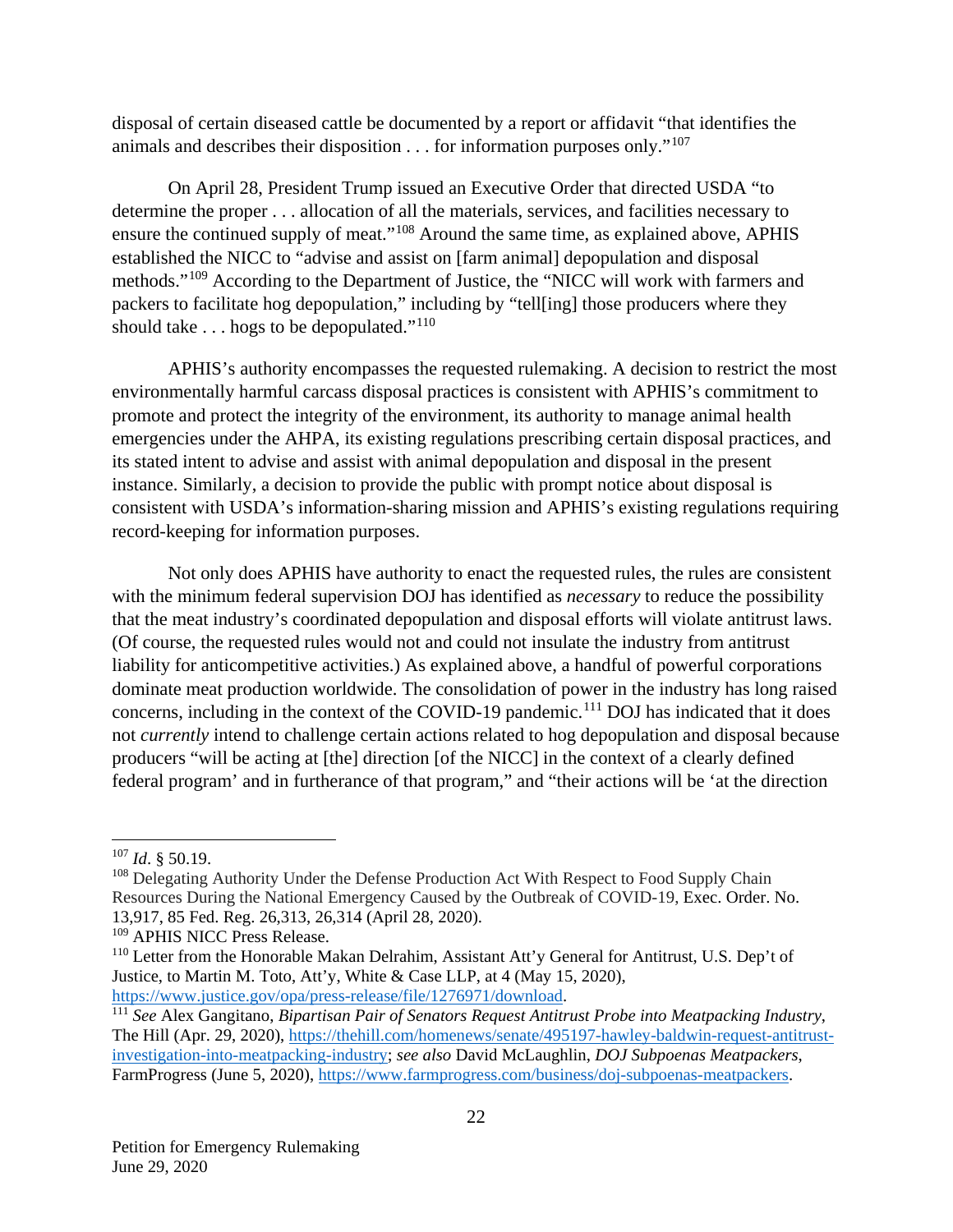and supervision of the USDA.'"[112](#page-23-0) By enacting the requested rules, APHIS will provide supervision necessary to reduce violations of antitrust laws and associated harm to consumers, while also helping to protect people and the environment.

# **B. APHIS's Current Approach Creates an Urgent Need for the Requested Rule.**

### **i. APHIS's failure to prohibit the most environmentally harmful carcass disposal practices puts low-wealth communities and communities of color at greater risk of adverse health impacts.**

Adverse outcomes from COVID-19 disproportionately burden rural communities, low wealth communities, and communities of color. These same communities also experience higher exposures to air and water pollution per capita, and bear a higher burden of disease. APHIS's failure to prohibit the most environmentally harmful carcass disposal practices puts these communities at greater risk. The requested rules will benefit communities by immediately prohibiting the most harmful practices and ensuring that people living near carcass disposal locations have the information they need to protect themselves from additional adverse health impacts.

The people most burdened by environmental pollution are among those most vulnerable to COVID-19. People who live and work next to industrial facilities, for example, are more likely to suffer from chronic illnesses like diabetes and asthma.<sup>[113](#page-23-1)</sup> Individuals with underlying health conditions like diabetes and asthma are at greater risk of serious illness or death from  $COVID-19.114$  $COVID-19.114$ 

Like other industries, industrial animal agriculture is a significant source of air and water pollution. Animals at concentrated animal feeding operations (CAFOs) produce lots of pollution, much of it coming from the tremendous quantities of fecal waste they generate every day, which contains harmful substances. CAFOs are a source of many water pollutants such as pathogenic bacteria including *E. coli* and *Cryptosporidium*, nitrogen, and phosphorous.<sup>[115](#page-23-3)</sup> People living near CAFOs are more likely to be exposed to infectious viral and bacterial agents. Concerning levels of antibiotic-resistant bacteria have been found in residential air samples downwind of

<span id="page-23-0"></span><sup>&</sup>lt;sup>112</sup> Letter from the Honorable Makan Delrahim, Assistant Att'y General for Antitrust, U.S. Dep't of Justice, to Martin M. Toto, Att'y, White & Case LLP, at 4 (May 15, 2020), [https://www.justice.gov/opa/press-release/file/1276971/download.](https://www.justice.gov/opa/press-release/file/1276971/download)

<span id="page-23-1"></span><sup>113</sup> *See* Envtl. Justice Health All. et al., *Life at the Fenceline: Understanding Cumulative Health Hazards*  in Environmental Justice Communities 2, 16–17 (2018), [https://new.comingcleaninc.org/assets/media/](https://new.comingcleaninc.org/assets/media/documents/Life%20at%20the%20Fenceline%20-%20English%20-%20Public.pdf)<br>documents/Life%20at%20the%20Fenceline%20-%20English%20-%20Public.pdf.

<span id="page-23-2"></span><sup>&</sup>lt;sup>114</sup> See Roni Caryn Rabin, *Coronavirus Threatens Americans with Underlying Conditions*, N.Y. Times (Mar. 12, 2020), [https://www.nytimes.com/2020/03/12/health/coronavirus-midlife-conditions.html.](https://www.nytimes.com/2020/03/12/health/coronavirus-midlife-conditions.html)

<span id="page-23-3"></span><sup>115</sup> *See, e.g. Literature Review of Contaminants in Livestock and Poultry Manure and Implications for Water Quality,* EPA, EPA 820-R-13-002, 5 (July 2013) (listing the health impacts of these pollutants); Comptroller & Auditor General*, The 2001 Outbreak of Foot and Mouth Disease*, Nat'l Audit Office (2002), [https://www.nao.org.uk/wp-content/uploads/2002/06/0102939.pdf.](https://www.nao.org.uk/wp-content/uploads/2002/06/0102939.pdf)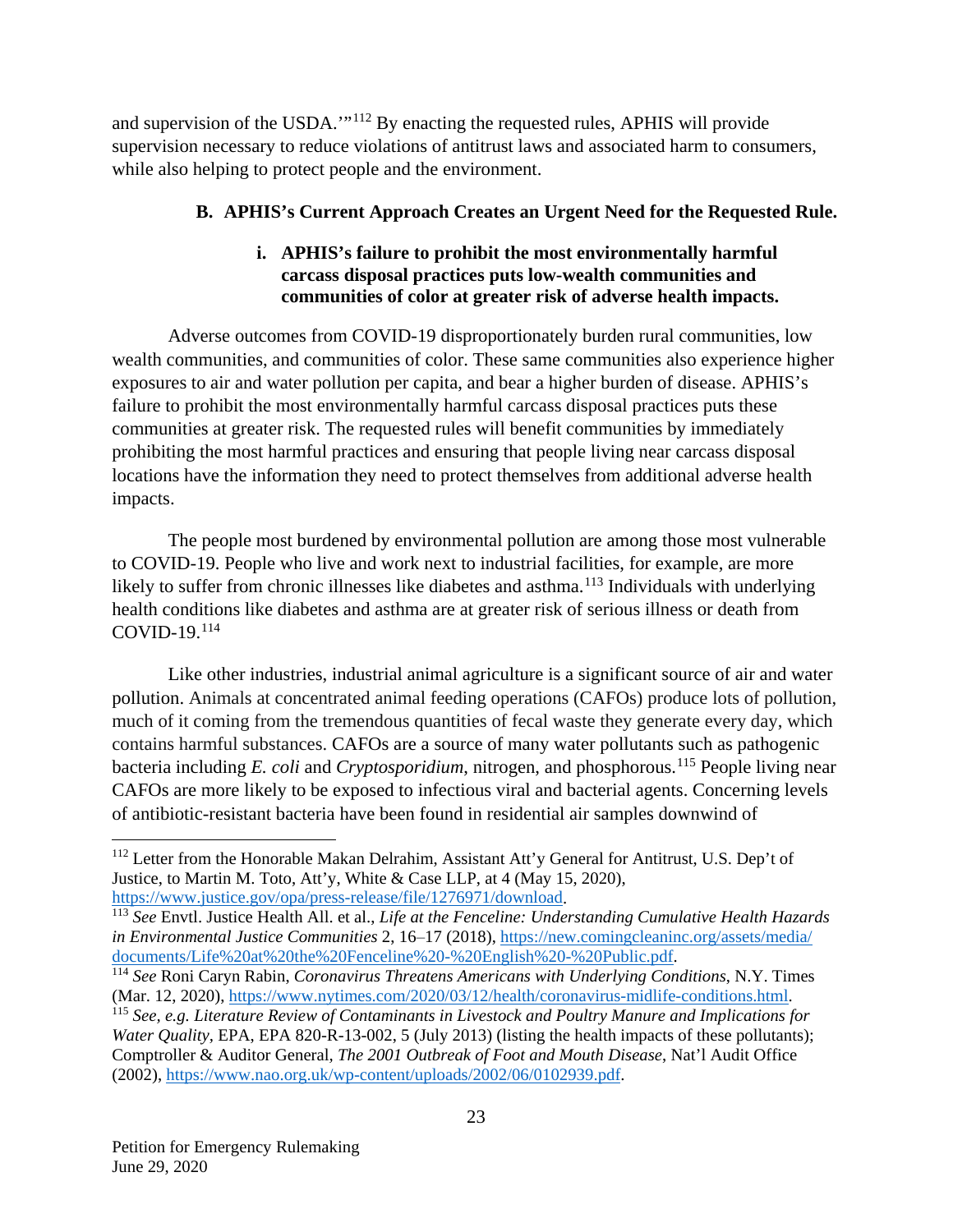CAFOs.[116](#page-24-0) In one instance, researchers found nearly 140 strains of bacteria in air samples near a single CAFO, of which 121 strains were resistant to at least two different antibiotics.<sup>[117](#page-24-1)</sup>

Air pollutants from CAFOs include ammonia (NH3), hydrogen sulfide (H2S), particulate matter ( $PM_{2.5}$  and  $PM_{10}$ ) and bacteria.<sup>[118](#page-24-2)</sup> Exposure to these pollutants can induce respiratory problems and exacerbate pre-existing conditions, such as asthma.[119](#page-24-3) Residents in communities near CAFOs suffer from odor-induced headaches, runny noses, sore throats, excessive coughing, nausea, burning eyes, and other symptoms associated with CAFO air pollution.[120](#page-24-4) In addition, air pollution from CAFOs is "strongly correlated" with infant mortality.<sup>[121](#page-24-5)</sup> Farmers and growers themselves often have a high incidence of respiratory related illnesses due to particulate matter,<sup>[122](#page-24-6)</sup> and additional pollution, such as that generated by carcass incineration, are also harmful to their health.

The health threats from this pollution have become extremely acute during the COVID-19 pandemic. Preliminary studies from across the world have consistently found higher mortality rates from COVID-19 in areas with more air pollution.<sup>[123](#page-24-7)</sup> A Harvard University study examining more than 3,000 counties in the US found that even "a small increase in long-term exposure to  $PM_{2.5}$  leads to a large increase in the COVID-19 death rate.<sup>"[124](#page-24-8)</sup> Experts hypothesize that the inflammation caused by pollution-related respiratory conditions causes severe responses to

<span id="page-24-0"></span> <sup>116</sup> *See* Shawn G. Gibbs et al., *Airborne Antibiotic Resistant and Nonresistant Bacteria and Fungi Recovered from Two Swine Herd Confined Animal Feeding Operations*, 1 J. Occupational & Envtl. Hygiene 699 (2004).

<span id="page-24-1"></span><sup>117</sup> *See* Amy Chapin et al., *Airborne Multidrug-Resistant Bacteria Isolated from a Concentrated Swine Feeding Operation*, 113 Envtl. Health Persp. 137, 137-42 (2005).

<span id="page-24-2"></span><sup>118</sup> *See* Carrie Hribar, *Understanding Concentrated Animal Feeding Operations and Their Impact on Communities,* Nat'l Ass'n of Local Bds. of Health (2010), [https://www.cdc.gov/nceh/ehs/docs/](https://www.cdc.gov/nceh/ehs/docs/understanding_cafos_nalboh.pdf) [understanding\\_cafos\\_nalboh.pdf.](https://www.cdc.gov/nceh/ehs/docs/understanding_cafos_nalboh.pdf)

<span id="page-24-3"></span><sup>119</sup> *See* Steve Wing et al., *Air Pollution and Odor in Communities near Industrial Swine Operations*, 116 Envtl. Health Persp. 1362 (2008).

<span id="page-24-4"></span><sup>120</sup> *Id.*

<span id="page-24-5"></span><sup>121</sup> Stacy Sneeringer, *Does Animal Feeding Operation Pollution Hurt Public Health? A National Longitudinal Study of Health Externalities Identified by Geographic Shifts in Livestock Production*, 91 Am. J. of Agric. Econ. 124, 130 (2009).

<span id="page-24-6"></span><sup>122</sup> *See* Michael Greger & Gowri Koneswaran, *The Public Health Impacts of Concentrated Animal Feeding Operations on Local Communities*, 33 Family & Community Health 373 (2010), [https://www.humanesociety.org/sites/default/files/docs/public-impacts-factory-farms-on](https://www.humanesociety.org/sites/default/files/docs/public-impacts-factory-farms-on-communities.pdf)[communities.pdf.](https://www.humanesociety.org/sites/default/files/docs/public-impacts-factory-farms-on-communities.pdf)

<span id="page-24-7"></span><sup>123</sup> *See* Alex Fox, *Air Pollution May Make COVID-19 Symptoms Worse*, Smithsonian Mag. (May 7, 2020), [https://www.smithsonianmag.com/smart-news/lockdown-clears-skies-research-links-air-pollution](https://www.smithsonianmag.com/smart-news/lockdown-clears-skies-research-links-air-pollution-pandemics-death-toll-180974814/)[pandemics-death-toll-180974814/.](https://www.smithsonianmag.com/smart-news/lockdown-clears-skies-research-links-air-pollution-pandemics-death-toll-180974814/)

<span id="page-24-8"></span><sup>124</sup> Xiao Wu et al., *Exposure to Air Pollution and COVID-19 Mortality in the United States: A Nationwide Cross-sectional Study*, Harv. Uni. Dep't of Biostatistics (2020), [https://projects.iq.harvard.edu/covid-pm.](https://projects.iq.harvard.edu/covid-pm)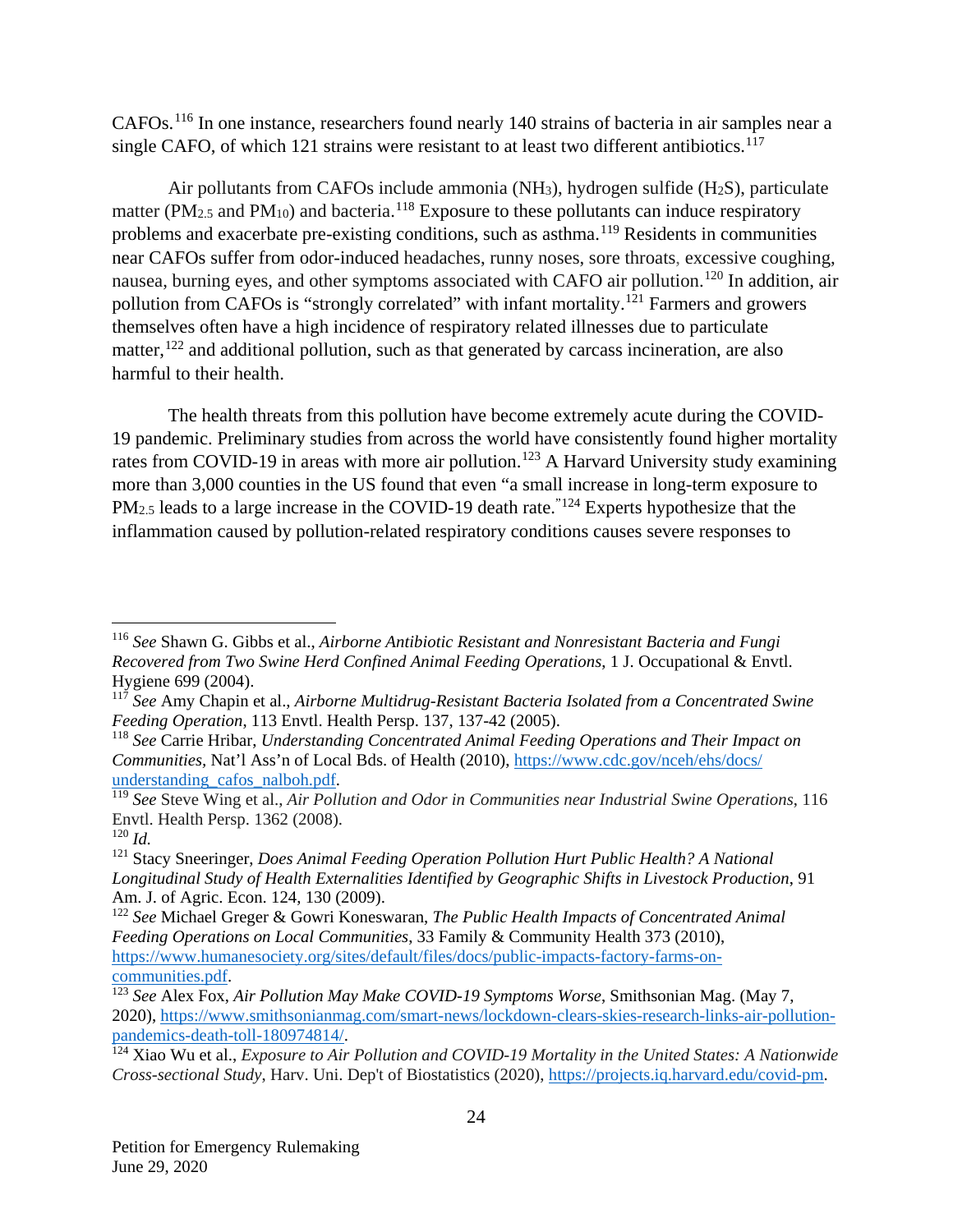COVID-19. [125](#page-25-0) Importantly, beyond those direct disposal-related exposure pathways, research reveals that people living near industrial food animal production facilities often already have a baseline elevated risk for health conditions relevant to COVID-19 vulnerability.<sup>[126](#page-25-1)</sup> One study of residents living near industrial hog operations in North Carolina, for example, found the residents to be at risk for several conditions that are known to be risk factors for severe COVID-19.[127](#page-25-2) The study found that people living in close proximity to these facilities experience increased rates of death from diseases such as kidney disease, tuberculosis, and septicemia, even after controlling for socioeconomic and other factors such as smoking.[128](#page-25-3) Even further, the same study established that African American and Indigenous residents are disproportionately represented in zip codes containing industrial hog operations.<sup>[129](#page-25-4)</sup>

Pollution burdens such as increased exposure to air pollution are not shared evenly throughout the U.S. population. Studies show that low wealth communities and communities of color shoulder a greater pollution burden than wealthier or whiter communities.<sup>[130](#page-25-5)</sup> Research suggests that this may be a contributing factor to the racial disparities playing out in COVID-19 infection and mortality rates, where historically marginalized communities of color are suffering disproportionately from the impacts of COVID-19. The death rates from COVID-19, for example, are disproportionately higher for African Americans nationwide then for other racial groups, with one analysis showing a national death rate nearly double what would be representative based on population share.<sup>[131](#page-25-6)</sup> Hispanics/Latinos also make up a disproportionate percentage of total cases.[132](#page-25-7)

<span id="page-25-1"></span><sup>126</sup> *See Kidney Disease & COVID-19*, Nat'l Kidney Found.[, https://www.kidney.org/coronavirus/kidney](https://www.kidney.org/coronavirus/kidney-disease-covid-19#does-kidney-disease-put-me-higher-risk)[disease-covid-19#does-kidney-disease-put-me-higher-risk;](https://www.kidney.org/coronavirus/kidney-disease-covid-19#does-kidney-disease-put-me-higher-risk) *see also Q&A: Tuberculosis and COVID-19*, WHO (May 11, 2020), [https://www.who.int/news-room/q-a-detail/tuberculosis-and-the-covid-19-](https://www.who.int/news-room/q-a-detail/tuberculosis-and-the-covid-19-pandemic)

[pandemic;](https://www.who.int/news-room/q-a-detail/tuberculosis-and-the-covid-19-pandemic) Marvin Zick, *Update: Can COVID-19 Cause Sepsis? Explaining the Relationship Between the Coronavirus Disease and Sepsis*, Global Sepsis All. (Apr. 7, 2020), [https://www.global-sepsis](https://www.global-sepsis-alliance.org/news/2020/4/7/update-can-covid-19-cause-sepsis-explaining-the-relationship-between-the-coronavirus-disease-and-sepsis-cvd-novel-coronavirus)[alliance.org/news/2020/4/7/update-can-covid-19-cause-sepsis-explaining-the-relationship-between-the-](https://www.global-sepsis-alliance.org/news/2020/4/7/update-can-covid-19-cause-sepsis-explaining-the-relationship-between-the-coronavirus-disease-and-sepsis-cvd-novel-coronavirus)

[coronavirus.html,](https://www.nytimes.com/2020/05/17/climate/pollution-poverty-coronavirus.html) *see also* Ihab Mikati, *Disparities in Distribution of Particulate Matter Emission Sources by Race and Poverty*, 108 Am. J. Pub. Health 480 (2017).

<span id="page-25-0"></span> <sup>125</sup> *See* Alex Fox, *Air Pollution May Make COVID-19 Symptoms Worse*, Smithsonian Mag. (May 7, 2020), [https://www.smithsonianmag.com/smart-news/lockdown-clears-skies-research-links-air-pollution](https://www.smithsonianmag.com/smart-news/lockdown-clears-skies-research-links-air-pollution-pandemics-death-toll-180974814/)[pandemics-death-toll-180974814/.](https://www.smithsonianmag.com/smart-news/lockdown-clears-skies-research-links-air-pollution-pandemics-death-toll-180974814/)

<span id="page-25-2"></span><sup>&</sup>lt;sup>127</sup> See Julia Kravchenko et al., *Mortality and Health Outcomes in North Carolina Communities Located in Close Proximity to Hog Concentrated Animal Feeding Operations*, 79 N.C. Med. J. 278 (2018). <sup>128</sup> *Id*. 129 *Id*.

<span id="page-25-4"></span><span id="page-25-3"></span>

<span id="page-25-5"></span><sup>130</sup> *See* Hiroko Tabuchi, *In the Shadows of America's Smokestacks, Virus Is One More Deadly Risk*, N.Y. Times (May 17, 2020), [https://www.nytimes.com/2020/05/17/climate/pollution-poverty-](https://www.nytimes.com/2020/05/17/climate/pollution-poverty-coronavirus.html)

<span id="page-25-7"></span><span id="page-25-6"></span><sup>131</sup> *See* Maria Godoy & Daniel Wood, *What Do Coronavirus Racial Disparities Look Like State By State?*, NPR (May 30, 2020), [https://www.npr.org/sections/health-shots/2020/05/30/865413079/what-do](https://www.npr.org/sections/health-shots/2020/05/30/865413079/what-do-coronavirus-racial-disparities-look-like-state-by-state)[coronavirus-racial-disparities-look-like-state-by-state.](https://www.npr.org/sections/health-shots/2020/05/30/865413079/what-do-coronavirus-racial-disparities-look-like-state-by-state)  $\overline{\frac{132}{Id}}$ .

Petition for Emergency Rulemaking June 29, 2020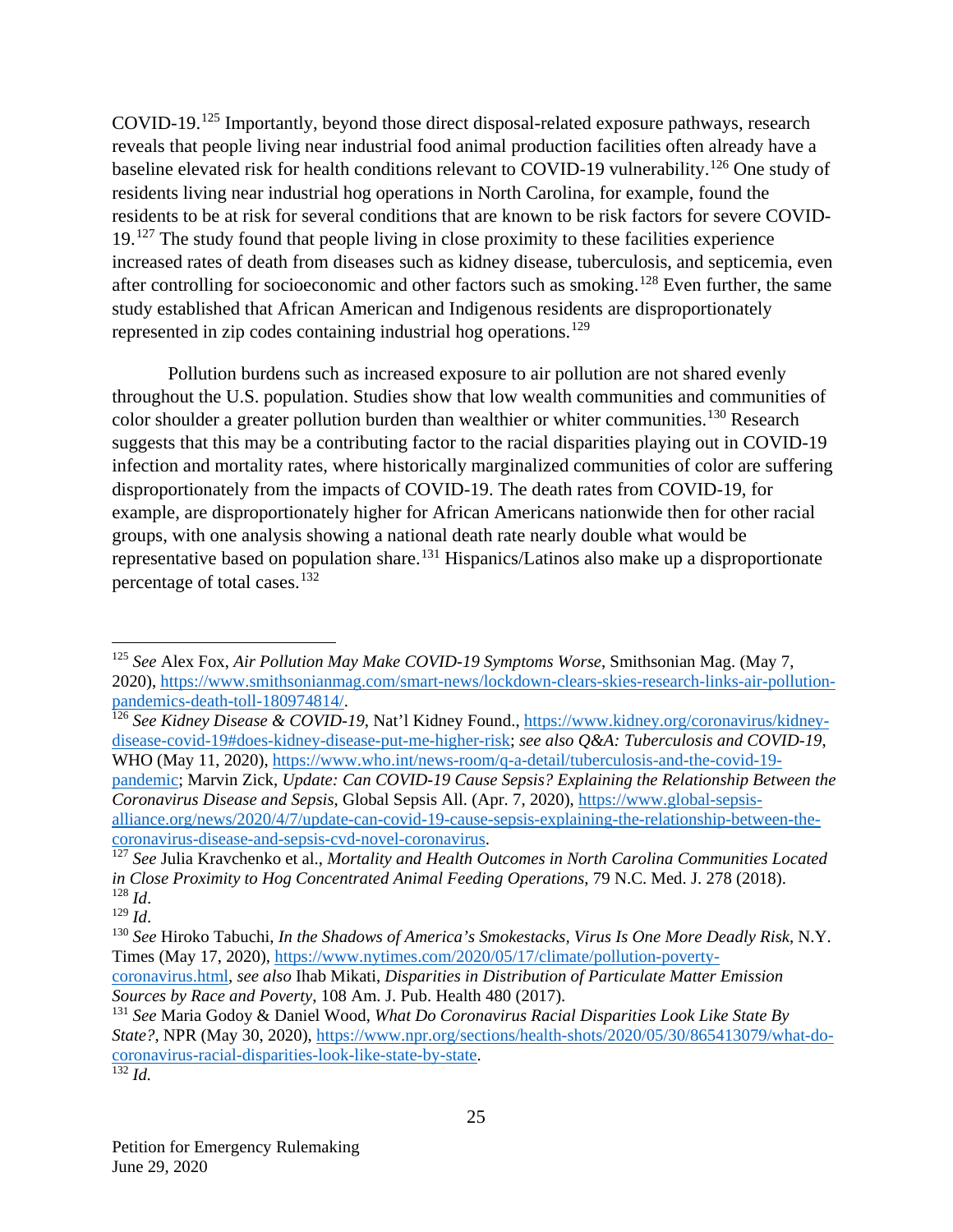Rural residents also face serious risks from the COVID-19 crisis. Rural areas face unique risks such as lower rates of employment in jobs where remote work is possible, more multigenerational households where those working outside the home can come into contact and spread the virus more easily to vulnerable members of the household, and reduced access to sick leave or adequate healthcare.<sup>[133](#page-26-0)</sup> Indeed, while media attention largely has focused on the impact of COVID-19 in cities, the pandemic has spread rapidly throughout rural America where baseline health conditions are often lower than in other, more urban and sub-urban parts of the country.<sup>[134](#page-26-1)</sup> There are also higher rates of smoking in rural areas,<sup>[135](#page-26-2)</sup> and the population tends to be older,  $136$ both of which are contributing factors to more severe effects from COVID-19. Due to recent closures of hospitals and other essential services, rural areas are also experiencing reduced access to healthcare facilities.<sup>[137](#page-26-4)</sup> Nearly two-thirds of rural hospitals do not have intensive care capabilities<sup>[138](#page-26-5)</sup> and have dramatically fewer intensive care unit (ICU) beds and total number of beds overall.<sup>[139](#page-26-6)</sup> Because of these limitations, many rural hospitals are ill-prepared to handle a large influx of high-need patients from a single outbreak, let alone several outbreaks in the area served by a single facility.

These risks are cumulative, and APHIS should ensure that the practices it allows do not exacerbate the risks faced by communities of color and lower wealth and rural communities or endanger their environment. In particular, because animals are typically killed and disposed of near their productions sites—often large industrial animal feeding operations or CAFOs—

<span id="page-26-0"></span> <sup>133</sup>*See* Eric Scigliano, *'It Really Is the Perfect Storm': Coronavirus Comes for Rural America*, Politico (Apr. 15, 2020), [https://www.politico.com/news/magazine/2020/04/15/coronavirus-rural-america-covid-](https://www.politico.com/news/magazine/2020/04/15/coronavirus-rural-america-covid-19-186031)[19-186031.](https://www.politico.com/news/magazine/2020/04/15/coronavirus-rural-america-covid-19-186031)

<span id="page-26-1"></span><sup>134</sup> *See* Ernest Moy, *Leading Causes of Death in Nonmetropolitan and Metropolitan Areas — United States, 1999–2014*, Ctrs. for Disease Control & Prevention, 66 Surveillance Summaries 1 (2017), [https://www.cdc.gov/mmwr/volumes/66/ss/ss6601a1.htm;](https://www.cdc.gov/mmwr/volumes/66/ss/ss6601a1.htm) *see also About Rural Health,* Ctr. for Disease Control & Prevention, [https://www.cdc.gov/ruralhealth/about.html.](https://www.cdc.gov/ruralhealth/about.html)  $^{135}$  *Id.* 

<span id="page-26-3"></span><span id="page-26-2"></span><sup>136</sup> *See* Amy Symens Smith & Edward Trevelyan, *The Older Population in Rural America: 2012-2016*, Population Division, U.S. Census Bureau (2019), [https://www.census.gov/content/dam/Census/news](https://www.census.gov/content/dam/Census/newsroom/press-kits/2019/paa/paa-poster-older-population.pdf) [room/press-kits/2019/paa/paa-poster-older-population.pdf.](https://www.census.gov/content/dam/Census/newsroom/press-kits/2019/paa/paa-poster-older-population.pdf)

<span id="page-26-4"></span><sup>137</sup> *See* Business Wire Press Release, *As Rural Hospital Closure Crisis Deepens, New Research from The Chartis Center for Rural Health Reveals Scope of Hospitals Vulnerable to Closure*, AP News (Feb. 11, 2020), [https://apnews.com/1f74397423df4cddafdc8beae37c7627;](https://apnews.com/1f74397423df4cddafdc8beae37c7627) *see also* The Chartis Ctr. for Rural Health, *The Rural Health Safety Net Under Pressure: Understanding the Potential Impact of COVID-19*  (2020), [https://www.chartis.com/resources/files/CCRH\\_Research\\_Update-Covid-19.pdf.](https://www.chartis.com/resources/files/CCRH_Research_Update-Covid-19.pdf)

<span id="page-26-5"></span><sup>138</sup> *See* Noah Higgins-Dunn*, Small Towns and Rural Hospitals Brace for their Coronavirus Peak, Which Could be Weeks Away*, CNBC (May 3, 2020), [https://www.cnbc.com/2020/05/03/small-towns-and-rural](https://www.cnbc.com/2020/05/03/small-towns-and-rural-hospitals-brace-for-their-coronavirus-peak-which-could-be-weeks-away.html)[hospitals-brace-for-their-coronavirus-peak-which-could-be-weeks-away.html.](https://www.cnbc.com/2020/05/03/small-towns-and-rural-hospitals-brace-for-their-coronavirus-peak-which-could-be-weeks-away.html)

<span id="page-26-6"></span><sup>139</sup> *See* The Chartis Ctr. for Rural Health, *The Rural Health Safety Net Under Pressure: Understanding the Potential Impact of COVID-19* (2020), [https://www.chartis.com/resources/files/CCRH\\_Research](https://www.chartis.com/resources/files/CCRH_Research_Update-Covid-19.pdf) [\\_Update-Covid-19.pdf.](https://www.chartis.com/resources/files/CCRH_Research_Update-Covid-19.pdf)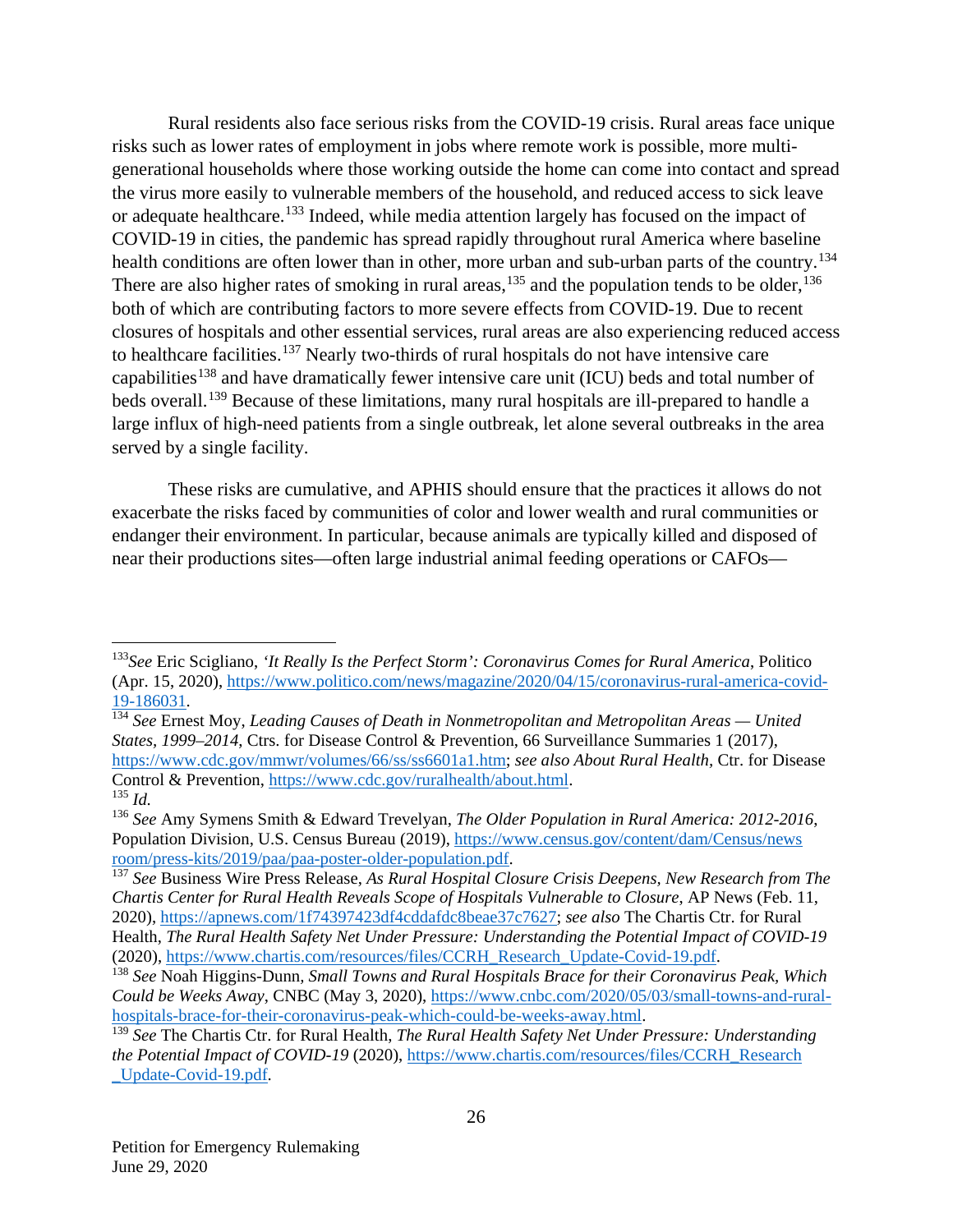disposal generally takes place near to adjacent communities, and can pose substantial risks to those communities, as further discussed below.

Frontline public health workers are working overtime and facing enormous personal health risks; communities of color and low wealth communities, including communities neighboring industrial animal production operations like CAFOs are already disproportionately experiencing higher negative effects from COVID-19; and rural hospital closures combined with underlying population vulnerabilities such as a higher percentage of elderly residents has already put these communities at unimaginable risk. Mass disposal of farm animal mortalities, as overseen by APHIS, should not make these matters worse.

#### **ii. Unlined burial poses serious risks to water quality and human health, especially in areas with high water tables and communities that predominantly rely on groundwater for their drinking water.**

In addition to the preexisting health threats and vulnerabilities that rural communities, low wealth communities, and communities of color are already experiencing, including from COVID-19 itself, those same communities also now face health and safety risks due to mass depopulations of farm animal herds and flocks and disposal practices that currently allow for unlined mass burial events. As APHIS itself acknowledges, unlined burial is one of the most dangerous animal carcass disposal methods for human and environmental health (with the other being on-site incineration).<sup>[140](#page-27-0)</sup> This is because of the significant threats burial poses to water quality and the safety of drinking water for surrounding communities—including because the burial of decaying animal carcasses produces and often leaches nitrate, ammonia, chloride, disease-causing agents, pharmaceuticals fed to the animals just before death, $141$  and other pollutants into the soil, with these compounds eventually finding their way into groundwater with long-lasting impacts to the surrounding environment.<sup>[142](#page-27-2)</sup> The risk of contaminated drinking water from animal carcass burial is of particular concern for rural communities, which disproportionately rely on groundwater as a drinking water source.<sup>[143](#page-27-3)</sup>

<span id="page-27-0"></span> <sup>140</sup> *See* EIS at vii.

<span id="page-27-1"></span><sup>&</sup>lt;sup>141</sup> See Petition for Emergency Rulemaking from Animal Legal Defense Fund, et al., to Commissioner, U.S. Food And Drug Admin., Requesting the Suspension of Use of Ractopamine, at 12 (June 3, 2020), [https://www.biologicaldiversity.org/programs/environmental\\_health/pdfs/2020-06-03-Ractopamine-](https://www.biologicaldiversity.org/programs/environmental_health/pdfs/2020-06-03-Ractopamine-Suspension-Petition--ALDF-FACT-Center.pdf)[Suspension-Petition--ALDF-FACT-Center.pdf](https://www.biologicaldiversity.org/programs/environmental_health/pdfs/2020-06-03-Ractopamine-Suspension-Petition--ALDF-FACT-Center.pdf) (discussing that on-site burial of dead carcasses in unlined trenches and pits poses significant risks to the environment and public health).

<span id="page-27-2"></span><sup>142</sup> *See* Hilda H. Hatzell, *Effects of Waste-disposal Practices on Ground-water Quality at Five Poultry (broiler) Farms in North-central Florida*, *1992-93*, U.S. Dep't of the Interior, U.S. Geological Surv. (1995); *see also* Lee M. Myers et al., *Impact of Poultry Mortality pits on Farm Groundwater Quality*, Ga. Inst. of Tech. (1999); William F. Ritter & Anastasia E. M. Chirnside*, Impact of Dead Bird Disposal Pits on Ground-water Quality on the Delmarva Peninsula*, 53 *Bioresource Tech.* 105 (1995).

<span id="page-27-3"></span><sup>143</sup> *See Healthy Housing Reference Manual, Chapter 8: Rural Water Supplies and Water-Quality Issues*, Ctrs. for Disease Control & Prevention,<https://www.cdc.gov/nceh/publications/books/housing> [/cha08.htm.](https://www.cdc.gov/nceh/publications/books/housing/cha08.htm)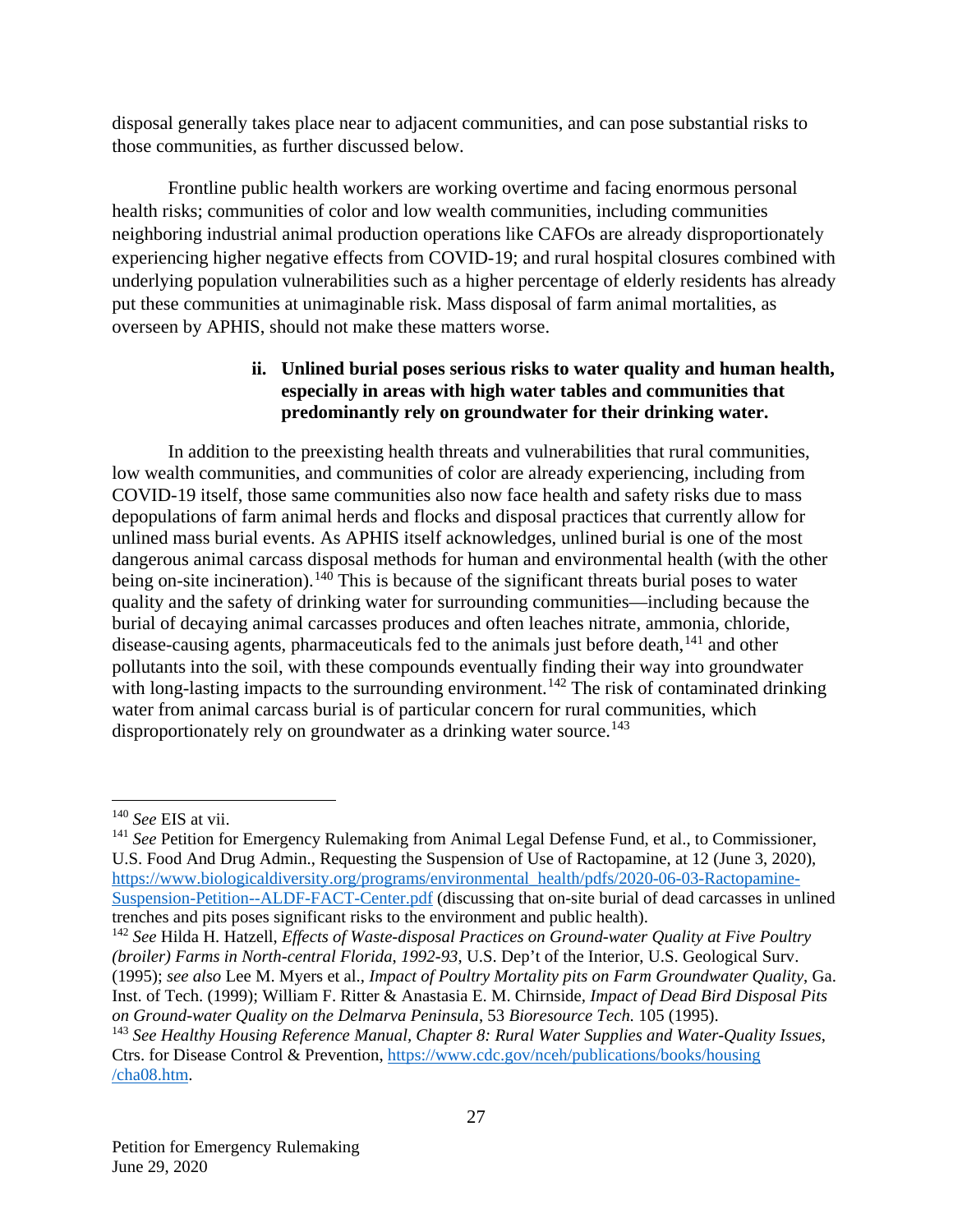Burial sites may also lead to the spread of disease-causing agents from the buried carcasses. These may include anthrax and transmissible spongiform encephalopathy (TSE) agents, which are more likely to survive in the environment following burial of infected animals.[144](#page-28-0) In field studies, burial of infected carcasses led to *Salmonella* contamination of surrounding soil within a week, and soil continued to test positive up to 15 weeks around the burial site.<sup>[145](#page-28-1)</sup> In addition, because animal carcasses can carry antimicrobial-resistant pathogens from routine antibiotic use,  $146$  improper burial facilitates the movement of these pathogens into nearby communities and may lead to the further development of antibiotic-resistant bacteria.<sup>[147](#page-28-3)</sup>

Impacts from mass burial sites are additionally compounded by environmental and public health risks of manure management at poultry, swine and cattle CAFOs. For instance, *E. coli* and *Cryptosporidium* contamination in ground and surface waters may be affected by both animal manure and by burial of carcasses.<sup>[148](#page-28-4)</sup>

Areas with high water tables and sandy soils are at especially high risk of groundwater contamination, because these environments do not allow for the proper depth or cover of the burial pit, leading to leachates potentially entering drinking water sources. Extreme weather events such as hurricanes can raise the water table and increase risk of leachates entering surrounding soils and travelling through groundwater.<sup>[149](#page-28-5)</sup> These risks are highly likely and relevant for current depopulation efforts as many CAFOs are located in coastal flood plains. Recent analysis of Hurricane Florence impacts estimates that at least 123 industrial hog operations and 40 poultry operations were located within 500 feet of the 100-year floodplain, and received 15+ inches of rain. [150](#page-28-6) Burial practices at these operations are particularly likely to threaten the safety of drinking water sources for surrounding communities.

<span id="page-28-0"></span> <sup>144</sup> *See Carcass Disposal: A Comprehensive Executive Summary*, Rev. Nat'l Agric. Biosecurity Ctr. Consortium, USDA APHIS Cooperative Agreement Project Carcass Disposal Working Grp. (2004), [http://www.newmoa.org/solidwaste/avian/CarcassDisposalExecutiveSummary.pdf.](http://www.newmoa.org/solidwaste/avian/CarcassDisposalExecutiveSummary.pdf)

<span id="page-28-1"></span><sup>145</sup> *See* R. H. Davies, & C. Wray, *Seasonal Variations in the Isolation of Salmonella Typhimurium, Salmonella enteritidis, Bacillus cereus and Clostridium Perfringens from Environmental Samples*, 43 J. Veterinary Med. 119 (1996).

<span id="page-28-2"></span><sup>146</sup> *See* Ellen K. Silbergeld et al., *Industrial Food Animal Production, Antimicrobial Resistance, and Human Health*, 29 Ann. Rev. Pub. Health 151 (2008).

<span id="page-28-3"></span><sup>147</sup> *See* Julia R. Barrett, *Airborne Bacteria in CAFOs: Transfer of Resistance from Animals to Humans*, 113 Envtl. Health Persp. A116 (2005); *see also* Mary J. Gilchrist, *The Potential Role of Concentrated Animal Feeding Operations in Infectious Disease Epidemics and Antibiotic Resistance*, 115 Envtl. Health Persp. 313, 313-16 (2006).

<span id="page-28-4"></span><sup>148</sup> *See* Ceri L. Gwyther et al., *The Environmental and Biosecurity Characteristics of Livestock Carcass Disposal Methods: A Review*, 31 Waste Mgmt. 767 (2011).

<span id="page-28-5"></span><sup>149</sup> *See* Ning Ling et al., *Physically Based Assessment of Hurricane Surge Threat Under Climate Change*, 2 Nature Climate Change 462; (2012): *see also* EPA, *Exposure Assessment of Livestock Carcass Management Options During Natural Disasters*, at 7 (Feb. 2017) (Follow "URL/Downloads" hyperlink), [https://cfpub.epa.gov/si/si\\_public\\_record\\_report.cfm?Lab=NHSRC&TIMSType=&count=10000&](https://cfpub.epa.gov/si/si_public_record_report.cfm?Lab=NHSRC&TIMSType=&count=10000&dirEntryId=335655&searchAll=&showCriteria=2&simpleSearch=0) [dirEntryId=335655&searchAll=&showCriteria=2&simpleSearch=0.](https://cfpub.epa.gov/si/si_public_record_report.cfm?Lab=NHSRC&TIMSType=&count=10000&dirEntryId=335655&searchAll=&showCriteria=2&simpleSearch=0)

<span id="page-28-6"></span><sup>150</sup> *See* Alex Formuzis, *Map: Florence Drenched Thousands of North Carolina CAFOs and Animal Waste Pits, Analysis of Sites Hit by Storm Reveals Potential Release of Billions of Gallons of Manure and Urine*,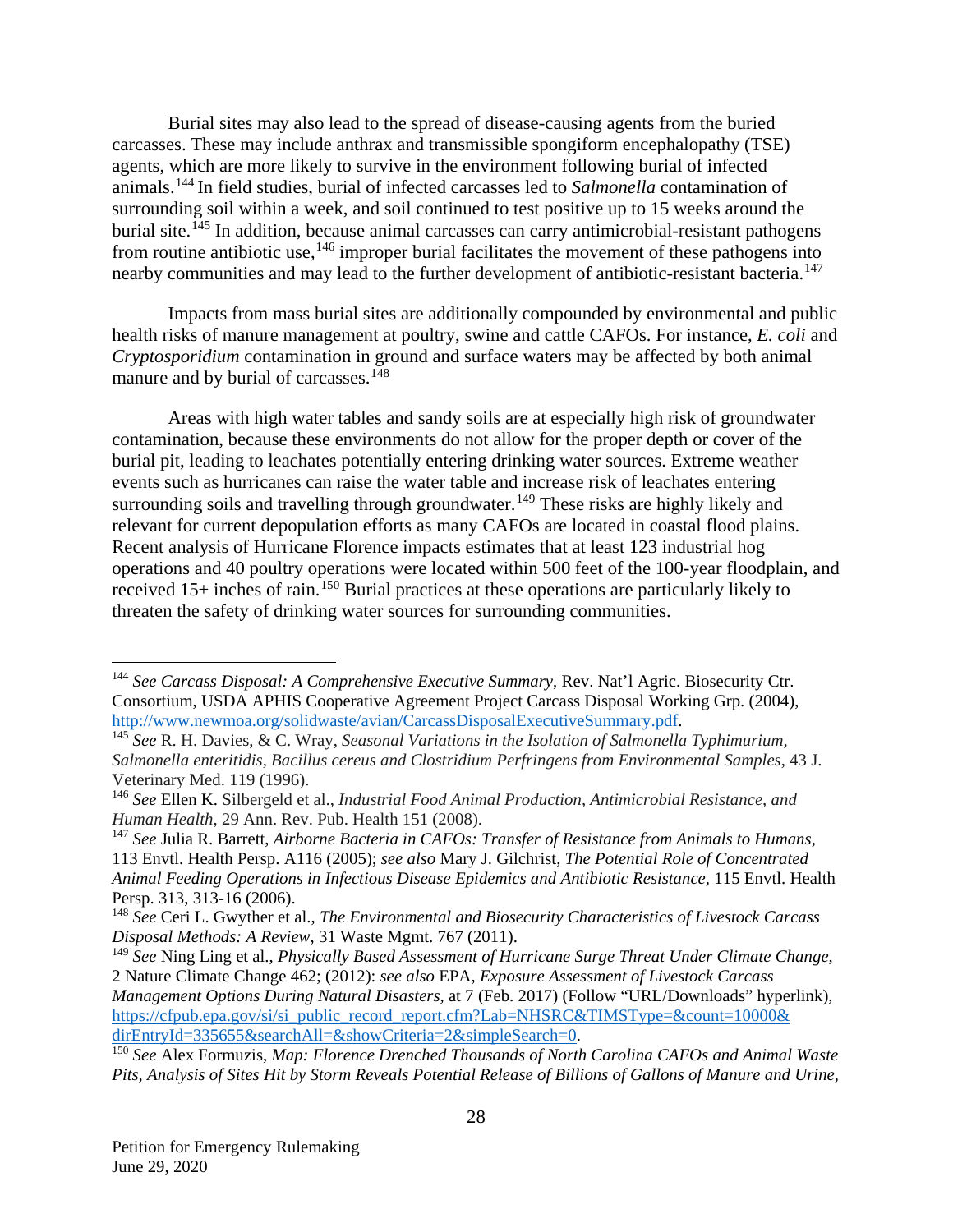Even in well-drained soils, complete decay in burial trenches can take upwards of two years, thus exposing the surrounding environment to disease-causing agents and contaminants for extended periods of time.<sup>[151](#page-29-0)</sup> Localized contamination may persist for a decade or more in wet soils with high seasonal water tables and slow groundwater flow.<sup>[152](#page-29-1)</sup>

Burial is recognized by multiple state agricultural extension agencies as having "the greatest number of environmental, public health and safety considerations" out of all dead livestock disposal methods.<sup>[153](#page-29-2)</sup> For example, Virginia's Department of Environmental Quality and Cooperative Extension consider on-site burial as the last recommended practice for "farmers/livestock owners who are not able to reuse, compost, or landfill their mortality per the hierarchy."<sup>[154](#page-29-3)</sup> Burial is placed last on the hierarchy of controls for depopulation efforts for the prevention of disease transmission,<sup>[155](#page-29-4)</sup> and is ranked as the worst option among depopulation methods in terms of its impact on pollution and contamination of soil and vegetation.<sup>[156](#page-29-5)</sup> For catastrophic mortality that may warrant mass burial sites, North Carolina Department of Agriculture similarly ranks "below ground burial" and "above ground burial" as the least recommended on-site options.[157](#page-29-6)

USDA's Foreign Animal Disease Preparedness and Response Plan rates on-site burial as the least suitable among carcass management technologies based on public health, biosecurity, a failure to inactivate pathogens, and environmental sustainability concerns.<sup>[158](#page-29-7)</sup> While the USDA decision tool recognizes these limitations, it fails to categorically exclude on-site burial as a

 $\overline{a}$ 

Evtl. Working Grp., [https://www.ewg.org/release/map-florence-drenched-thousands-north-carolina-cafos](https://www.ewg.org/release/map-florence-drenched-thousands-north-carolina-cafos-and-animal-waste-pits)[and-animal-waste-pits.](https://www.ewg.org/release/map-florence-drenched-thousands-north-carolina-cafos-and-animal-waste-pits)

<span id="page-29-0"></span><sup>151</sup> *See* Qi Yuan et al., *Potential Water Quality Impacts Originating from Land Burial of Cattle Carcasses*, 456 – 457 Sci. of the Total Env't 246 (2013).

<span id="page-29-1"></span><sup>152</sup> *See* Rachel Freedman & Ron Fleming, *Water Quality Impacts of Burying Livestock Mortalities*, Presented to the Livestock Mortality Recycling Project Steering Committee, at 4 (2003), https://www.ridgetownc.com/research/documents/fleming carcassburial.pdf.

<span id="page-29-2"></span><sup>&</sup>lt;sup>153</sup> See Livestock Mortalities And Disposal, State Of Vt. Agency of Agric., Food & Markets, [https://agriculture.vermont.gov/animal-health-0/livestock-mortalities-and-disposal;](https://agriculture.vermont.gov/animal-health-0/livestock-mortalities-and-disposal) *see also* J. Craig Williams, *Livestock and Poultry Mortality Disposal in Pennsylvania*, Pennstate Extension (Updated Sept. 28, 2015), [https://extension.psu.edu/livestock-and-poultry-mortality-disposal-in-pennsylvania.](https://extension.psu.edu/livestock-and-poultry-mortality-disposal-in-pennsylvania)

<span id="page-29-3"></span><sup>154</sup> VirginaTech et al., *On Farm Mortality Disposal Options for Livestock Producers*, at 4 (2009), [https://www.deq.virginia.gov/Portals/0/DEQ/Water/VirginiaPollutionAbatement/AGMortalityGuidance/](https://www.deq.virginia.gov/Portals/0/DEQ/Water/VirginiaPollutionAbatement/AGMortalityGuidance/On_Farm_Mortality_Disposal_Options_for_Livestock_Producers_Pub_2909-1412.pdf) [On\\_Farm\\_Mortality\\_Disposal\\_Options\\_for\\_Livestock\\_Producers\\_Pub\\_2909-1412.pdf.](https://www.deq.virginia.gov/Portals/0/DEQ/Water/VirginiaPollutionAbatement/AGMortalityGuidance/On_Farm_Mortality_Disposal_Options_for_Livestock_Producers_Pub_2909-1412.pdf)

<span id="page-29-4"></span><sup>155</sup> *See* J. M. Scudamore et al., *Carcass Disposal: Lessons from Great Britain Following the Foot and Mouth Disease Outbreaks of 2001*, 21 Rev. Sci. Technique 775 (2002); *see also* Simon J. T. Pollard et al., *Exposure Assessment of Carcass Disposal Options in the Event of a Notifiable Exotic Animal Disease: Application to Avian Influenza Virus*, 42 Envtl. Sci. & Technology 3145 (2008). <sup>156</sup> *See* Gwyther et al., *supra* note 148.

<span id="page-29-6"></span><span id="page-29-5"></span><sup>157</sup> *NCDA & CS Mass Animal Mortality Management Plan for Catastrophic Natural Disasters*, at 3 (2016), [https://files.nc.gov/ncdeq/Environmental+Assistance+and+Customer+Service/Storm+](https://files.nc.gov/ncdeq/Environmental+Assistance+and+Customer+Service/Storm+Debris/NCDACS-Mass-Animal-Mortality-Management-Plan-Oct-2016.pdf) [Debris/NCDACS-Mass-Animal-Mortality-Management-Plan-Oct-2016.pdf.](https://files.nc.gov/ncdeq/Environmental+Assistance+and+Customer+Service/Storm+Debris/NCDACS-Mass-Animal-Mortality-Management-Plan-Oct-2016.pdf)

<span id="page-29-7"></span><sup>158</sup> *See* U.S. Dep't Agric. et al., Emergency Carcass Management Desk Reference Guide, *FAD PReP Foreign Animal Disease Preparedness & Response Plan*, at 2-5 (2017), [https://www.aphis.usda.gov/](https://www.aphis.usda.gov/animal_health/carcass/docs/carcass-disposal-guide.pdf#page=12) [animal\\_health/carcass/docs/carcass-disposal-guide.pdf#page=12.](https://www.aphis.usda.gov/animal_health/carcass/docs/carcass-disposal-guide.pdf#page=12)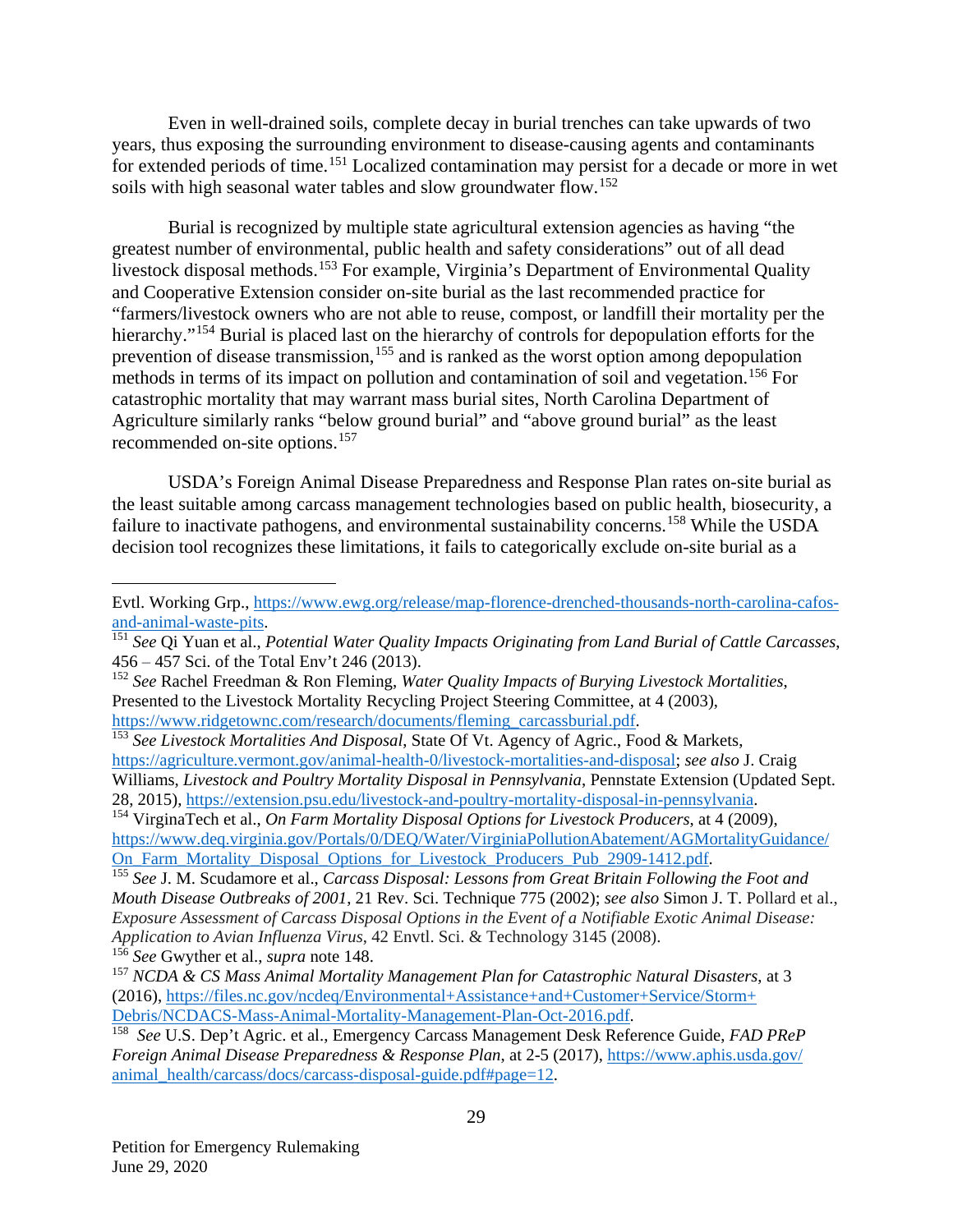disposal management option due to potential counterbalancing rankings reflecting convenience. Additionally, despite recognizing these limitations and the availability of alternative technologies which are more protective of the environment, the USDA's carcass management decision cycle encourages users to consider on-site burial as an option if composting or open-air burning are not suitable.<sup>[159](#page-30-0)</sup> Furthermore, specific guidance for on-site burial is inconsistent across state agencies, with varying degrees of protection against water contamination based on differing recommended burial depths and offsets from waterways.<sup>[160](#page-30-1)</sup>

#### **iii. On-site incineration negatively impacts water quality and public health.**

While unlined burial practices have the most immediate and direct impacts on water quality, animal carcass incineration practices also negatively impact water quality through downstream effects. Emissions of particulate matter, dioxins, poly-aromatic hydrocarbons (PAHs), and metals from incineration may be deposited on soil leading to further contamination and contributing to eventual runoff. PAHs emitted from burning enter aquatic systems and are toxic to aquatic animals. Hydrocarbons used in fuel for open-air burning also further contribute to groundwater contamination. These groundwater contaminants from animal burning practices pose risks to drinking water quality, particularly for rural communities who rely on groundwater sources. Several of these contaminants, including PAHs and dioxins, include carcinogenic compounds and are associated with a wide array of negative human health impacts.

In addition to direct impacts to water quality from incineration and deposition, disposal of resulting ash can contribute an additional pulse of pathogens, heavy metals, dioxins and furans to soil and waterways. Dioxins, furans and heavy metals from the ash can enter the food system through grazing animals or through human consumption of contaminated crops that can absorb the heavy metals and other pollutants released by improperly disposed ash.<sup>[161](#page-30-2)</sup> The large volumes of ash generated during mass depopulation efforts has made it challenging to accommodate proper disposal. For example, Virginia's Department of Environmental Quality reported 5000 tons of ash following incineration during the 2002 avian influenza outbreak.<sup>[162](#page-30-3)</sup> In the UK, 120,000 tons of ash were disposed at landfills following the 2001 foot and mouth disease outbreak. [163](#page-30-4)

In practice, pollutant concerns from depopulation may be in excess of those documented in the scientific literature due to inefficiencies in burning and the poorly-studied compounded

<span id="page-30-0"></span> <sup>159</sup> *Id.* at 2-7.

<span id="page-30-1"></span> $160$  EIS at A-9.

<span id="page-30-2"></span><sup>161</sup> *See* Gwyther et al., *supra* note 148.

<span id="page-30-3"></span><sup>162</sup> *See* Gary A. Flory et al., *Evaluation of Poultry Carcass Disposal Methods Used During an Avian Influenza Outbreak in Virginia in 2002*, Va. Dept' of Envtl. Quality & Va. Coop. Extension (2006), https://deq.virginia.gov/Portals/0/DEQ/Water/VirginiaPollutionAbatement/Evaluation of Poultry Carcas [s\\_Disposal\\_Methods.pdf.](https://deq.virginia.gov/Portals/0/DEQ/Water/VirginiaPollutionAbatement/Evaluation_of_Poultry_Carcass_Disposal_Methods.pdf); *see also Literature Review of Contaminants in Livestock and Poultry Manure and Implications for Water Quality,* EPA, EPA 820-R-13-002, at 5 (July 2013) (listing the health impacts of these pollutants).

<span id="page-30-4"></span><sup>163</sup> *See* Comptroller & Auditor General*, The 2001 Outbreak of Foot and Mouth Disease*, Nat'l Audit Office (2002), at 92, [https://www.nao.org.uk/wp-content/uploads/2002/06/0102939.pdf.](https://www.nao.org.uk/wp-content/uploads/2002/06/0102939.pdf)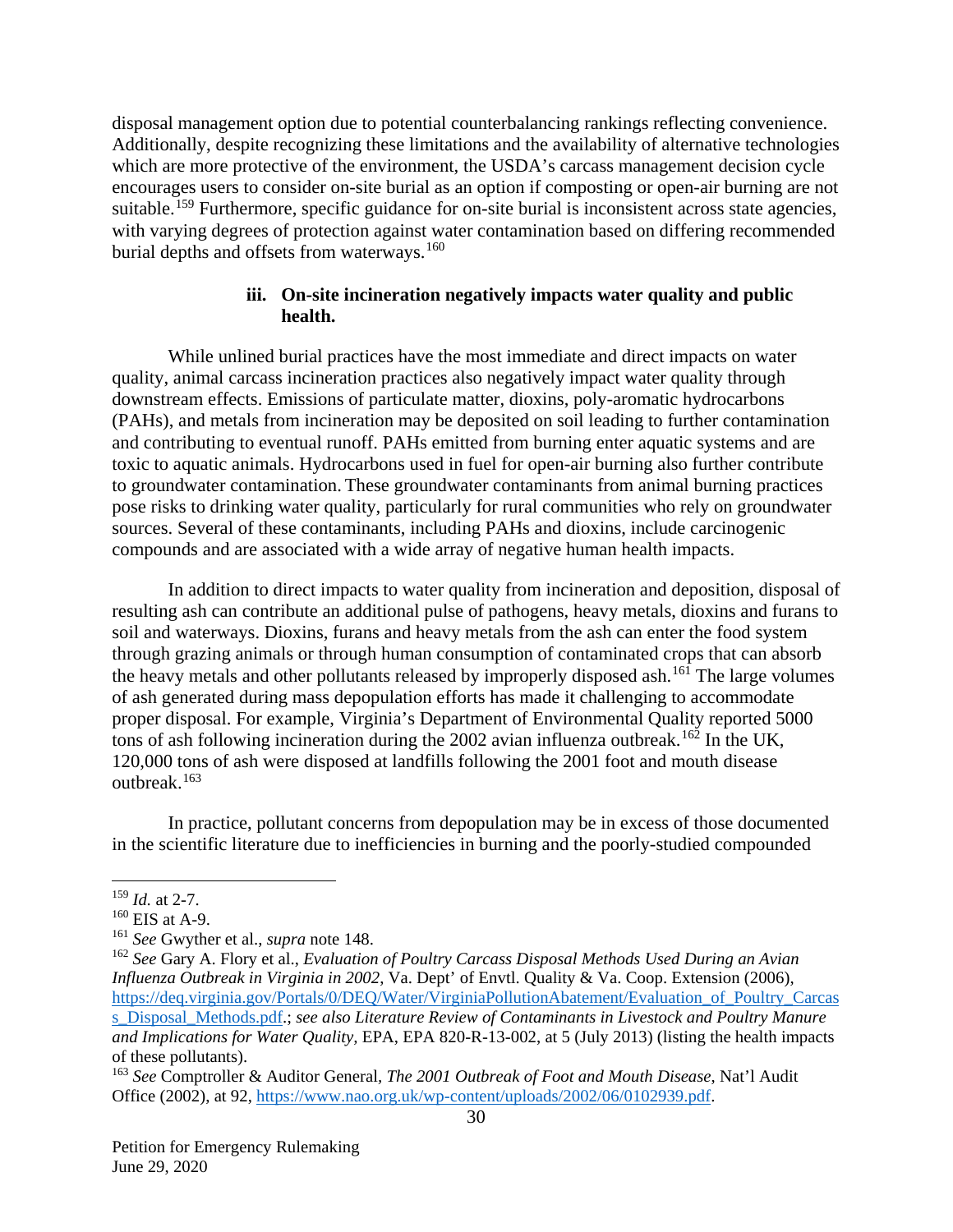impacts of multiple practices in the same area. For example, according to a report from the Virginia Department of Environmental Quality, due to challenges optimizing the number of carcasses incinerated at a given time during the avian influenza outbreak of 2002, there were issues with unintended decomposition and runoff of byproducts leading to contamination of waterways and algal growth. Thus, in addition to direct emissions of pollutants during burning, these practices also contributed to leachates contaminating waterways preceding incineration.

These problems may be exacerbated and compounded when burial and incineration cooccur in the same area. Neither incineration nor burial effectively deactivate prion diseases, suggesting that co-occurring practices can lead to accumulation of these disease agents. Both forms of disposal also contribute to nitrogen pollution, with the potential for deposition of N emissions from incineration compounding N in leachates from burial. Burial and burning similarly contribute to odor and air quality issues (carbon monoxide and nitrogen oxide emissions), which would compound with co-located practices.

### **iv. Unlined burial and on-site incineration threaten air quality, especially in areas with existing air quality issues.**

Growing evidence indicates that high levels of air pollution are significantly exacerbating the conditions caused by the COVID-19 outbreak, and that long-term exposure to toxic air pollution is a large contributing factor to an increase in fatalities. [164](#page-31-0) Furthermore, this pandemic is shining a light on the disproportionate and cumulative impacts pollution has on low wealth communities and communities of color, who are experiencing staggering rates of mortality from COVID-19. It is critical that APHIS do everything it can to ensure that farm animal mortality disposal practices do not further exacerbate these issues.

Animal carcass incineration practices including open-air burning and pyres, air curtain incineration, and fixed-facility incineration emit several toxic compounds, including carcinogens, and contribute to air and odor pollution. Each of these practices releases dioxins and furans, which are carcinogenic compounds associated with reproductive, developmental, and immune system problems, and which take several decades to decay.<sup>[165](#page-31-1)</sup> These compounds can be inhaled in areas surrounding incineration or be consumed through contaminated water or food following their release during incineration.<sup>[166](#page-31-2)</sup>

Incineration also emits polychlorinated biphenyls (PCBs) and PAHs which include compounds that are carcinogenic.<sup>[167](#page-31-3)</sup> PCB exposure is associated with negative impacts on

<span id="page-31-0"></span> <sup>164</sup> *See* Xiao Wu et al., *Exposure to Air Pollution and COVID-19 Mortality in the United States: A Nationwide Cross-sectional Study*, Harv. Uni. Dep't of Biostatistics (2020), [https://projects.iq.harvard.edu/covid-pm.](https://projects.iq.harvard.edu/covid-pm)

<span id="page-31-1"></span><sup>165</sup> *See Learn about Dioxin*, EPA, [https://www.epa.gov/dioxin/learn-about-dioxin;](https://www.epa.gov/dioxin/learn-about-dioxin) *see also* EPA, Dioxins and Furans, [https://archive.epa.gov/epawaste/hazard/wastemin/web/pdf/dioxfura.pdf.](https://archive.epa.gov/epawaste/hazard/wastemin/web/pdf/dioxfura.pdf) <sup>166</sup> *Id.*

<span id="page-31-3"></span><span id="page-31-2"></span><sup>167</sup> *See* EPA, *Polycyclic Aromatic Hydrocarbons (PAHs)*, [https://www.epa.gov/sites/pro](https://www.epa.gov/sites/production/files/2014-03/documents/pahs_factsheet_cdc_2013.pdf)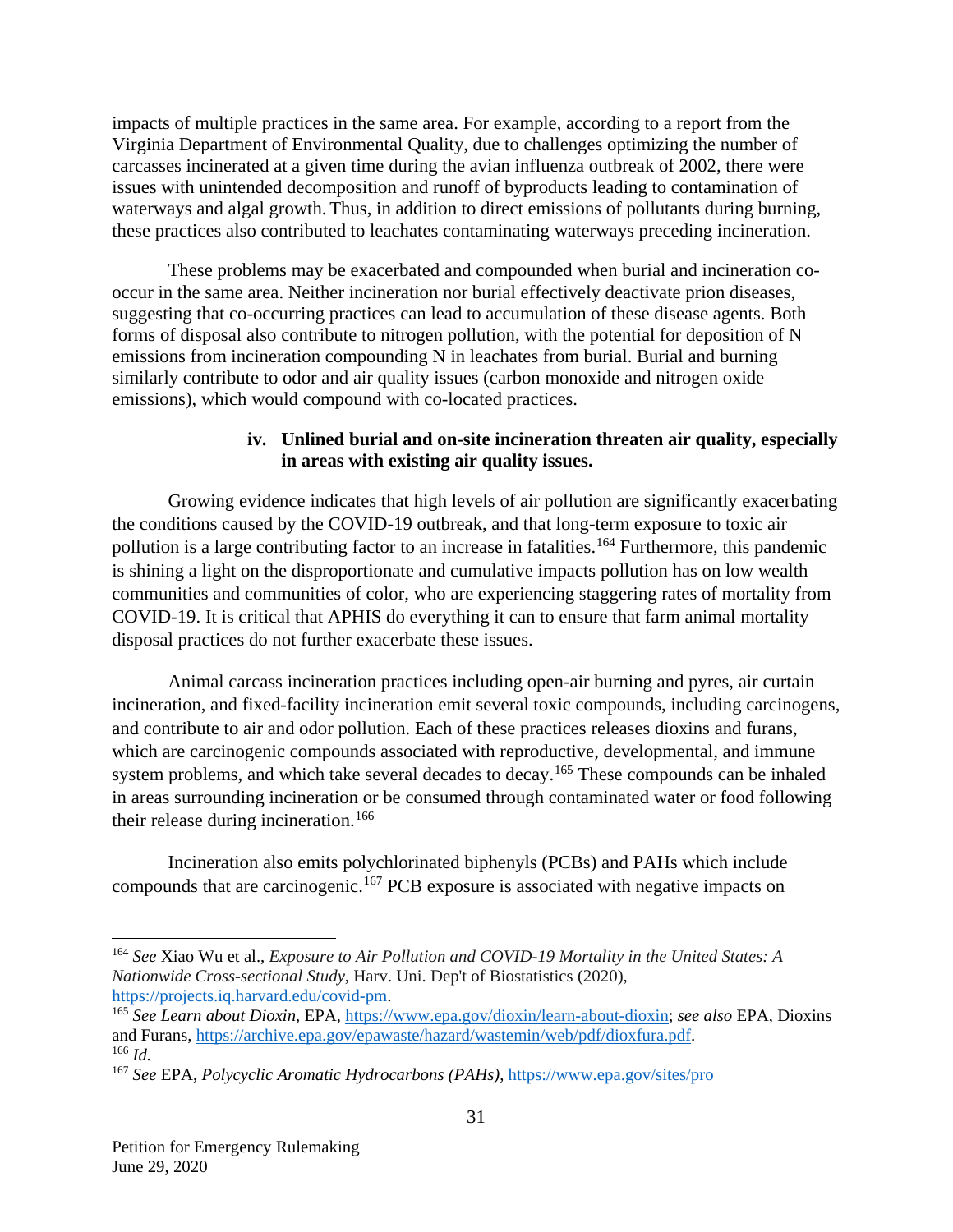immune, reproductive and neurological system functions.<sup>[168](#page-32-0)</sup> Similarly, long-term or chronic exposure to PAHs is associated with decreased immune function, cataracts, kidney and liver damage, respiratory problems, asthma-like symptoms, and lung function abnormalities.<sup>[169](#page-32-1)</sup> Furthermore, PAH emissions undergo atmospheric reactions leading to the production of secondary compounds which can be more detrimental to human health than the original compounds.[170](#page-32-2) These reactions are accelerated under high temperature and sunlight, making it particularly important to consider the full lifecycle of impacts of incineration emissions as current depopulation efforts continue through the summer.

Spikes in PAH emissions have been observed following emergency animal mortality events.<sup>[171](#page-32-3)</sup> Due to their contribution to breathing problems and decreased lung function,<sup>[172](#page-32-4)</sup> PAH and particulate matter emissions from burning may be of particular concern in the midst of the COVID-19 pandemic.

In addition to emissions of toxic compounds with direct human health impacts, animal carcass burning also negatively impacts environmental health. Nitrogen oxides from incineration contribute to greenhouse gas concentrations and generate smog and acid rain, with cascading impacts on environmental health.

Incineration is also a significant source of particulate matter emissions, with open-air burning through pyres producing approximately 3 pounds of particulate per pig, according to the National Pork Board.<sup>[173](#page-32-5)</sup> In addition to the direct human health implications of particulate matter, which include heart attacks, premature death in people with lung disease, aggravated asthma,

 $\overline{a}$ 

[duction/files/2014-03/documents/pahs\\_factsheet\\_cdc\\_2013.pdf;](https://www.epa.gov/sites/production/files/2014-03/documents/pahs_factsheet_cdc_2013.pdf) *see also Polycyclic Aromatic Hydrocarbons (PAHs)*, Tox Town, [https://toxtown.nlm.nih.gov/chemicals-and-contaminants/polycyclic](https://toxtown.nlm.nih.gov/chemicals-and-contaminants/polycyclic-aromatic-hydrocarbons-pahs)[aromatic-hydrocarbons-pahs;](https://toxtown.nlm.nih.gov/chemicals-and-contaminants/polycyclic-aromatic-hydrocarbons-pahs) *Polychlorinated Biphenyls (PCBs)*, *Learn about Polychlorinated Biphenyls (PCBs)*, EPA, [https://www.epa.gov/pcbs/learn-about-polychlorinated-biphenyls-pcbs#healtheffects.](https://www.epa.gov/pcbs/learn-about-polychlorinated-biphenyls-pcbs%23healtheffects) <sup>168</sup> *Id.*

<span id="page-32-1"></span><span id="page-32-0"></span><sup>169</sup> *See* Hussein I. Abdel-Shafya & Mona S. M. Mansourb, *A Review on Polycyclic Aromatic Hydrocarbons: Source, Environmental Impact, Effect On Human Health and Remediation*, 25 Egyptian J. Petroleum 107 (2016); Albino Barraza-Villarreal et al., *Lung Function, Airway Inflammation, and Polycyclic Aromatic Hydrocarbons Exposure in Mexican Schoolchildren*, 56 J. Occupational Envtl. Med. 415 (2015).

<span id="page-32-2"></span><sup>170</sup> *See* K. Nikolaou et al., *Sources and Chemical Reactivity Of Polynuclear Aromatic Hydrocarbons in the Atmosphere — A Critical Review*, 32 Sci. of the Total Env't 103 (1984).

<span id="page-32-3"></span><sup>171</sup> *See* Shui-Jen Chen, *Emission of Polycyclic Aromatic Hydrocarbons From Animal Carcass Incinerators*, 313 Sci. of the Total Env't 61 (2003).

<span id="page-32-4"></span><sup>172</sup> *See* EPA, *Health and Environmental Effects of Particulate Matter*, [https://www.epa.gov/pm](https://www.epa.gov/pm-pollution/health-and-environmental-effects-particulate-matter-pm)[pollution/health-and-environmental-effects-particulate-matter-pm](https://www.epa.gov/pm-pollution/health-and-environmental-effects-particulate-matter-pm) (last visited June 28,2020); *see also*, EPA, *Polycyclic Aromatic Hydrocarbons Factsheet*, [https://www.epa.gov/north-birmingham](https://www.epa.gov/north-birmingham-project/polycyclic-aromatic-hydrocarbons-pahs-fact-sheet)[project/polycyclic-aromatic-hydrocarbons-pahs-fact-sheet](https://www.epa.gov/north-birmingham-project/polycyclic-aromatic-hydrocarbons-pahs-fact-sheet) (last visited June 28,2020).

<span id="page-32-5"></span><sup>&</sup>lt;sup>173</sup> Pork Producer Webinar: Planning for Emergency Depopulation and Disposal, Nat'l Pork Bd., (Apr. 26, 2020), [https://www.pork.org/public-health/what-you-need-to-know-about-covid-19/pork-industry](https://www.pork.org/public-health/what-you-need-to-know-about-covid-19/pork-industry-covid-19-webinars/)[covid-19-webinars/.](https://www.pork.org/public-health/what-you-need-to-know-about-covid-19/pork-industry-covid-19-webinars/)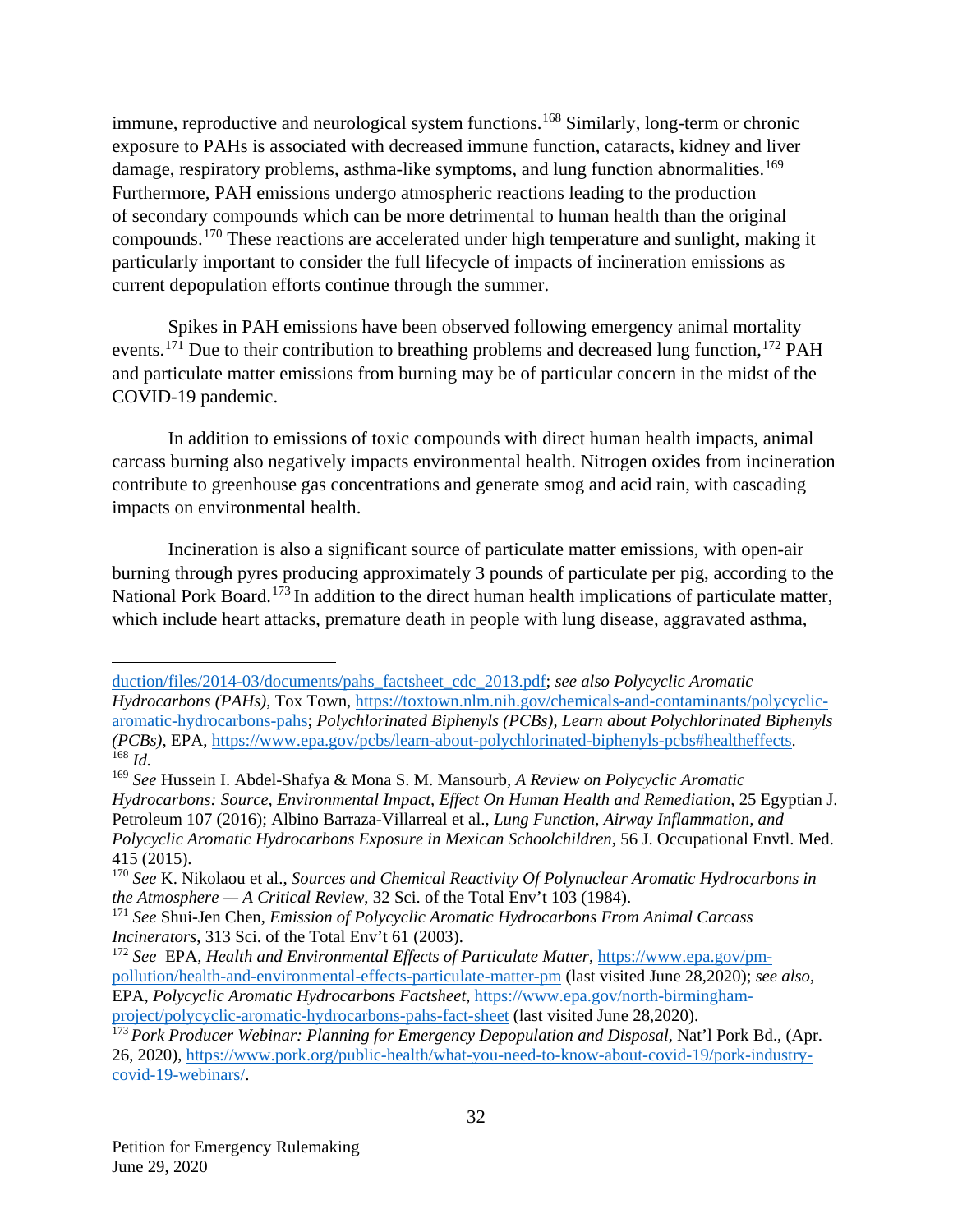decreased lung function, and increased respiratory ailments,<sup>[174](#page-33-0)</sup> particulate matter emissions can also contribute to haze. Rates of particulate matter emissions, as well as the release of metals, sulphur dioxide, and organic gases produced through burning, are not controlled during open-air burning, and are only partially mitigated under more controlled forms of incineration such as fixed-facility incineration.

Incineration activities also contribute to odor pollution. For example, air curtain incinerators operated by USDA used to dispose of livestock in Virginia during a 2002 avian influenza outbreak elicited odor complaints from residents according to a report by the Virginia Department of Environmental Quality.<sup>[175](#page-33-1)</sup> These concerns would be expected to be exacerbated with open-air burning.

While incineration practices, and especially on-site practices such as open-air burning through pyres and air curtain incinerators, have the most immediate and direct impacts on air quality, other depopulation methods may also contribute to air pollution. Unlined burial of carcasses release gases associated with anaerobic decomposition, such as carbon dioxide, carbon monoxide, nitrogen oxides, sulfur dioxide, hydrogen chloride and fluoride, and methane.<sup>[176](#page-33-2)</sup> These gases can build up and result in a rupture of the covering materials used during carcass disposal procedures.[177](#page-33-3)

# **C. APHIS Must Make Information about Carcass Disposal Publicly Available to Ensure Government Accountability.**

Government accountability is necessary for maintaining properly functioning democratic government, which relies on public trust and is vital to the functioning of a democratic society. Public access to information, especially about health and safety, in turn, is essential to achieving public trust and accountability. The requested rules will help to ensure government accountability while also protecting people and the environment and advancing USDA and APHIS's own goals.

<span id="page-33-0"></span> <sup>174</sup> *See Particulate Matter (PM) Pollution, Health and Environmental Effects of Particulate Matter (PM),* EPA,<https://www.epa.gov/pm-pollution/health-and-environmental-effects-particulate-matter-pm> (last visited June 25, 2020).

<span id="page-33-1"></span><sup>175</sup> *See* Gary A. Flory et al., *Evaluation of Poultry Carcass Disposal Methods Used During an Avian Influenza Outbreak in Virginia in 2002*, Va. Dept' of Envtl. Quality & Va. Coop. Extension (2006), https://deq.virginia.gov/Portals/0/DEO/Water/VirginiaPollutionAbatement/Evaluation of Poultry Carcas s Disposal Methods.pdf.

<span id="page-33-3"></span><span id="page-33-2"></span><sup>176</sup> *See* Bernard A. Engel et al., *Carcass Disposal: A Comprehensive Review, Chapter 14: Evaluating Environmental Impacts*, at 6 (200[4\), https://krex.k-state.edu/dspace/bitstream/handle/2097/662/](https://krex.k-state.edu/dspace/bitstream/handle/2097/662/Chapter14.pdf?sequence=4#:%7E:text=Around%20and%20under%20the%20burial,may%20also%20contain%20biological%20agents.&text=For%20instance%2C%20open%20burning%20of,severe%20consequences%20on%20air%20quality) [Chapter14.pdf?sequence=4#:~:text=Around%20and%20under%20the%20burial,may%20also%20contain](https://krex.k-state.edu/dspace/bitstream/handle/2097/662/Chapter14.pdf?sequence=4#:%7E:text=Around%20and%20under%20the%20burial,may%20also%20contain%20biological%20agents.&text=For%20instance%2C%20open%20burning%20of,severe%20consequences%20on%20air%20quality) [%20biological%20agents.&text=For%20instance%2C%20open%20burning%20of,severe%20consequenc](https://krex.k-state.edu/dspace/bitstream/handle/2097/662/Chapter14.pdf?sequence=4#:%7E:text=Around%20and%20under%20the%20burial,may%20also%20contain%20biological%20agents.&text=For%20instance%2C%20open%20burning%20of,severe%20consequences%20on%20air%20quality) [es%20on%20air%20quality;](https://krex.k-state.edu/dspace/bitstream/handle/2097/662/Chapter14.pdf?sequence=4#:%7E:text=Around%20and%20under%20the%20burial,may%20also%20contain%20biological%20agents.&text=For%20instance%2C%20open%20burning%20of,severe%20consequences%20on%20air%20quality) *see also* Qi Yuan et al., *Methane and Carbon Dioxide Production From Simulated Anaerobic Degradation of Cattle Carcasses*, 32 Waste Mgmt. 939 (2012). <sup>177</sup> *Id.*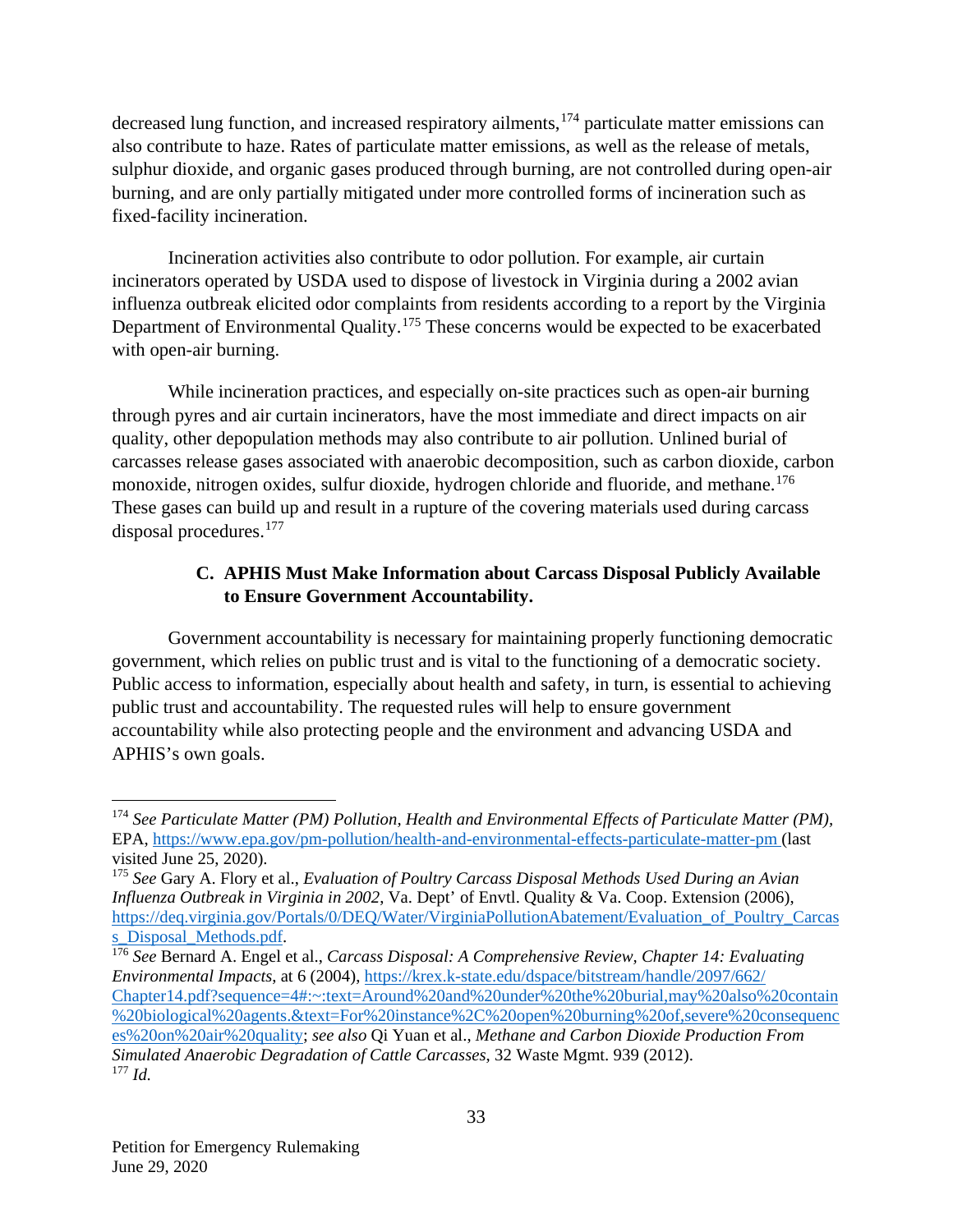USDA's Office of Inspector General (USDA OIG) recently reiterated the importance of government accountability in the context of the COVID-19 pandemic.<sup>[178](#page-34-0)</sup> Specifically, in a June 2020 report identifying the top pandemic-related challenges facing USDA, USDA OIG concluded that "USDA [n]eeds to [i]mprove [a]ccountability and [o]versight of its [p]rograms," in part by producing records that are accurate, timely, and of good quality.[179](#page-34-1) USDA OIG also concluded that "USDA [n]eeds to [s]trengthen [p]rogram [p]erformance and [p]erformance [m]easures," because "[d]esigning, developing, and implementing programs that reliably achieve their intended results has been a recurring challenge for [USDA]."[180](#page-34-2) The requested rules will help USDA improve accountability and strengthen performance, by ensuring that APHIS prohibits the most dangerous methods of carcass disposal and provides people with the information they need to stay safe. Thus, the requested rules are consistent with USDA's internal goals for performance during the COVID-19 pandemic.

Maintaining meaningful government accountability is also crucial to protecting environmental health. Here, Petitioners are requesting that APHIS provide information related to the environmental implications of mass carcass disposal practices throughout the U.S. on an emergency basis as the COVID-19 crisis unfolds, and also to make this type of information available on a permanent basis for other emergency events in the future. APHIS's role in assisting these mass carcass disposal practices and formalization of its long-held coordination role on behalf of the federal government through the NICC make the agency's role as a hub for information an essential part of protecting environmental health through providing information to the public. APHIS is uniquely positioned to collect and provide the information around these practices that is needed to instruct current activities, protect environmental health from preventable pollution, and to inform future agency responses to emergency situations.

Government accountability is necessary to protect public health. Similar to the case of environmental health, the government is uniquely equipped to assess threats to public health and to assist the public in becoming aware of and responding to these threats. The duties of the Secretary of Agriculture include "improveing] the quality of life for people living in the rural and nonmetropolitan regions of the Nation."[181](#page-34-3) The quality of life of residents of rural regions, as well as all members of the public at large, relies on the protections the government is supposed to provide, such as monitoring of industry activities and enforcement of regulations. APHIS's mission has expanded over time to include "protection of public health and safety as well as natural resources," which indicates that protection of the public health is not only relevant but

<span id="page-34-0"></span> <sup>178</sup> *See* U.S. Dep't Agric. Office of Inspector Gen., *USDA Management Challenges for Pandemic-Related Responsibilities* (2020), [https://www.usda.gov/oig/webdocs/Pandemic-Related\\_MC.pdf.](https://www.usda.gov/oig/webdocs/Pandemic-Related_MC.pdf) <sup>179</sup> *Id*. at 1.

<span id="page-34-2"></span><span id="page-34-1"></span><sup>180</sup> *Id*. at 2.

<span id="page-34-3"></span><sup>181</sup> 7 U.S.C. § 2204(a).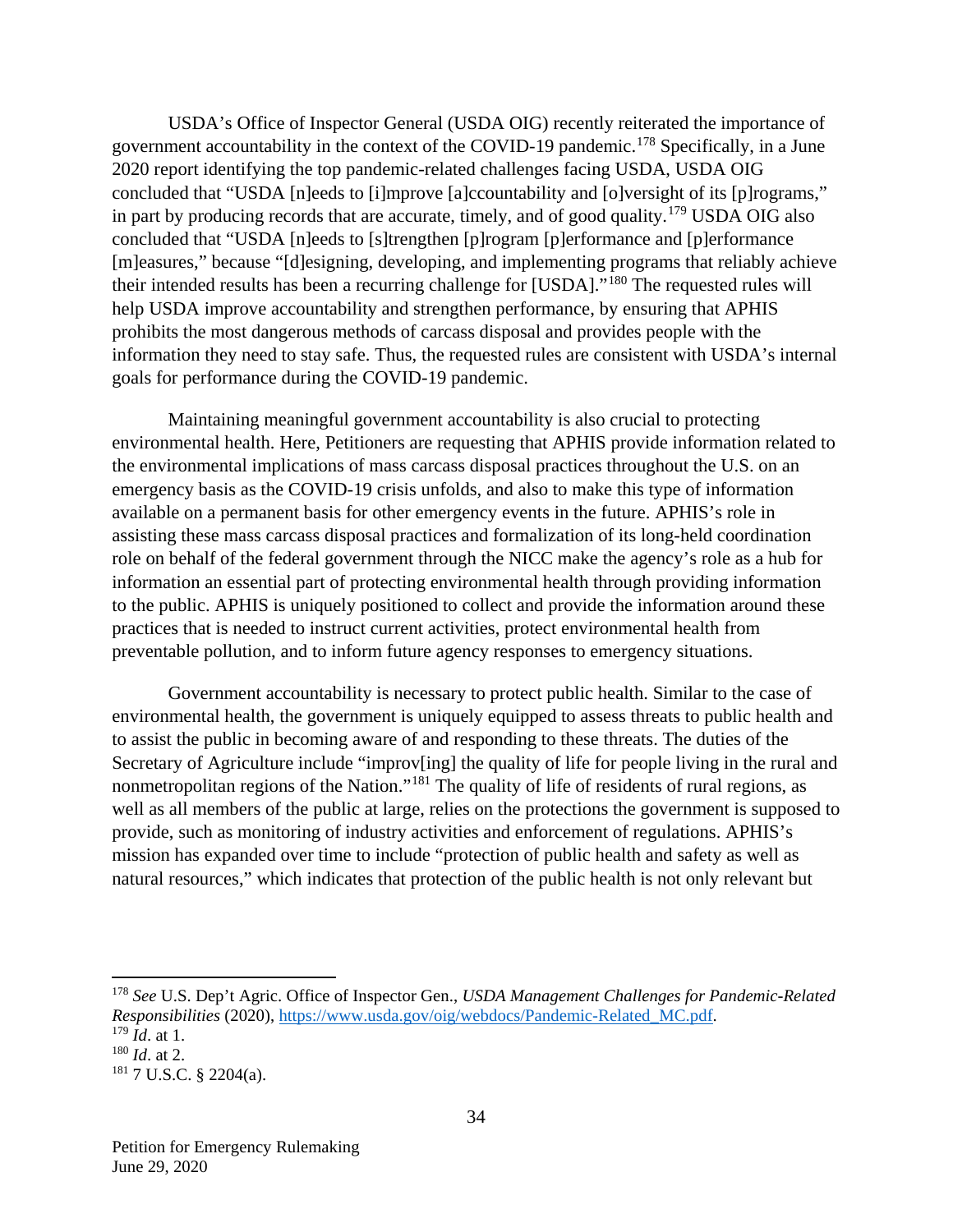pertinent to APHIS's operations.<sup>[182](#page-35-0)</sup> The public should be able to hold APHIS accountable to ensure that APHIS is providing these protections.

Government accountability, especially through providing vital information, in efforts to protect the public from air, water, and waste pollution is particularly important to protect low wealth communities and communities of color, who are disproportionately impacted by these health hazards. Those communities deserve the same protection from harm as everyone else, but regardless, without the information Petitioners request made public, there is no way for the public to take protective actions to protect themselves. For example, people may choose to filter or test water wells located near burial sites, or those with respiratory conditions may take protective measures to avoid additional exposures from incineration. Other methods of euthanization carry other environmental health risks, and without information about the practices and disposal (as requested) the public is left unaware and unprotected. Even if APHIS takes the requested actions and bans the use federal funds for the identified actions, there are sites where animals have already been buried or harms have otherwise already been set in motion. In addition, the onset of flood, hurricane, and wildfire season underscore the need for a permanent rule to inform the public of the possible cumulative impacts of multiple events.

Finally, in addition to the direct benefits of transparency to informing agency action and supporting choices that benefit environmental health, studies show that additional oversight by agencies leads to more thoughtful behavior by potential polluters and reduces the amount of pollution being released.[183](#page-35-1) If the government is not accountable for dutifully carrying out its policies, environmental health is likely to be harmed.

# **D. There is Good Cause to Publish the Requested Interim Final Rule Promptly, Concurrently with Public Notice and Comment, and to Make that Rule Effective Immediately.**

Petitioners request that APHIS publish the requested interim final rule within 7 days, concurrently with public notice and comment, and make that rule effective immediately. APHIS has the authority to waive comment altogether; however, in the present situation, it is in the public interest to accept comment without delaying action. An agency may waive notice and comment "when the agency for good cause finds (and incorporates the finding and a brief statement of reasons therefor in the rules issued) that notice and public procedure thereon are

<span id="page-35-0"></span><sup>&</sup>lt;sup>182</sup> U.S. Dep't of Agric., *About APHIS* (June 2, 2020), https://www.aphis.usda.gov/aphis/banner/ [aboutaphis.](https://www.aphis.usda.gov/aphis/banner/aboutaphis)

<span id="page-35-1"></span><sup>183</sup> *See* Louis W. Nadeau, *EPA Effectiveness at Reducing the Duration of Plant-Level Noncompliance*, 34 J. Envtl. Econ. & Mgmt. 54 (1997); *see also* James Alm & Jay Shimshack, *Environmental Enforcement and Compliance: Lessons from Pollution, Safety, and Tax Settings*, 10 Founds. & Trends in Microeconomics 209 (2014); Wayne B. Gray & Jay P. Shimshack, *The Effectiveness of Environmental Monitoring and Enforcement: A Review of the Empirical Evidence*, 5 Rev. of Envtl. Econ. & Pol'y 3 (2011); Jay P. Shimshack, *The Economics of Environmental Monitoring and Enforcement*, 6 Ann. Rev. Res. Econ. 339 (2014).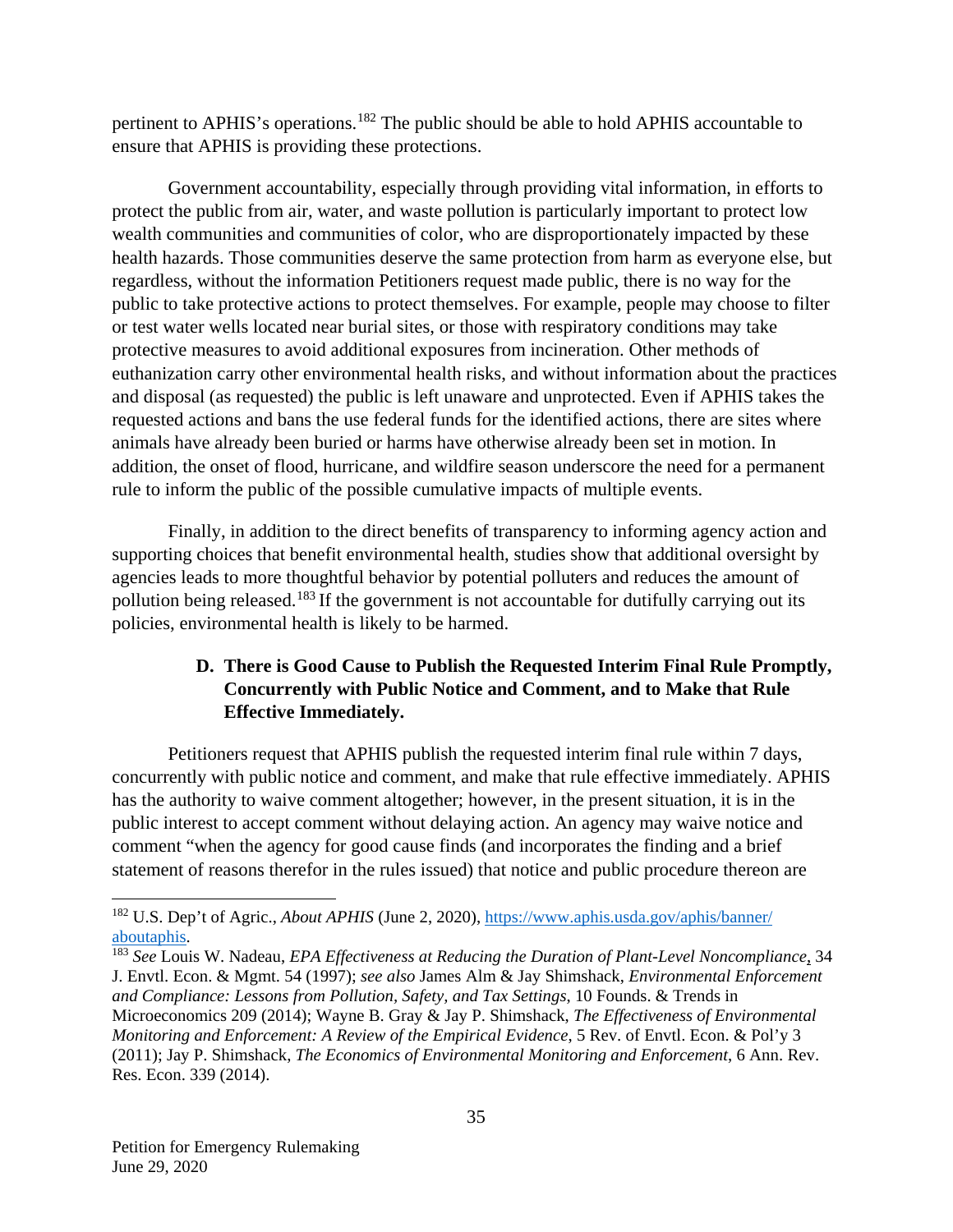impracticable, unnecessary, or contrary to the public interest."[184](#page-36-0) The good cause exception "excuses notice and comment in emergency situations, where delay could result in serious harm."<sup>[185](#page-36-1)</sup> Notice and comment is "impractical" in those situations "when an agency finds that due and timely execution of its functions would be impeded by the notice otherwise required," such as when a rule "must be put in place immediately."<sup>[186](#page-36-2)</sup>

There is good cause to waive notice and comment here. APHIS's decision to advise and assist with the widespread depopulation and disposal of farm animals, without prohibiting the most dangerous methods of disposal or providing people with the information they need to stay safe, risks increasing the spread of disease and causing significant environmental pollution in the midst of a pandemic.<sup>[187](#page-36-3)</sup> In addition, this decision has immediate consequences for public health. The disposal of farm animal carcasses is ongoing and the associated harm likely is unfolding in real time. Given the urgent need to prevent additional harm and to provide members of the public with notice of the risks they face, it is impracticable to delay publishing the requested interim final rule while soliciting comment.

Instead, APHIS should solicit public comment at the same time as it publishes the requested interim final rule and, if necessary, amend the rule as appropriate in response to comment. Providing advance notice and comment serves an important purpose, but given the extraordinary circumstances here, delaying issuance of the rule would be harmful. Public comment may generate additional suggestions that APHIS can incorporate into an amended rule to better protect people and the environment from the risks of pollution and disease. APHIS also has good cause to make this rule effective immediately upon publication.<sup>[188](#page-36-4)</sup> Because of the "justin-time" system in which the meat industry operates, and the industry's perceived immediate need to depopulate animals, this rule must become effective without dely.

<span id="page-36-0"></span> $184$  5 U.S.C. § 553(b)(B).

<span id="page-36-1"></span><sup>185</sup> *Chamber of Commerce v. SEC*, 443 F.3d 890, 908 (D.C. Cir. 2006) (citations omitted); *see also Riverbend Farms, Inc. v. Madigan*, 958 F.2d 1479, 1484 & n.2 (9th Cir. 1992) ("Emergencies, though not the only situations constituting good cause, are the most common").

<span id="page-36-2"></span><sup>186</sup> *Util. Solid Waste Activities Grp. v. EPA*, 236 F.3d 749, 754 (D.C. Cir. 2001) (quoting U.S. Dep't of Justice, *Attorney General's Manual on the Administrative Procedure Act* 30–31 (1947)); *see also Nat'l Nutritional Foods Ass'n v. Kennedy*, 572 F.2d 377, 385 (2d Cir. 1978).

<span id="page-36-3"></span><sup>&</sup>lt;sup>187</sup> See Schneider v. Chertoff, 450 F.3d 944, 949 & n.4 (9th Cir. 2006) (observing that the court "do[es] not doubt the necessity of immediate implementation" of a rule serving an "immediate public health need").

<span id="page-36-4"></span><sup>188</sup> *See* 5 U.S.C. § 553(d)(3). While the standards for good cause under section 553(b) and 553(d) are not identical, *see also Am. Fed'n of Gov't Emp., AFL-CIO v. Block*, 655 F.2d 1153, 1156 (D.C. Cir. 1981), they are related inquiries. *See also U.S. v. Gavrilovic*, 551 F.2d 1099, 1104 (8th Cir. 1977) (surveying the APA's legislative history and finding "[l]egitimate grounds" for an immediate effective date to include "urgency of conditions coupled with demonstrated and unavoidable limitations of time," and that an agency's primary consideration is the "convenience or necessity of the people affected") (citations and internal quotation marks omitted); *see also Schneider*, 450 F.3d at 949 & n.4.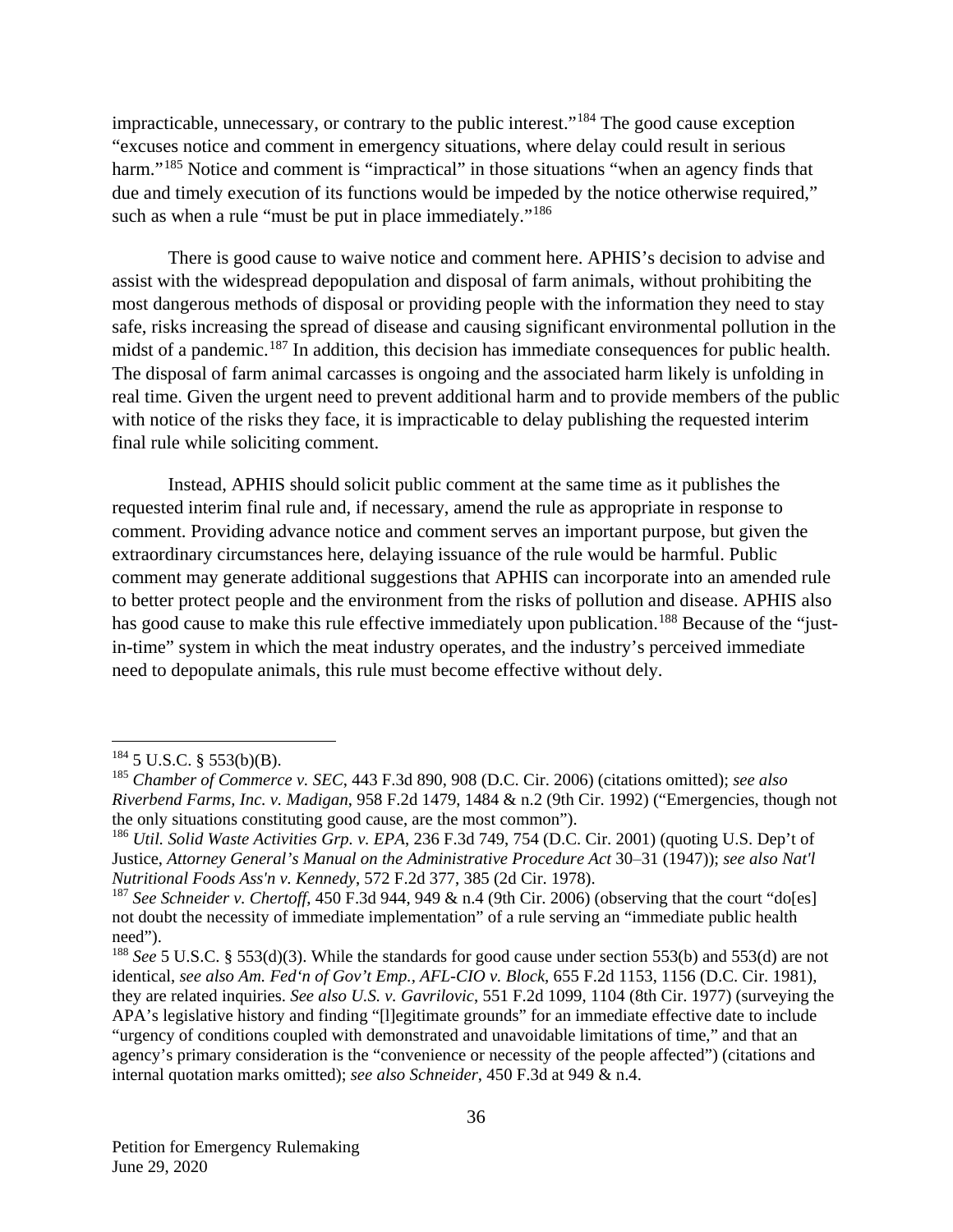This request is reasonable and achievable; agencies have demonstrated the ability to respond to the COVID-19 crisis with emergency rules. For example, on April 22, EPA published an interim final rule amending air emission monitoring quality assurance requirements for facilities unable to meet normal requirements during the pandemic.<sup>[189](#page-37-0)</sup> That rule requires that facilities report to EPA information related to environmental practices, and it commits EPA to making the information it collects available publicly.<sup>[190](#page-37-1)</sup> A similarly prompt response is appropriate here.

Petitioners request that APHIS respond to this Petition promptly. As 5 U.S.C. § 555(b) provides: "With due regard for the convenience and necessity of the parties or their representatives and within a reasonable time, each agency shall proceed to conclude a matter presented to it."[191](#page-37-2) The requested interim final rule would impose a trivial burden or inconvenience on regulated entities. The rule is necessary in response to APHIS's open invitation to companies to depopulate and dispose of farm animal carcasses without clear instructions about how to navigate the confusing patchwork of federal and state guidance to best protect people and the environment. And the requested rule is straightforward and uncomplicated. Under the circumstances, 7 days is a reasonable amount of time for APHIS to resolve this Petition.

#### **VI.CONCLUSION**

APHIS's current approach to overseeing the depopulation and disposal of farm animals puts people and the environment at risk. APHIS acknowledges that unlined burial and on-site incineration pose significant threats to people and the environment. APHIS also acknowledges that the meat industry often defaults to these disposal practices during emergencies. However, APHIS has done nothing to prevent the industry from disposing of animals through unlined burial or on-site incineration during the COVID-19 pandemic, even as the industry kills tens of millions of animals. Neither has APHIS taken any action to ensure that people living near carcass disposal locations have the information they need to protect themselves, now and in the future. These failures put all people in jeopardy, especially those living in overburdened communities already at high risk from COVID-19. As the government agency that has assumed responsibility for managing animal carcasses during emergencies, APHIS can and must do better. Petitioners urge APHIS to enact the requested rules without delay.

<span id="page-37-0"></span> <sup>189</sup> *See* Continuous Emission Monitoring; Quality-Assurance Requirements During the COVID-19 National Emergency, 85 Fed. Reg. 22,362-01 (Apr. 22, 2020), [https://www.govinfo.gov/content/pkg/FR-](https://www.govinfo.gov/content/pkg/FR-2020-04-22/pdf/FR-2020-04-22.pdf)[2020-04-22/pdf/FR-2020-04-22.pdf.](https://www.govinfo.gov/content/pkg/FR-2020-04-22/pdf/FR-2020-04-22.pdf) [190](https://www.govinfo.gov/content/pkg/FR-2020-04-22/pdf/FR-2020-04-22.pdf) *Id.* at 22,371*.*

<span id="page-37-2"></span><span id="page-37-1"></span> $191$  5 U.S.C. § 555(b).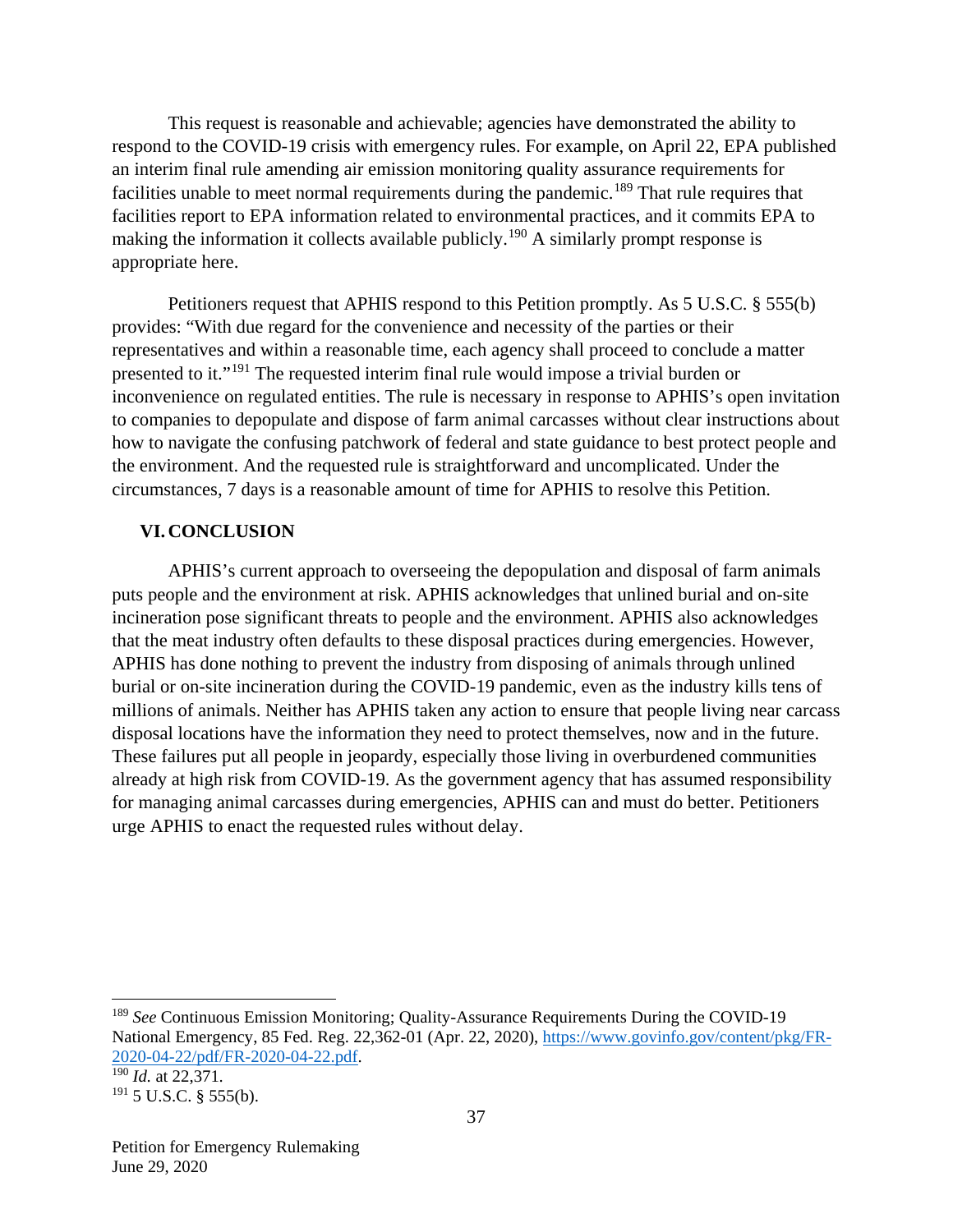DATED: June 29, 2020

Respectfully Submitted,

Hannah Connor Senior Attorney Environmental Health Program **Center** *for* **Biological Diversity** hconnor@biologicaldiversity.org

Alexis Andiman Staff Attorney Sustainable Food & Farming Program **Earthjustice**  aandiman@earthjustice.org

Submitted on behalf of:

Cristina Stella Senior Staff Attorney **Animal Legal Defense Fund**

Tom Frantz President **Association of Irritated Residents** 

Kemp Burdette Cape Fear Riverkeeper **Cape Fear River Watch**

Brandon Jones Catawba Riverkeeper **Catawba Riverkeeper Foundation** 

Caroline Farrell Executive Director **Center on Race, Poverty & the Environment**

Vall-Bare

Valerie Baron Senior Attorney & Director, Animal Agriculture Healthy People & Thriving Communities **Natural Resources Defense Council** vbaron@nrdc.org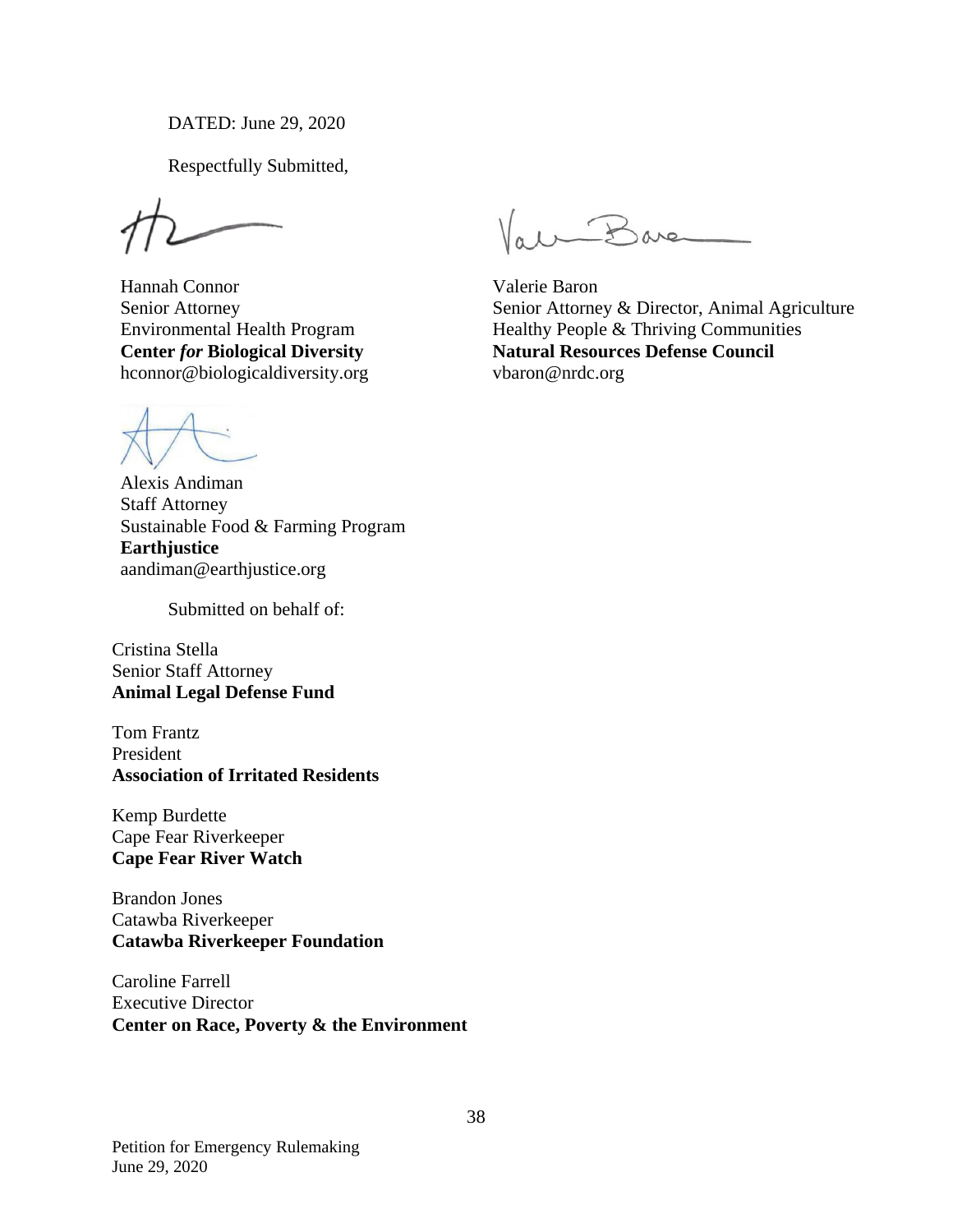Larry Baldwin Crystal Coast Waterkeeper **Coastal Carolina Riverwatch**

Advocacy Director **White Oak-New Riverkeeper Alliance**

Caroline Leary General Counsel **Environmental Working Group** 

Robert Martin Director, Food System Policy **Johns Hopkins Center for a Livable Future**

David Caldwell Broad Riverkeeper **MountainTrue**

Hartwell Carson French Broad Riverkeeper **MountainTrue**

Andy Hill Watauga Riverkeeper **MountainTrue**

Gray Jernigan Southern Regional Director & Green Riverkeeper **MountainTrue**

Jill Howell Tar-Pamlico Riverkeeper **Sound Rivers**

Katy Hunt Lower Neuse Riverkeeper **Sound Rivers**

Matthew Starr Upper Neuse Riverkeeper **Sound Rivers**

Will Hendrick Senior Attorney & Manager, North Carolina Pure Farms, Pure Waters Campaign **Waterkeeper Alliance**